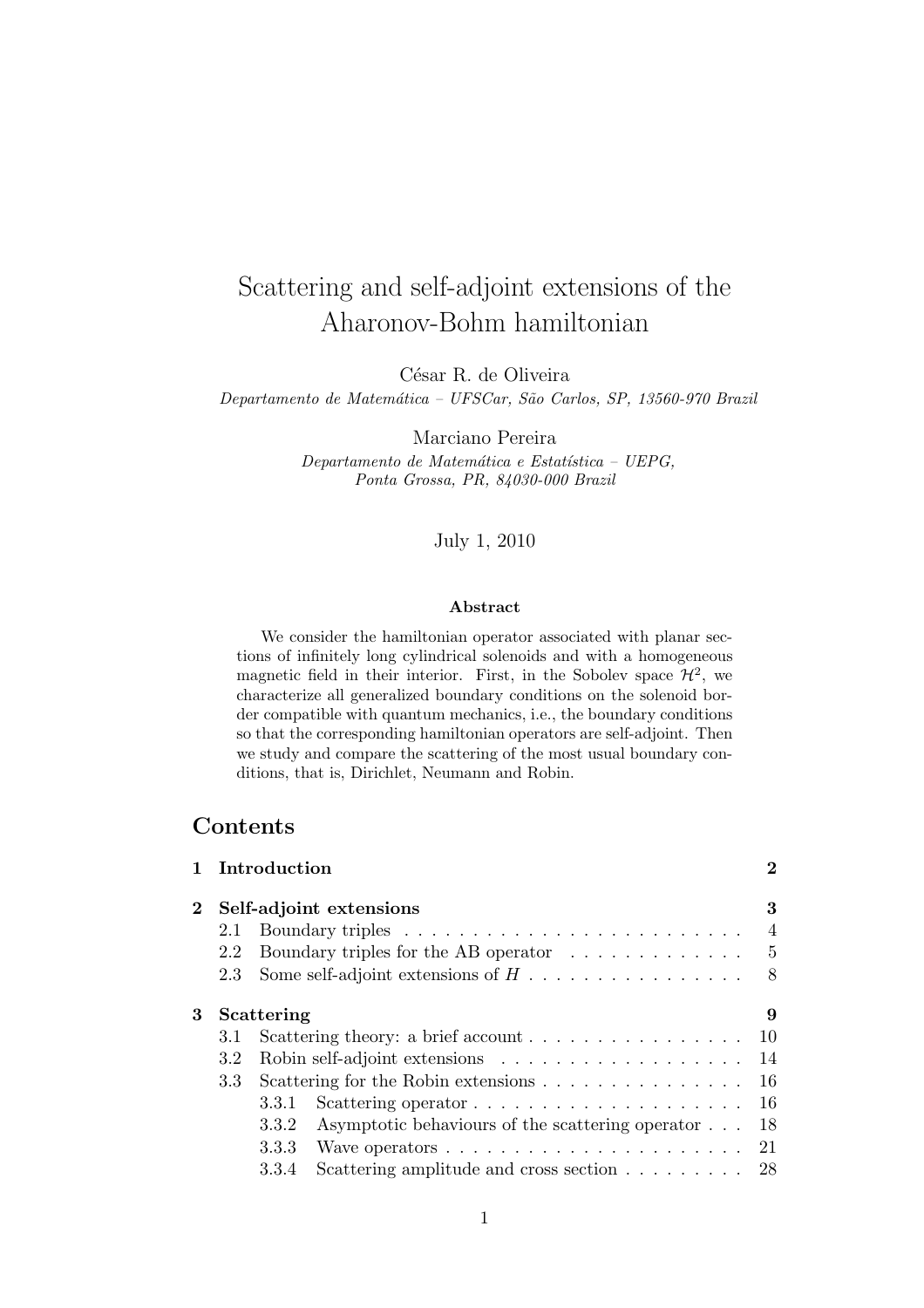|--|--|--|--|--|--|--|--|--|--|--|--|--|--|--|--|--|--|--|--|--|--|--|--|--|

#### 4 Conclusions 34

### 1 Introduction

Although the Aharonov-Bohm (AB) effect is a fundamental question in quantum physics, and despite the original work on the AB effect has been published 50 years ago [4, 18], it is still a very active area of research with many open mathematical questions. Here we address some of these questions and, our first aim is to try to characterize, in the two-dimensional space, all boundary conditions on the (cylindrical) solenoid border  $S$  that are compatible with quantum mechanics, and whose domains are subspaces of the natural Sobolev space  $\mathcal{H}^2(\mathcal{S}')$ , where  $\mathcal{S}'$  is the exterior region of the solenoid.

Our (standard) cylindrical solenoid S has radius  $a > 0$ , is infinitely long and centered at the origin (with axis coinciding with the  $z$  direction), it carries a stationary electric current so that there is a homogeneous magnetic field  $\mathbf{B} = (0, 0, B)$  confined to the solenoid interior  $\mathcal{S}^{\circ}$ , and vanishing in the exterior region S'. A spinless charged particle of mass  $m = 1/2$  lives in S' and has no contact with the magnetic field B. If A is a vector potential that generates such magnetic field, that is,  $\mathbf{B} = \nabla \times \mathbf{A}$ , the initial (quantum) AB hamiltonian operator for such charged particle is given by (with  $\hbar = 1, c$ and  $q$  stand for the speed of light and particle electric charge, respectively)

$$
H = \left(\mathbf{p} - \frac{q}{c}\mathbf{A}\right)^2, \quad \mathbf{p} = -i\nabla, \qquad \text{dom}\, H = \text{C}_0^{\infty}(\mathcal{S}'). \tag{1}
$$

Ahead, we will fix a specific choice of the vector potential.

This operator  $H$  is not self-adjoint and so does not correspond to a physical observable; the possible self-adjoint extensions characterize all possible physical interaction of the particle with the solenoid border (sometimes obtained through non-trivial limit procedures). It is important to note that the elements  $\psi$  of the domain  $C_0^{\infty}(S')$  do not touch S (in the sense that  $\psi = 0$ in a neighborhood of the solenoid) and  $H\psi$  has a very simple action. Such collection of "exotic" extensions might, for instance, include the description of limit situations where singular perturbations (that could also depend on time) are slowly turned off.

It is usually assumed that the domain of the "physical" self-adjoint extensions is Dirichlet (i.e.,  $\psi = 0$  on S), and some theoretical arguments have appeared to justify such choice (see [9] and references therein). However, here we take an open-minded position and ask about other possibilities of boundary conditions. In a general sense, these other conditions correspond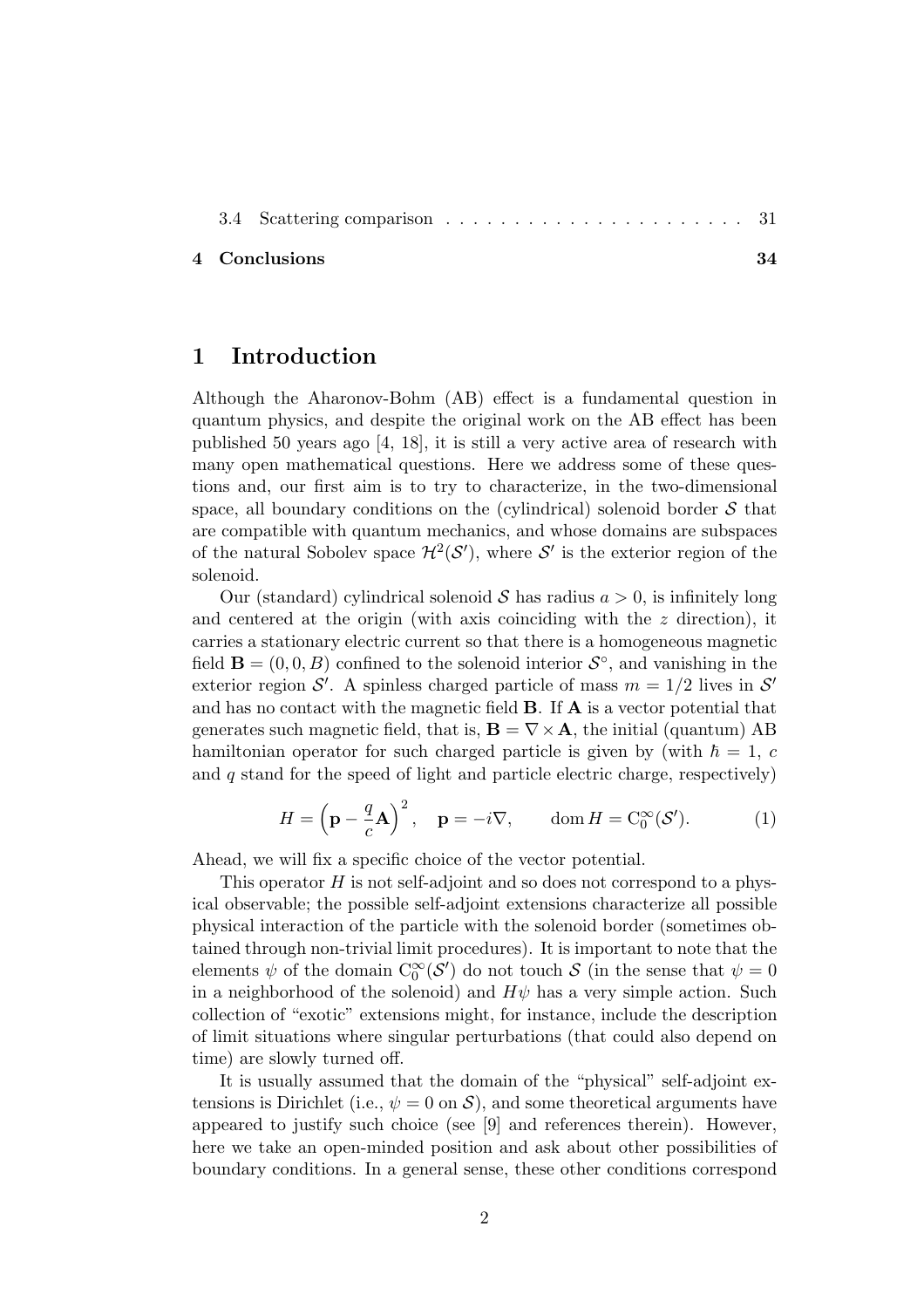to the requirement of vanishing of the probability current at the solenoid border, and they may model different sorts of interactions between the particle and the solenoid. In Section 2 we characterize all of such boundary conditions whose domain of the corresponding self-adjoint hamiltonians are composed of functions with square integrable first and second derivatives (these are rather natural technical conditions in quantum mechanics). The operator  $H$  above has deficiency indices equal to infinity, and its self-adjoint extensions should be compared with the case of solenoid of zero radius discussed, for instance, in [2, 7], where the deficiency indices are equal to 2.

In Section 3 the two-dimensional scattering will be discussed in this context, but restricted to the traditional boundary conditions: Dirichlet, Neumann and Robin. In fact, the case of Dirichlet was investigated in [20] and part of our results are based on the techniques discussed therein. The scattering in case of solenoids with zero radius is discussed in [4, 2, 7, 14, 17].

For solenoids of radius greater than zero, and the above mentioned traditional extensions, we will show that the wave operators exist and are complete; we also find expressions for the scattering operators and their asymptotic behaviours for low and high energies. Finally, we will find explicitly the respective differential scattering cross sections (an important ingredient in experiments) and some figures will compare their values. From some point of view, the discrepancy among such figures could, in principle, be useful for an experimental selection of the boundary condition occurring in each situation; in principle it is not obvious which boundary conditions are naturally realized in laboratories, and we have found that given two of such self-adjoint extensions, it is always possible to find a range of energy so that the corresponding scattering cross sections can be distinguished.

# 2 Self-adjoint extensions

In this section we find and characterize an important class of self-adjoint extensions of the initial hamiltonian  $H$  (see equation (1)), with vector potential **A** given, in polar coordinates  $(r, \theta)$ , by  $\mathbf{A} = (A_r, A_\theta), A_r \equiv 0$  and  $A_{\theta} = \frac{\Phi}{2\pi r}$ ,  $r \ge a$ , and  $\Phi$  is the total magnetic flux through the solenoid. As will be discussed in Section 3, this hermitian operator has deficiency indices [8]  $n_{+}(H) = n_{-}(H) = +\infty$ , and so it has infinitely many self-adjoint extensions.

The first physical and mathematical point to be addressed is to find some self-adjoint operators that may potentially describe the Aharonov-Bohm hamiltonian of a charged particle moving in the exterior region  $\mathcal{S}'$ . This particle can not penetrate the solenoid but interacts with  $S$ , and the boundary conditions that give rise to self-adjoint realizations are the possible conditions, from the point of view of quantum mechanics, that may describe such interaction with different types of interface materials and limit proce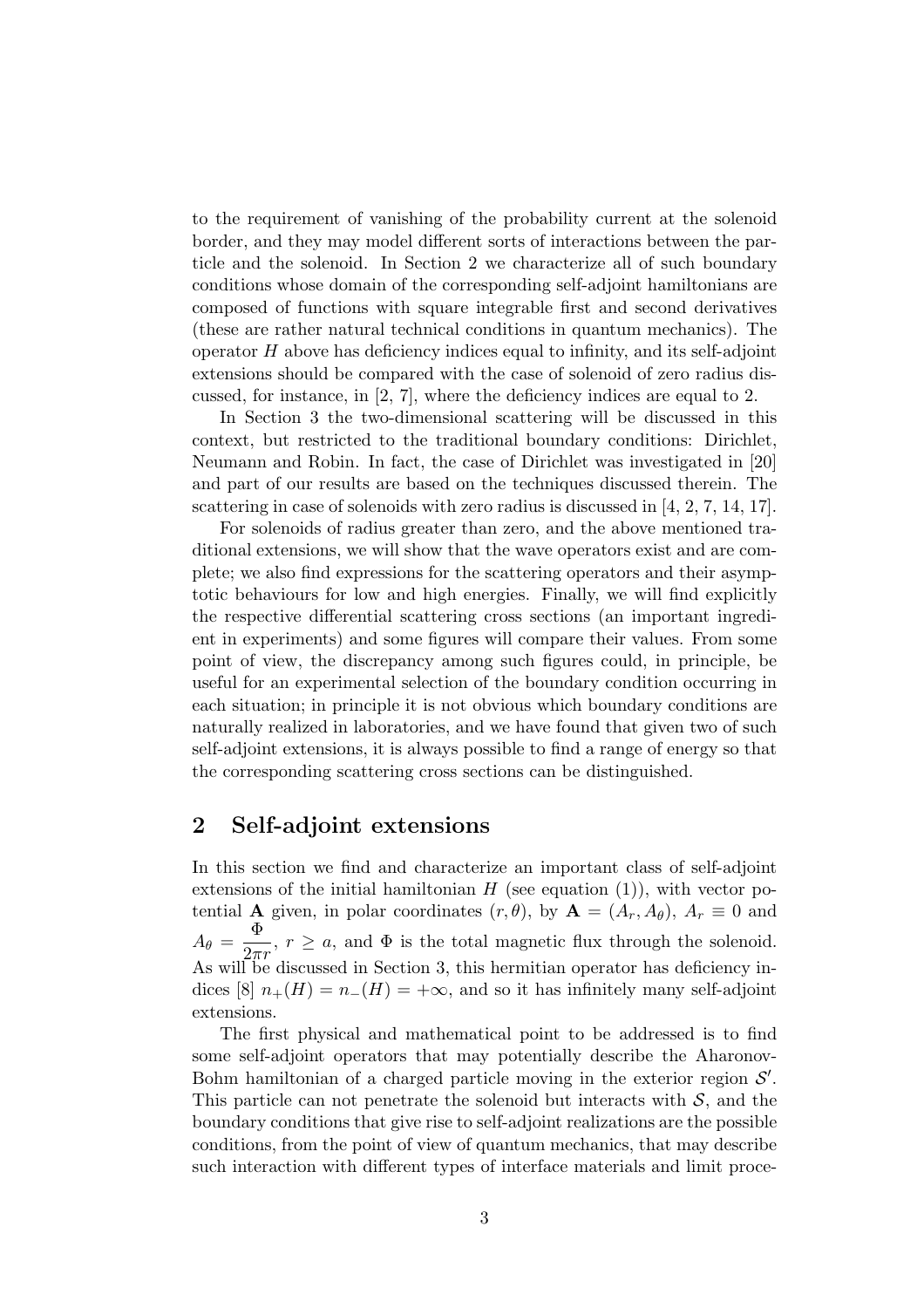dures.

We note that in order to classify all such extensions it is necessary to make use of some Sobolev spaces  $\mathcal{H}^s(\mathcal{S})$  with  $s < 0$  [3]. Furthermore, another difficulty is that the domain of the adjoint operator

$$
\text{dom}\,H^* = \left\{ \psi \in \mathcal{L}^2(\mathcal{S}') : H\psi \in \mathcal{L}^2(\mathcal{S}') \right\} \tag{2}
$$

is not contained in the space  $\mathcal{H}^2(\mathcal{S}')$  [11, 12, 13], which has proved to be natural in quantum problems. Below we shall restrict our arguments to the extensions whose domains are contained in  $\mathcal{H}^2(\mathcal{S}')$ , which will permit us to use boundary triples to find these extensions in a quite simpler way (see Remark 2).

Due to the symmetry of the problem, we shall consider a planar cross section; another fact is that the solenoid border in  $\mathbb{R}^3$  is not a compact set, and so it is not clear how to define the trace operators in the spatial case (and we want to avoid this technical point).

The reader interested only in the final results may go straightly to Theorem 2 and the examples that follow this theorem.

### 2.1 Boundary triples

Our way to find self-adjoint extensions of H is via boundary triples  $(h, \rho_1, \rho_2)$ , as described in [8], Chapter 7, so we present a brief account of this technique.

**Definition 1.** Let T be a hermitian operator in a Hilbert space  $\mathcal{H}$ . The boundary form of T is the sesquilinear mapping  $\Gamma = \Gamma_{T^*}$ : dom  $T^* \times$ dom  $T^* \to \mathbb{C}$  given by

$$
\Gamma(\xi,\eta) := \langle T^*\xi,\eta\rangle - \langle \xi,T^*\eta\rangle, \quad \xi,\eta \in \text{dom}\, T^*.
$$
 (3)

**Proposition 1.**  $\Gamma(\xi, \eta) = 0$ , for all  $\xi, \eta \in \text{dom } T^*$ , if, and only if,  $T^*$  is self-adjoint, that is, if, and only if, T is essentially self-adjoint.

Boundary forms can be used to determine self-adjoint extensions of T by noting that such extensions are restrictions of  $T^*$  to certain domains  $D$ such that  $\Gamma(\xi, \eta) = 0$ , for all  $\xi, \eta \in \mathcal{D}$ . By von Neumann theory [8], each self-adjoint extension of  $T$  is in a one-to-one correspondence with unitary operators  $\hat{U}: K_-(T) \to K_+(T)$  between the deficiency subspaces  $K_{\pm}$  of  $T$ ; denote by  $T^{\hat{U}}$  the corresponding self-adjoint extension whose domains is  $(\overline{T})$ denotes the closure of the operator  $T$ )

$$
\text{dom}\, T^{\hat{U}} = \{ \eta = \zeta + \eta_- - \hat{U}\eta_- : \zeta \in \text{dom}\,\overline{T}, \eta_- \in \text{K}_-(T) \}. \tag{4}
$$

Note that the boundary form  $\Gamma$  restricted to dom  $T^{\hat{U}}$  vanishes.

Now we recall the concept of boundary triples.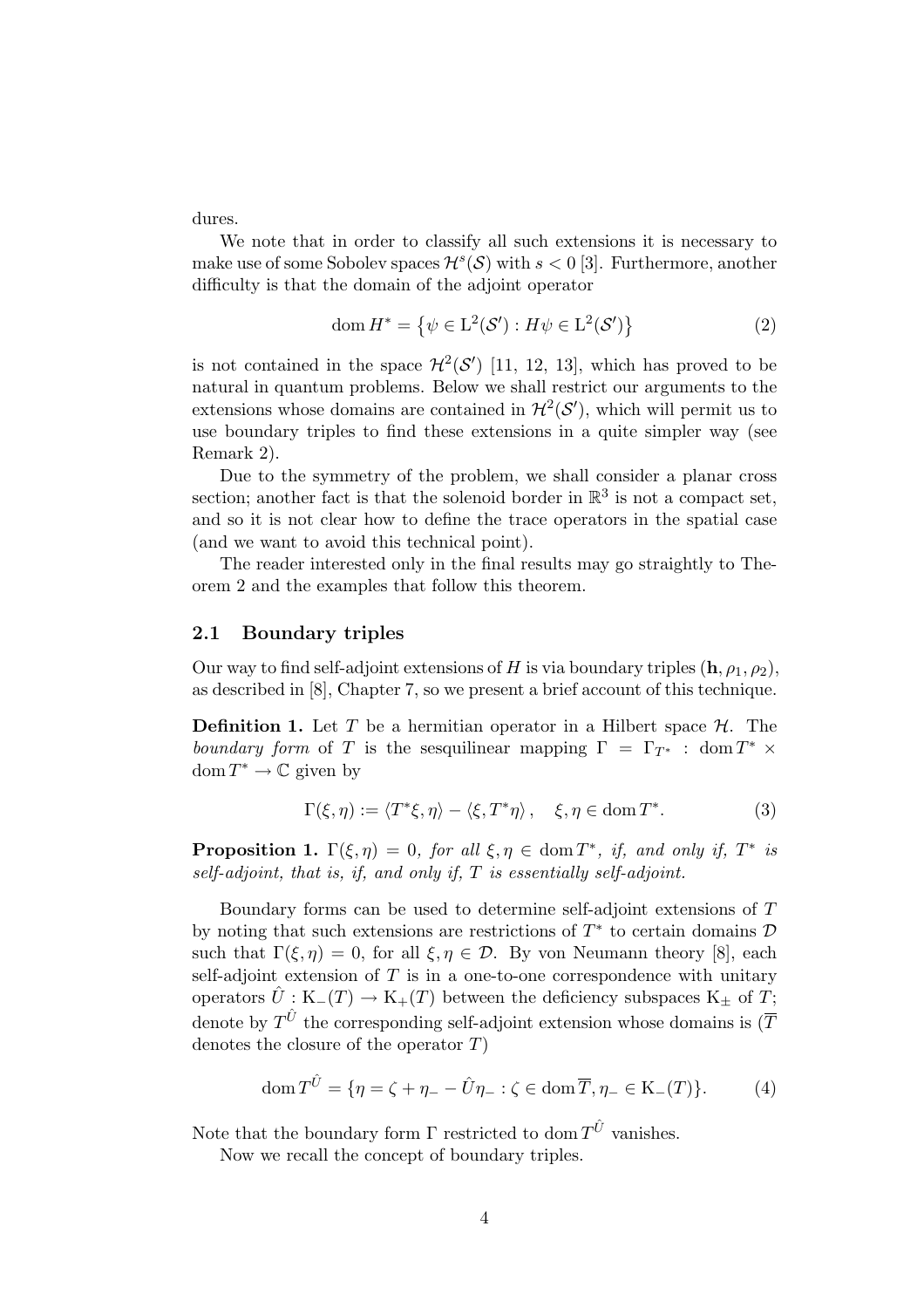**Definition 2.** Let T be a hermitian operator with deficiency indices  $n_{-}(T)$  =  $n_{+}(T)$ . A boundary triple  $(h, \rho_1, \rho_2)$  for T is composed of a Hilbert space h and two linear mappings  $\rho_1, \rho_2 : \text{dom } T^* \to \mathbf{h}$  with dense images and so that

$$
b\Gamma_{T^*}(\xi,\eta) = \langle \rho_1(\xi), \rho_1(\eta) \rangle - \langle \rho_2(\xi), \rho_2(\eta) \rangle, \quad \forall \xi, \eta \in \text{dom}\, T^*, \qquad (5)
$$

for some constant  $0 \neq b \in \mathbb{C}$ .  $\langle \cdot, \cdot \rangle$  denotes the inner product in h and  $\dim \mathbf{h} = n_+(T)$ .

Again, self-adjoint extensions of T are restrictions of  $T^*$  to certain domains D so that  $\Gamma(\xi, \eta) = 0$ , for all  $\xi, \eta \in \mathcal{D}$ , and given a boundary triple for T, such domains D are related to unitary operators  $U : \mathbf{h} \to \mathbf{h}$  so that  $U\rho_1(\xi) = \rho_2(\xi)$  and

$$
\langle \rho_1(\xi), \rho_1(\eta) \rangle = \langle \rho_2(\xi), \rho_2(\eta) \rangle = \langle U \rho_1(\xi), U \rho_1(\eta) \rangle, \quad \forall \xi, \eta \in \mathcal{D}. \tag{6}
$$

The main results we need here are summarized in the following theorem.

**Theorem 1.** Let  $T$  be a hermitian operator with equal deficiency indices. If  $(h, \rho_1, \rho_2)$  is a boundary triple for T, then the self-adjoint extensions of T are given by

$$
\text{dom}\,T^U = \{ \xi \in \text{dom}\,T^* : \rho_2(\xi) = U\rho_1(\xi) \},
$$
\n
$$
T^U \xi = T^* \xi, \qquad \xi \in \text{dom}\,T^U,
$$
\n
$$
(7)
$$

for each unitary operator  $U: \mathbf{h} \to \mathbf{h}$ .

### 2.2 Boundary triples for the AB operator

Some self-adjoint extensions of the initial AB operator H will be found. It will combine the cylindrical symmetry with the topological property of multiply connectedness, that is, the plane with a circular hole, without mentioning the important ingredient of a magnetic potential **A** with div  $A = 0$ in  $\mathcal{S}'$ . The method can be adapted to other regions with boundaries so that the trace construction applies (e.g., smooth and compact boundaries).

Although a  $\psi(r, \theta) \in H^1(\mathcal{S}')$  is not necessarily continuous, it is possible to give a meaning to the restriction  $\psi(a, \theta) = \psi|_{\mathcal{S}}(\theta) \in L^2(\mathcal{S})$  via the so-called trace (more properly, it should be called Sobolev trace) of  $\psi$ ; see ahead. It turns out that there is a continuous linear mapping  $\gamma : C_0^1(\mathbb{R}^2) \subset \mathcal{H}^1(\mathcal{S}') \to$  $L^2(\mathcal{S}), \gamma(\varphi(r, \theta)) = \varphi(a, \theta)$ , that is, there is  $C > 0$  so that

$$
\|\gamma\varphi\|_{\mathcal{L}^2(\mathcal{S})} = \|\varphi(a,\theta)\|_{\mathcal{L}^2(\mathcal{S})} \le C \|\varphi\|_{\mathcal{H}^1(\mathcal{S}'),} \quad \varphi \in C_0^1(\mathbb{R}^2). \tag{8}
$$

Note that for  $\varphi \in C_0^1(\mathbb{R}^2)$  the boundary values  $\varphi(a, \theta)$  are well defined for any angle  $\theta$ . By density, this mapping has a unique continuous extension  $\gamma_0: \mathcal{H}^1(\mathcal{S}') \to L^2(\mathcal{S})$ , called the *trace mapping* (see chapters 1 and 2 of [15] and also [3, 6]), and one defines  $\psi(a,\theta) := (\gamma_0 \psi)(\theta)$  for all  $\psi \in H^1(\mathcal{S}')$ .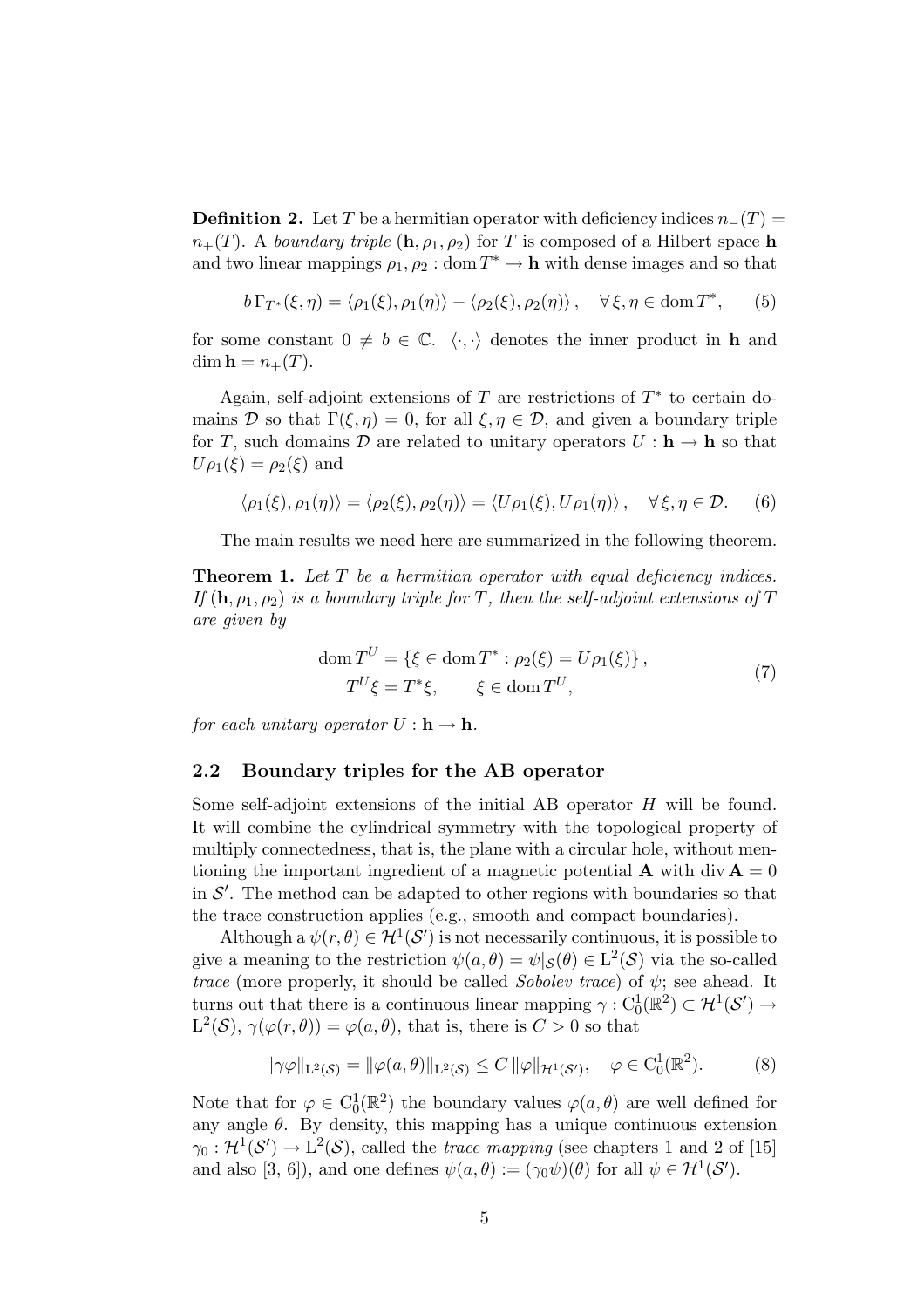Similarly it is defined the trace mapping

$$
\gamma_1 : \mathcal{H}^2(\mathcal{S}') \to \mathcal{L}^2(\mathcal{S}), \qquad \frac{\partial \psi}{\partial \vec{n}} \bigg|_{\mathcal{S}} = \gamma_1 \psi, \tag{9}
$$

where  $\vec{n}$  is the normalized vector normal to S pointing to inside the solenoid.

We shall also make use of the Green's formulae

$$
\int_{\mathcal{S}'} \Delta \psi(x, y)\varphi(x, y) \, dx \, dy + \int_{\mathcal{S}'} \nabla \psi(x, y) \nabla \varphi(x, y) \, dx \, dy = \int_{\mathcal{S}} \gamma_1 \psi \, \gamma_0 \varphi \, d\sigma,\tag{10}
$$

which holds for all  $\psi, \varphi \in \mathcal{H}^2(\mathcal{S}')$ , and

$$
\int_{\mathcal{S}'} \frac{\partial \psi}{\partial x}(x, y) \varphi(x, y) \, dx dy + \int_{\mathcal{S}'} \psi(x, y) \frac{\partial \varphi}{\partial x}(x, y) \, dx dy = \int_{\mathcal{S}} \gamma_0 \psi \, \gamma_0 \varphi \, \gamma_0(\vec{n} \cdot \vec{e_x}) \, d\sigma,\tag{11}
$$

$$
\int_{\mathcal{S}'} \frac{\partial \psi}{\partial y}(x, y) \varphi(x, y) \, dx dy + \int_{\mathcal{S}'} \psi(x, y) \frac{\partial \varphi}{\partial y}(x, y) \, dx dy = \int_{\mathcal{S}} \gamma_0 \psi \, \gamma_0 \varphi \, \gamma_0(\vec{\mathbf{n}} \cdot \vec{e_y}) \, d\sigma,\tag{12}
$$

which hold for all  $\psi, \varphi \in H^1(\mathcal{S}')$ , where  $d\sigma$  is the "surface" measure in S (recall that here S is the circle centered at the origin and radius  $a >$ 0),  $(x, y) \in \mathbb{R}^2$  and  $\vec{e_x}$ ,  $\vec{e_y}$  are the unit vectors along the axes x and y, respectively.

Note that the kernel of the trace operator  $\gamma_0$  is the Hilbert space

$$
\mathcal{H}_0^1(\mathcal{S}') := \{ \psi \in \mathcal{H}^1(\mathcal{S}') : (\gamma_0 \psi)(\theta) = \psi(a, \theta) = 0 \},\tag{13}
$$

which can also be defined as the closure of  $C_0^{\infty}(S')$  in  $\mathcal{H}^1(S')$ .

Now we introduce a boundary form  $\Gamma$  for the initial AB operator (1), and companion mappings  $\rho_1$  and  $\rho_2$  as well. The boundary form of H, for  $\psi, \varphi \in \text{dom}\, H^*,$  is

$$
\Gamma(\psi,\varphi) := \langle H^*\psi,\varphi \rangle - \langle \psi, H^*\varphi \rangle, \tag{14}
$$

and by restricting to those self-adjoint extensions whose domains are contained in  $\mathcal{H}^2(\mathcal{S}')$ , Sobolev traces can be invoked. Since div  $\mathbf{A} = 0$ , the boundary form of  $H$  is found to be given by

$$
\Gamma(\psi,\varphi) = \langle H^*\psi,\varphi\rangle - \langle \psi,H^*\varphi\rangle
$$
  
= 
$$
\int_{\mathcal{S}} \left(\overline{\gamma_0\psi}\gamma_1\varphi - \overline{\gamma_1\psi}\gamma_0\varphi\right) d\sigma - 2i \int_{\mathcal{S}} \left(\overline{\gamma_0\psi}\gamma_0(\mathbf{A}\cdot\vec{n})\gamma_0\varphi\right) d\sigma,
$$
 (15)

for all  $\psi, \varphi \in \mathcal{H}^2(\mathcal{S}')$ .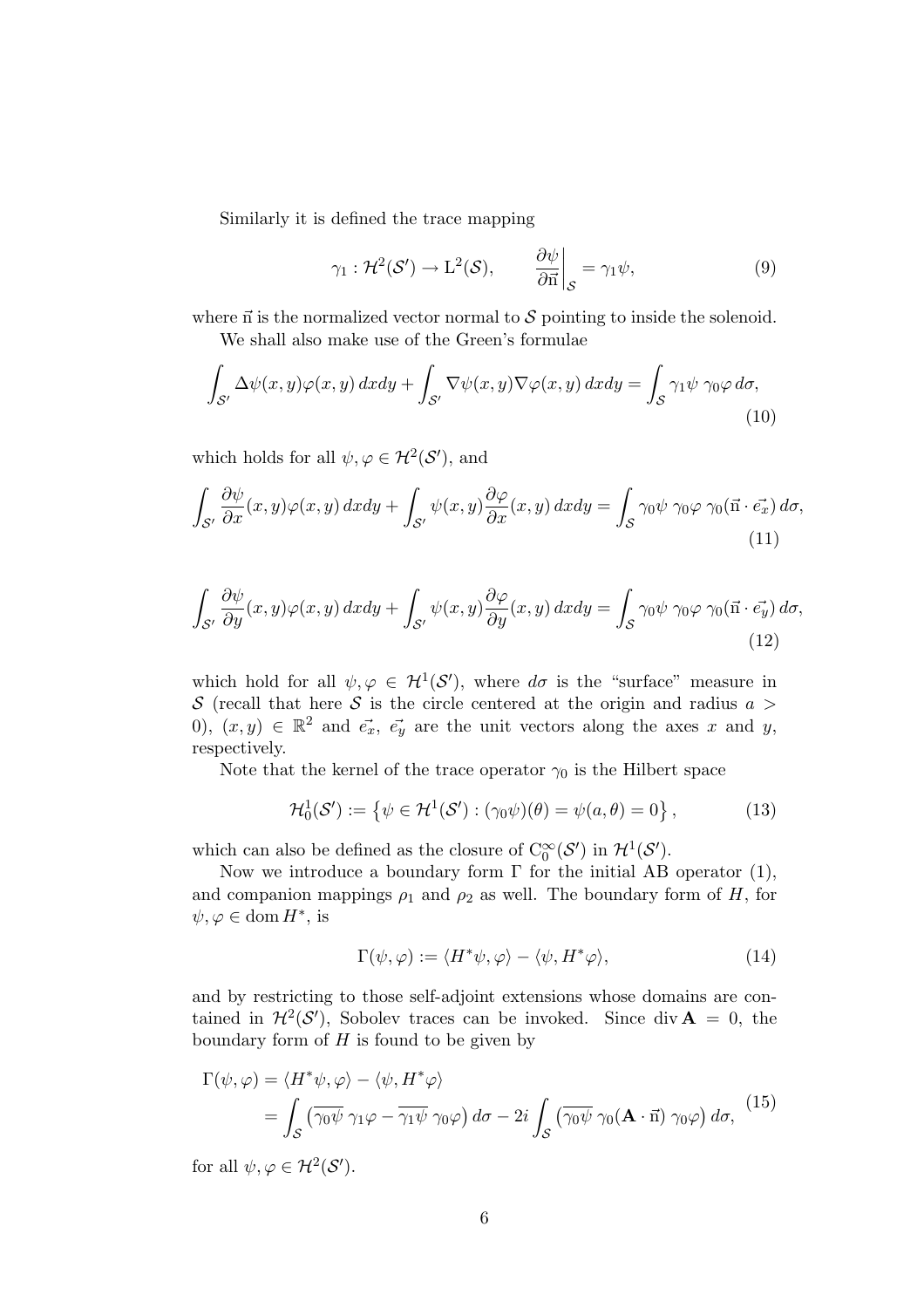By passing to polar coordinates  $(r, \theta)$ , the above boundary form  $\Gamma$  may be rewritten as

$$
\Gamma(\psi,\varphi) = a \int_0^{2\pi} \left( \overline{\psi(a,\theta)} \frac{\partial \varphi}{\partial r}(a,\theta) - \overline{\frac{\partial \psi}{\partial r}(a,\theta)} \varphi(a,\theta) - 2i \overline{\psi(a,\theta)} (\mathbf{A} \cdot \vec{r}) (a,\theta) \varphi(a,\theta) \right) d\theta, \quad (16)
$$

for all  $\psi, \varphi \in \mathcal{H}^2(\mathcal{S}')$ , with  $\chi(a, \theta)$  and  $\frac{\partial \chi}{\partial r}(a, \theta)$  denoting the traces  $\gamma_0 \chi$  and  $\gamma_1 \chi$ , respectively, for all  $\chi \in \mathcal{H}^2(\mathcal{S}')$ .

Now we introduce the boundary triple  $(h, \rho_1, \rho_2)$ , with  $h = L^2(\mathcal{S})$ , acting in  $\mathcal{H}^2(\mathcal{S}')$  by  $\rho_j : \mathcal{H}^2(\mathcal{S}') \to \mathbb{L}^2(\mathcal{S}), j = 1, 2,$ 

$$
\rho_1(\psi) = \psi(a,\theta) + i \left( \frac{\partial \psi}{\partial r}(a,\theta) - i(\mathbf{A} \cdot \vec{r})(a,\theta)\psi(a,\theta) \right),
$$
  
\n
$$
\rho_2(\psi) = \psi(a,\theta) - i \left( \frac{\partial \psi}{\partial r}(a,\theta) - i(\mathbf{A} \cdot \vec{r})(a,\theta)\psi(a,\theta) \right).
$$
\n(17)

After a short calculation it follows that

$$
(2i/a)\,\Gamma(\psi,\varphi) = \langle \rho_1(\psi), \rho_1(\varphi) \rangle_{L^2(\mathcal{S})} - \langle \rho_2(\psi), \rho_2(\varphi) \rangle_{L^2(\mathcal{S})},\tag{18}
$$

for all  $\psi, \varphi \in \mathcal{H}^2(\mathcal{S}')$ .

Since  $\mathbf{A} \cdot \vec{r} = 0$ , the expressions of  $\rho_1$  and  $\rho_2$  are reduced to

$$
\rho_1(\psi) = \psi(a,\theta) + i\frac{\partial\psi}{\partial r}(a,\theta),
$$
  
\n
$$
\rho_2(\psi) = \psi(a,\theta) - i\frac{\partial\psi}{\partial r}(a,\theta),
$$
\n(19)

and the vector potential no longer appears in these expressions; note that this was possible only due to the cylindrical symmetry of the problem.

Finally, by applying Theorem 1, the above constructions permit us to conclude the main result of this section:

**Theorem 2.** All self-adjoint extensions  $H^U$  of H, acting in  $\mathcal{H}^2(\mathcal{S}')$ , are characterized by unitary operators  $U : L^2(S) \to L^2(S)$  so that  $\rho_2(\psi) =$  $U\rho_1(\psi)$ , that is,

$$
\text{dom}\,H^U = \left\{\psi \in \mathcal{H}^2(\mathcal{S}') : (\mathbf{1} - U)\psi(a,\theta) = i(\mathbf{1} + U)\frac{\partial\psi}{\partial r}(a,\theta)\right\},\qquad(20)
$$

$$
H^U\psi = H^*\psi, \qquad \psi \in \text{dom}\,H^U.
$$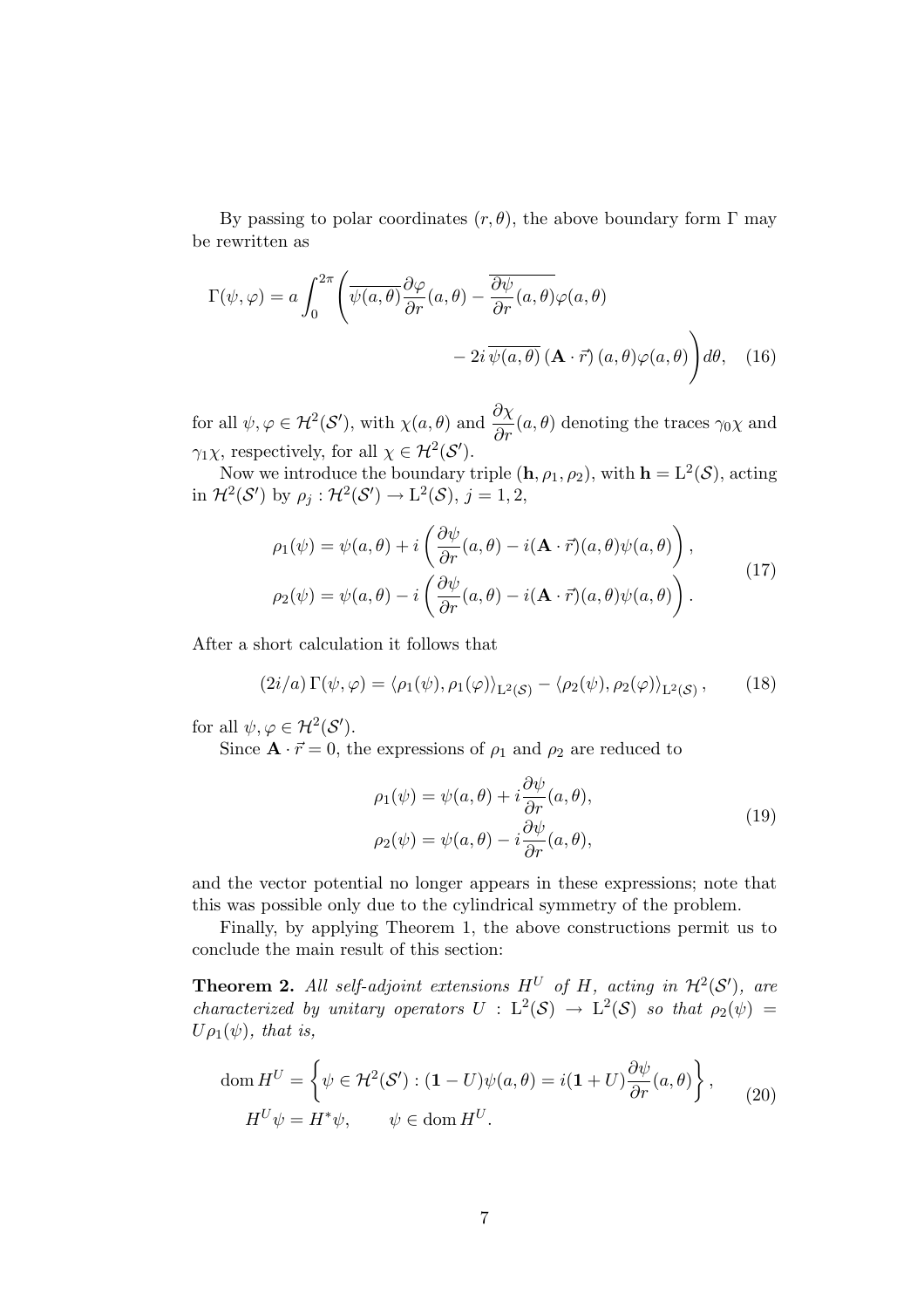### 2.3 Some self-adjoint extensions of *H*

For sake of completeness, in what follows we present some particular choices of unitary operators U and the corresponding self-adjoint extensions [8] of the initial AB operator H.

### Example 1. If  $U = -1$ , then

$$
\text{dom}\,H^U = \{ \psi \in \mathcal{H}^2(\mathcal{S}') : \psi(a,\theta) = 0 \} = \mathcal{H}^2(\mathcal{S}') \cap \mathcal{H}_0^1(\mathcal{S}'),
$$
\n
$$
H^U \psi = H^* \psi, \qquad \psi \in \text{dom}\,H^U.
$$
\n(21)

This is the so-called Dirichlet self-adjoint realization, which is usually assumed to be the physical relevant in the literature [20, 9].

### **Example 2.** If  $U = 1$ , then

$$
\text{dom}\,H^U = \{\psi \in \mathcal{H}^2(\mathcal{S}') : \partial \psi / \partial r(a,\theta) = 0\},\
$$
  

$$
H^U \psi = H^* \psi, \qquad \psi \in \text{dom}\,H^U.
$$
 (22)

This is the so-called Neumann self-adjoint realization.

### **Example 3.** Assume that  $(1 + U)$  is invertible.

In this case, to each self-adjoint operator  $A : dom A \subset L^2(\mathcal{S}) \to L^2(\mathcal{S})$ corresponds a self-adjoint extension  $H^A$ . In fact, first pick a unitary operator  $U_A$  so that  $A = -i(1 - U_A)(1 + U_A)^{-1}$ , dom  $A = \text{rng}(1 + U_A)$  and rng  $A = \text{rng } (1-U_A)$ ; remind of Cayley transform. Now, dom  $H^A$  is the set of  $\psi \in H^2(\mathcal{S}')$  with " $\partial \psi / \partial r(a, \cdot) = A \psi(a, \cdot),$ " understood in the sense that

$$
(\mathbf{1} - U_A) \psi(a, \theta) = i(\mathbf{1} + U_A) \frac{\partial \psi}{\partial r}(a, \theta), \tag{23}
$$

in order to avoid domain questions. Of course the quotation marks may be removed in case the operator A is bounded.

Similarly, for each self-adjoint B acting in  $L^2(\mathcal{S})$  there corresponds a unitary  $U_B$ , and if  $(1-U_B)$  is invertible, then it corresponds the self-adjoint extension  $H^B$  of H with dom  $H^B$  being the set of  $\psi \in H^2(\mathcal{S}')$  so that " $\psi(a, \cdot) = B \frac{\partial \psi}{\partial r}(a, \cdot),$ " in the sense that

$$
\left(\mathbf{1} - U_B\right)\psi(a,\theta) = i\left(\mathbf{1} + U_B\right)\frac{\partial\psi}{\partial r}(a,\theta). \tag{24}
$$

The quotation marks may be removed in case the operator  $B$  is bounded.

Note that Example 4 ahead is, in fact, particular cases of this example in which  $A = \mathcal{M}_f$  and  $B = \mathcal{M}_g$  are multiplication operators.

Example 4. U is a multiplication operator.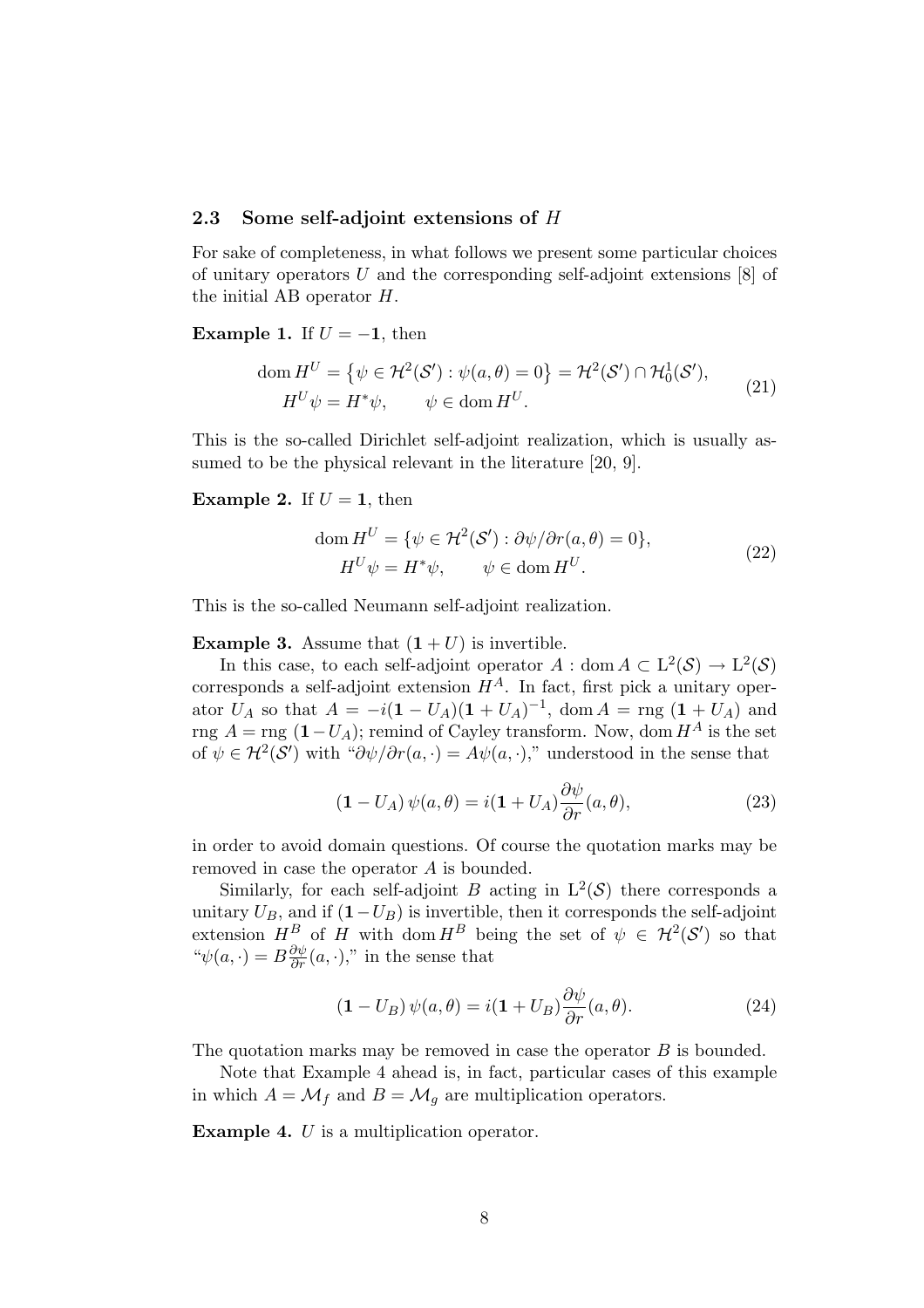Given a real-valued (measurable) function  $u(\theta)$  defined on S, put  $U =$  $\mathcal{M}_{e^{iu}(\theta)}$ . If the set  $\{\theta : \exp(iu(\theta)) = -1\}$  has measure zero, then the function

$$
f(\theta) = -i \frac{1 - e^{iu(\theta)}}{1 + e^{iu(\theta)}}
$$
\n(25)

is (measurable) well defined and real valued. The domain of the corresponding self-adjoint extension  $H^U$  of H is

$$
\text{dom}\,H^U = \left\{ \psi \in \mathcal{H}^2(\mathcal{S}') : \partial \psi / \partial r(a,\theta) = f(\theta)\psi(a,\theta) \right\}. \tag{26}
$$

Similarly, if  $\{\theta : \exp(iu(\theta)) = 1\}$  has measure zero,

$$
g(\theta) = i \frac{1 + e^{iu(\theta)}}{1 - e^{iu(\theta)}}
$$
\n(27)

is real valued and the domain of the subsequent self-adjoint extension  $H^U$ of  $H$  is

$$
\text{dom}\,H^U = \left\{ \psi \in \mathcal{H}^2(\mathcal{S}') : \psi(a,\theta) = g(\theta)\partial\psi/\partial r(a,\theta) \right\}. \tag{28}
$$

Special cases are given by constant functions  $f, g$ , the so-called Robin selfadjoint realization. We shall discuss the scattering for this extension in Section 3.

**Remark 1.** Since the deficiency indices of H are infinite, there is a plethora of self-adjoint extensions of  $H$  in the multiply connected domain  $S'$ . Some of them can be quite unusual and hard to understand from the physical and mathematical points of view.

Remark 2. By using a continuous extension of the trace maps to the dual Sobolev spaces  $\mathcal{H}^{-1/2}(\mathcal{S})$  and  $\mathcal{H}^{-3/2}(\mathcal{S})$ , in [12] one finds references and comments to her previous works on all self-adjoint extensions of the laplacian in terms of self-adjoint operators from closed subspaces of  $\mathcal{H}^{-1/2}(\mathcal{S})$ . It is possible to follow those works and apply the same technique to find all selfadjoint extensions of the initial AB operator H, but we will not describe them here since the characterizations are rather abstract, involve spaces not usual in quantum mechanics, and they require a length construction that is not so clean as the extensions we have found in Theorem 2 (which also includes the traditional self-adjoint extensions we are most interested in).

# 3 Scattering

In this section we study and compare the scattering for the Robin self-adjoint realizations (which includes Neumann and Dirichlet as particular cases) of the initial AB operator H.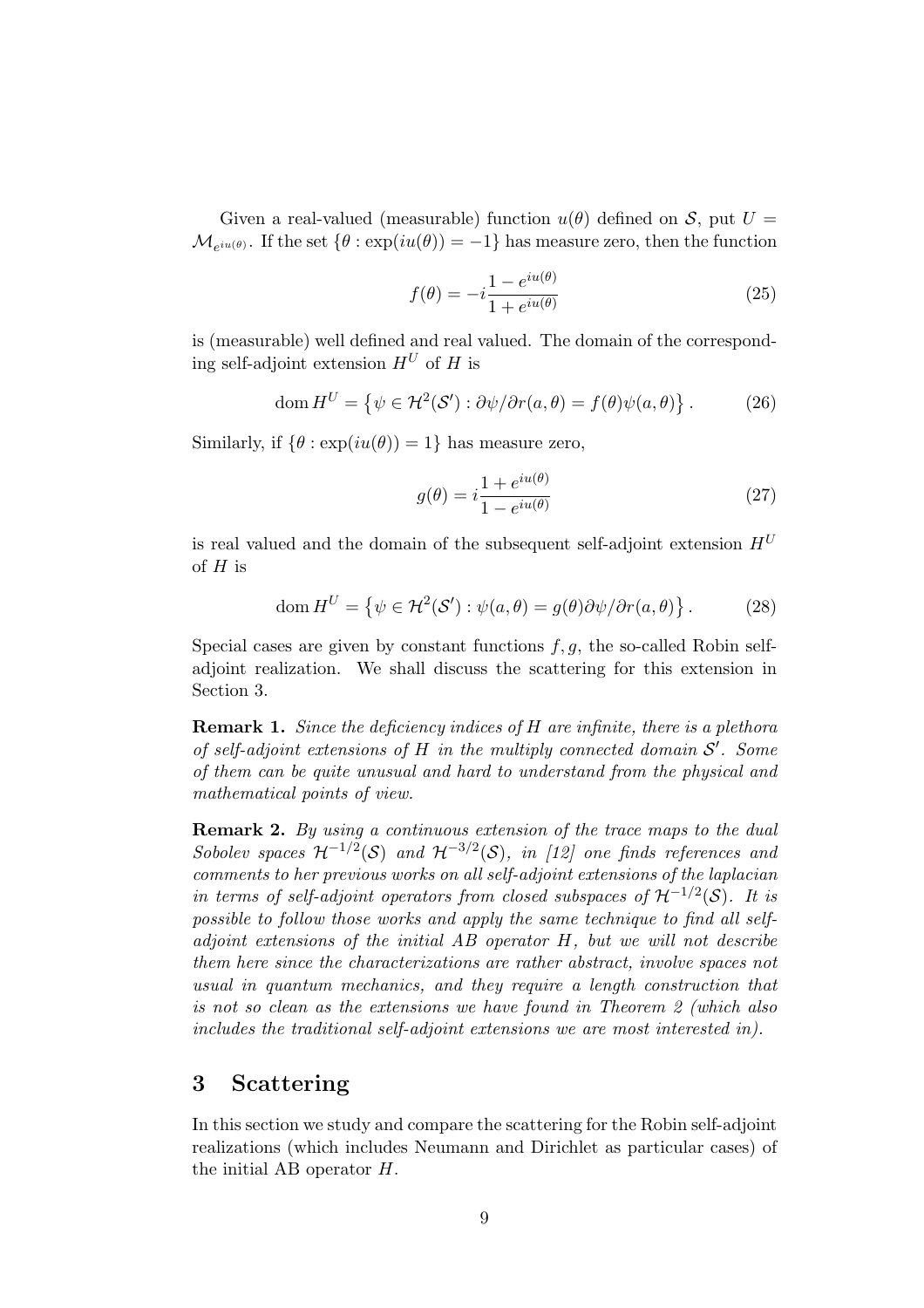### 3.1 Scattering theory: a brief account

Now we briefly recall results from scattering theory, based mainly on [20, 5], focused on what we want to do in the next sections. For details and a thorough study of the mathematics of scattering theory see [19, 21].

Consider a system in (non-relativistic) quantum mechanics whose states  $\xi$  are unit vectors in a Hilbert space  $\mathcal H$  and whose time evolution is generated by a self-adjoint operator h acting in  $H$ , and let  $H_0$  denote the free hamiltonian acting in  $\mathcal{H}_0$ . The question is whether the states  $e^{-iht}\xi$  are scattering states, i.e., if there are free states  $\xi_{\pm} \in \mathcal{H}_0$  so that

$$
\left\|e^{-iht}\xi - \mathcal{J}e^{-iH_0t}\xi_{\pm}\right\| = \left\|\xi - e^{iht}\mathcal{J}e^{-iH_0t}\xi_{\pm}\right\| \tag{29}
$$

vanishes as  $t \to \pm \infty$ . A comparison mapping  $\mathcal{J} : \mathcal{H}_0 \to \mathcal{H}$ , which is a unitary operator (or just a bounded one), is sometimes conveniently introduced.

Definition 3. The *wave operators* are the strong limits

$$
\mathcal{W}_{\pm} := \operatorname{s-}\lim_{t \to \pm \infty} e^{iht} \mathcal{J} e^{-iH_0 t},\tag{30}
$$

if they exist.

Recall that the wave operators  $W_{\pm}$  are said to be *complete* if rng  $W_{\pm}$  =  $\mathcal{H}_{\text{p}}(h)$ <sup>⊥</sup>, where  $\mathcal{H}_{\text{p}}(h)$  denotes the closure of the subspace spanned by the eigenvectors of h.

The vectors  $\xi_{\pm}$  and  $\xi$  satisfy the relation  $\xi = \mathcal{W}_{\pm} \xi_{\pm}$  and the wave operators  $W_{\pm}$ : dom  $W_{\pm} \rightarrow \text{rng } W_{\pm}$  are partial isometries. Thus,  $W_{\pm}W_{\pm}^*$ are orthogonal projections onto rng  $W_{\pm}$ , and restricted to these subspaces  $W_{\pm}^* = W_{\pm}^{-1}$ . Furthermore,

$$
\xi_{+} = S\xi_{-},\tag{31}
$$

where  $S := \mathcal{W}_+^* \mathcal{W}_-$  is the so-called *scattering operator* or *S*-matrix.

The physical system we consider is a scattering of particles off a cylindrical obstacle in the plane of points  $\vec{x} = (x, y)$ , and the Hilbert space is  $\mathcal{H} = L^2(\mathcal{S}')$ . Moreover, we are also interested in the scattering away from a short range continuous potential  $V(x, y)$ , which we also assume that it is spherically symmetric, that is,  $V(x, y) = V(r)$ ,  $r = |(x, y)|$ ; short range means that there are constants  $C, R > 0$  so that

$$
|V(x,y)| \le \frac{C}{r^{1+\delta}}, \quad \forall \, r > R,\tag{32}
$$

for some  $\delta > 0$ . Let

$$
h = -\Delta + V(r) \quad \text{and} \quad H_0 = p_1^2 + p_2^2,\tag{33}
$$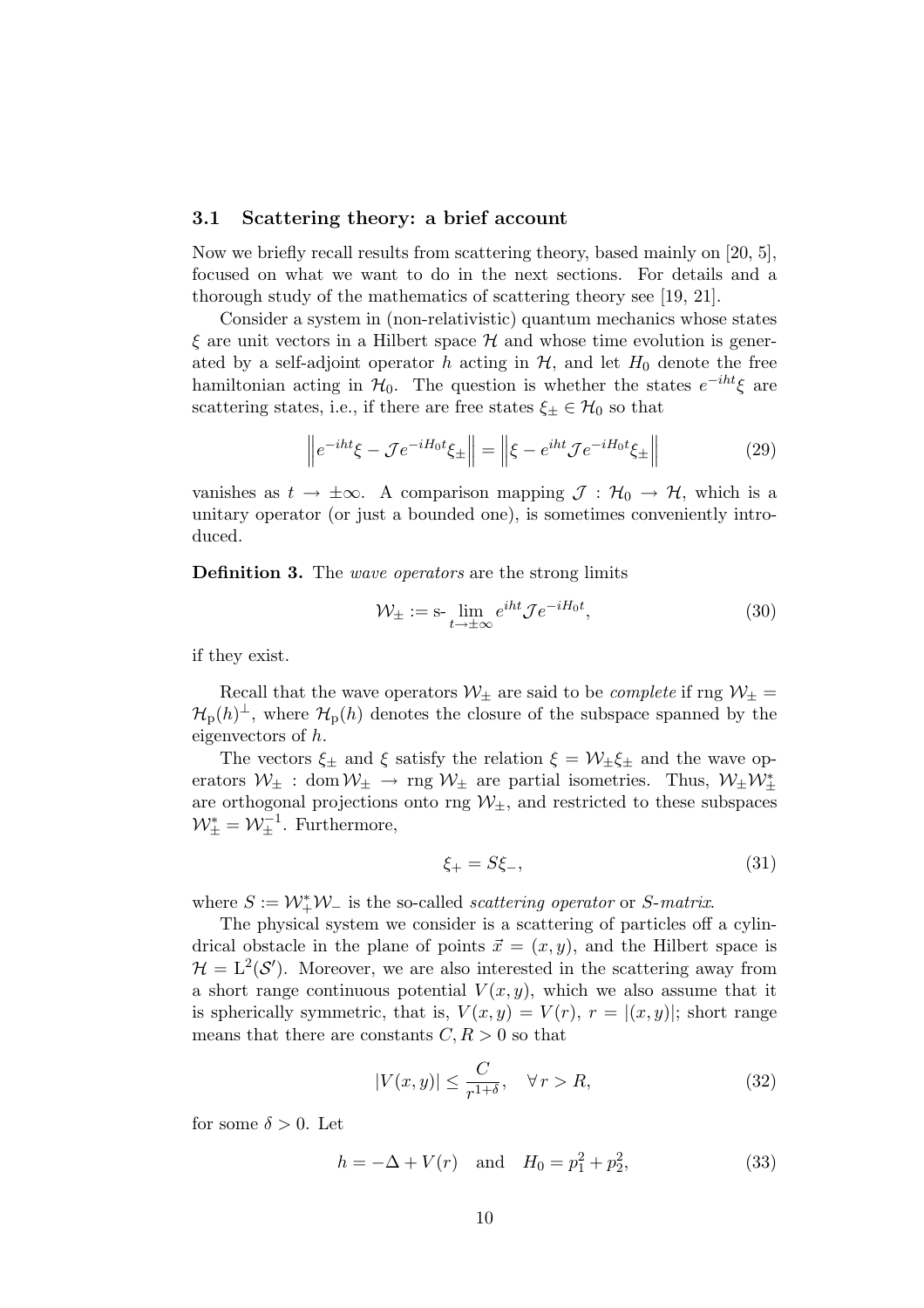acting in the position space H and momentum  $\mathcal{H}_0 = L^2(\mathbb{R}^2)$ , respectively, where  $\vec{p} = (p_1, p_2), p^2 = |\vec{p}|^2$  and the comparison operator  $\mathcal J$  is the inverse Fourier transform  $F$ .

In the time-independent scattering theory one solves the time-independent Schrödinger equation  $h\varphi = p^2\varphi$  for the incoming  $\varphi_-(\vec{x}, \vec{p})$  and outgoing  $\varphi_+(\vec{x}, \vec{p})$  functions, which are reduced to a plane wave  $\phi(\vec{x}, \vec{p}) = e^{i\vec{x}\cdot\vec{p}}$  for  $|\vec{x}| \rightarrow \infty$  (these are solutions of the Schrödinger equation of the free particle). One has the following connection

$$
(\mathcal{W}_{\pm}\zeta)(\vec{x}) = \frac{1}{2\pi} \int \varphi_{\pm}(\vec{x}, \vec{p})\zeta(\vec{p})d\vec{p}, \quad \zeta \in \mathcal{H}_0.
$$
 (34)

By employing polar coordinates, both in space position  $(r, \theta)$  and in the space of momenta  $(k, \theta')$ , one obtains

$$
h = -\frac{\partial^2}{\partial r^2} - \frac{1}{r}\frac{\partial}{\partial r} - \frac{1}{r^2}\frac{\partial^2}{\partial \theta^2} + V(r) \quad \text{and} \quad H_0 = k^2,\tag{35}
$$

respectively. One then considers the asymptotic behaviour of the solution (incoming wave function) of the time-independent Schrödinger equation

$$
\varphi_{-}(r,\theta;k,\theta') \sim e^{ikr\cos(\theta-\theta')} + f(k,\theta-\theta')\frac{e^{ikr}}{r^{1/2}}, \quad r \to \infty,
$$
 (36)

where  $f$  is the *scattering amplitude*, and so the *differential scattering cross* section is

$$
\left(\frac{d\sigma}{d\theta}\right)(k,\theta) = |f(k,\theta)|^2.
$$
\n(37)

Physically, this quantity measures the probability density of an incident particle, after interaction with the target (scatterer center), i.e., a scattered particle to be found within of a cone around  $(k, \theta)$ .

Now we recall how to find the asymptotic behaviour of  $\varphi$ <sub>−</sub> and the scattering amplitude. If  $J_n$  denotes the Bessel function of first kind of order n, one has

$$
e^{ikr\cos\theta} = \sum_{m=-\infty}^{\infty} i^{|m|} J_{|m|}(kr)e^{im\theta}, \quad f(k,\theta) = \sum_{m=-\infty}^{\infty} f_m(k)e^{im\theta}, \quad (38)
$$

and by (36), the asymptotic behaviour of  $J_n(r)$  [16],

$$
J_n(r) \sim \left(\frac{2}{\pi r}\right)^{1/2} \cos\left(r - \frac{1}{2}n\pi - \frac{\pi}{4}\right), \quad r \to \infty,
$$
 (39)

and recalling that  $\cos \vartheta = (e^{i\vartheta} + e^{-i\vartheta})/2$ , one obtains

$$
\varphi_{-}(r,\theta;k,0) \sim \sum_{m=-\infty}^{\infty} \left[ \frac{(-1)^m e^{i\pi/4 - ikr}}{(2\pi kr)^{1/2}} + \left( \frac{e^{-i\pi/4}}{(2\pi kr)^{1/2}} + \frac{f_m}{r^{1/2}} \right) e^{ikr} \right] e^{im\theta}.
$$
\n(40)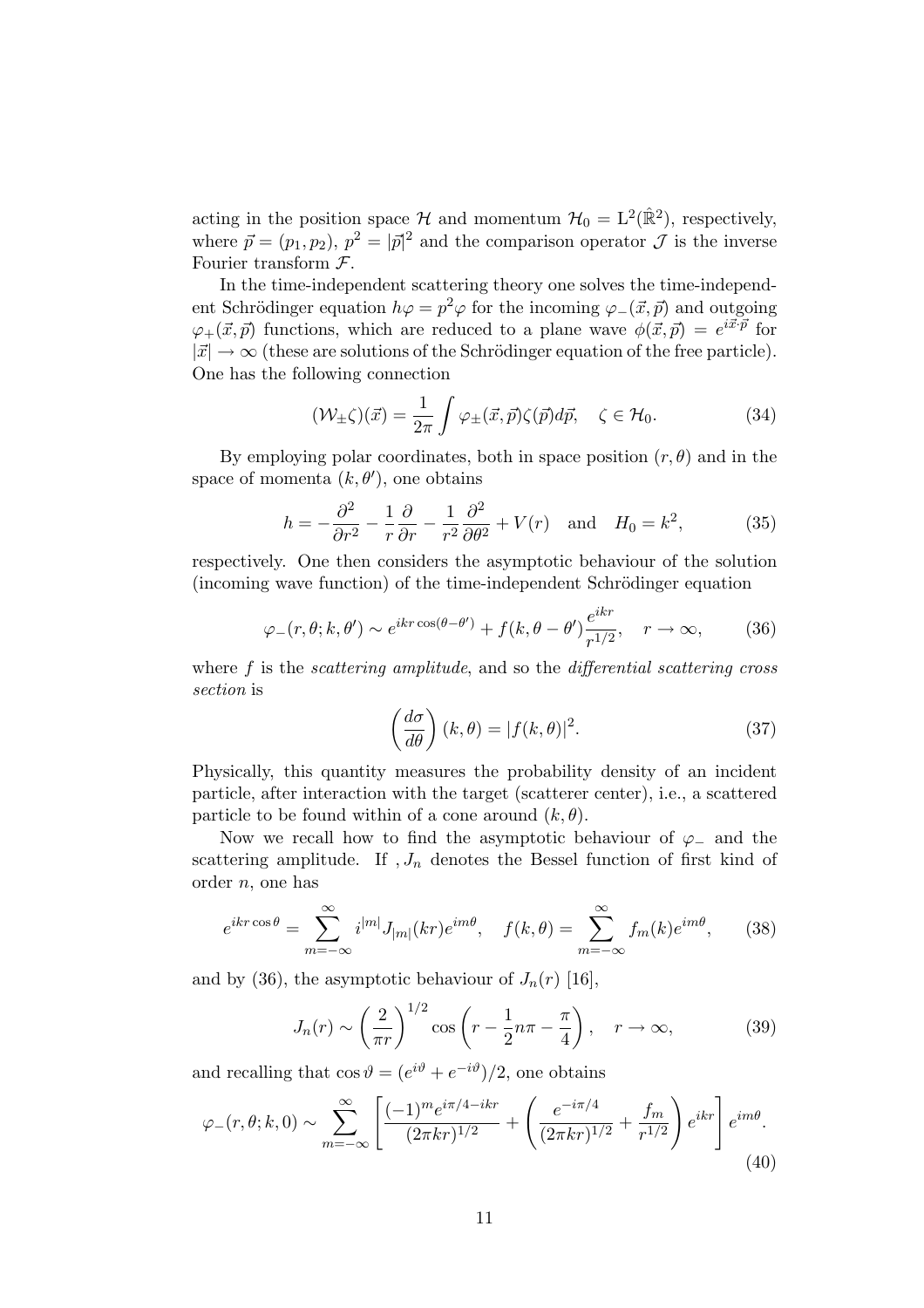On the other hand,  $\varphi$  solves the Schrödinger equation and is regular at the origin. By using separation of variables,

$$
\varphi_{-}(r,\theta;k,0) = \sum_{m=-\infty}^{\infty} a_m(k)\varphi_m(r,k)e^{im\theta},\qquad(41)
$$

where  $\varphi_m$  is a solution for radial Schrödinger equation of angular momentum m,

$$
\left(-\frac{d^2}{dr^2} - \frac{1}{r}\frac{d}{dr} + \frac{m^2}{r^2} + V(r)\right)\varphi = k^2\varphi,
$$
\n(42)

which is regular at the origin. Since  $V$  is short range, it follows that the behaviour of  $\varphi_m$  for  $r \to \infty$  is given by

$$
\varphi_m(r,k) \sim \left(\frac{2}{\pi kr}\right)^{1/2} \cos\left(kr - \frac{1}{2}|m|\pi - \frac{\pi}{4} + \delta_m(k)\right),\tag{43}
$$

and herein the phase shift  $\delta_m$  was introduced. The phase shift is a measure of the argument difference to the asymptotic behaviour of the solution  $J_{|m|}(kr)$ to the radial free equation that is regular at the origin.

The comparison of the asymptotic behaviour of  $\varphi$  given by (40), with the one given by (41) and (43), gives us the important relations

$$
a_m(k) = i^{|m|} e^{i\delta_m(k)},\tag{44}
$$

$$
f_m(k) = \frac{e^{2i\delta_m(k)} - 1}{(2\pi i k)^{1/2}},\tag{45}
$$

and

$$
f(k,\theta) = \frac{1}{(2\pi i k)^{1/2}} \sum_{m=-\infty}^{\infty} \left( e^{2i\delta_m(k)} - 1 \right) e^{im\theta},\tag{46}
$$

which formally expresses the scattering amplitude in terms of the phase shifts  $\delta_m$ . Later on, in our applications to the extensions of the AB hamiltonian, these relations will be considered from the point of view of distribution theory.

Now a bit of the time-dependent approach again. Decompose the Hilbert spaces H and  $\mathcal{H}_0$  in subspaces  $h_m$ ,  $h_{0,m}$ , with corresponding projections  $P_m$ ,  $P_{0,m}$ , respectively. For example,

$$
(P_m \eta)(r,\theta) = \frac{e^{im\theta}}{(2\pi)^{1/2}} \eta_m(r),\tag{47}
$$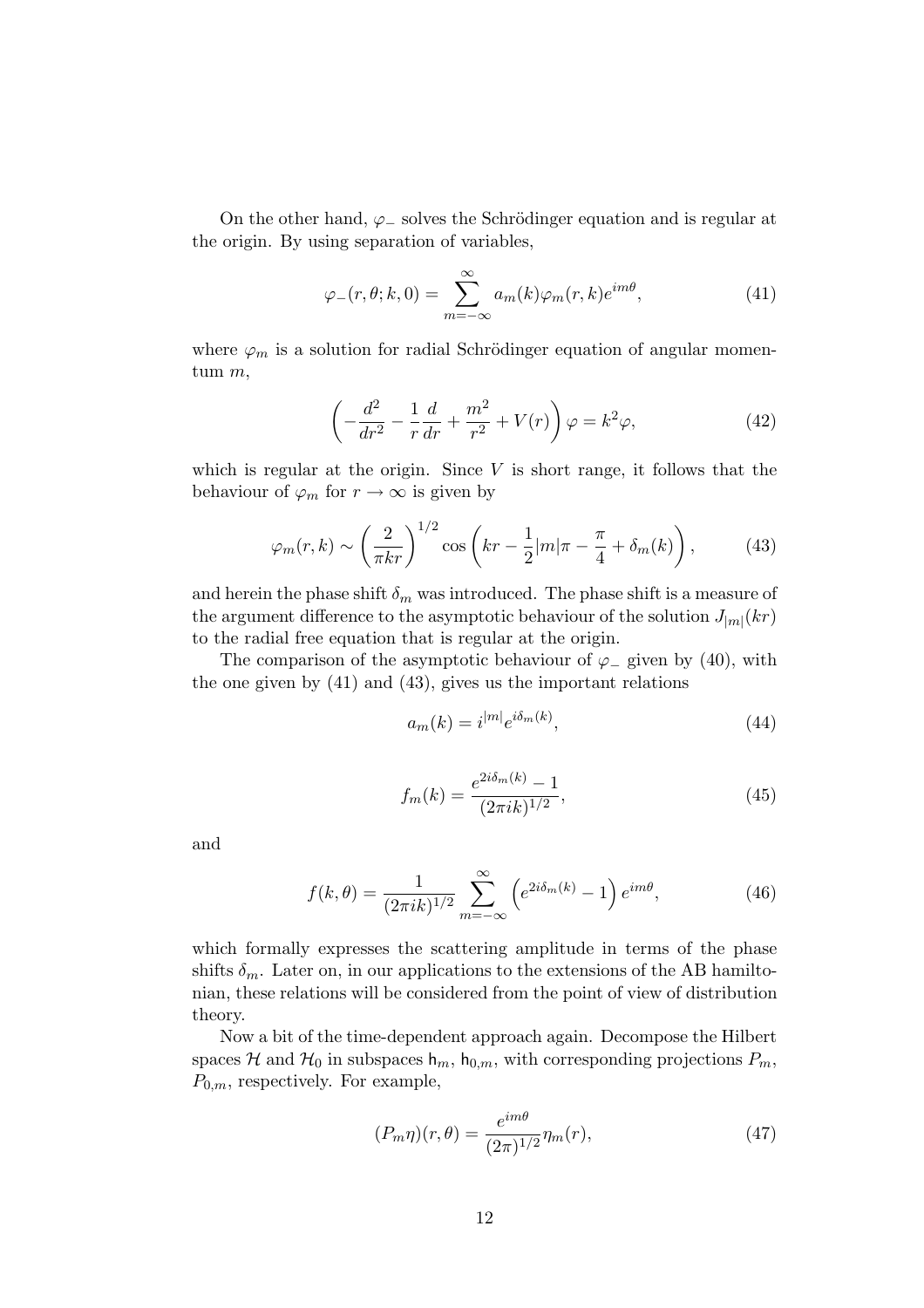where

$$
\eta_m(r) = \frac{1}{(2\pi)^{1/2}} \int_0^{2\pi} e^{-im\theta} \eta(r,\theta) d\theta \tag{48}
$$

are the components of  $\eta$  with angular momentum  $m$ , belonging to the Hilbert space  $\mathcal{H}_r = L^2_{rdr}([0,\infty))$ . The subspaces  $h_m$  are invariant under the hamiltonian  $h$  and the subsequent restriction is given by

$$
h_m = -\frac{d^2}{dr^2} - \frac{1}{r}\frac{d}{dr} + \frac{m^2}{r^2} + V(r)
$$
\n(49)

in  $\mathcal{H}_r$ . For the inverse Fourier transform  $\mathcal F$  one has

$$
(\mathcal{F}\zeta)(r,\theta) = (2\pi)^{-1/2} \sum_{m=-\infty}^{\infty} e^{im\theta} (\mathcal{F}_m\zeta_m)(r), \qquad (50)
$$

with  $\mathcal{F}_m : \mathcal{H}_k \to \mathcal{H}_r$  denoting the unitary operator

$$
(\mathcal{F}_m \psi)(r) = i^{|m|} \int_0^\infty J_{|m|}(kr) \psi(k) k dk,
$$
\n(51)

where  $\mathcal{H}_k = \mathcal{L}_{kdk}^2([0,\infty))$ . Correspondingly, we consider a sequence of wave operators from  $\mathcal{H}_k$  into  $\mathcal{H}_r$ 

$$
\mathcal{W}_{\pm,m} = \mathbf{s} \cdot \lim_{t \to \pm \infty} e^{ih_m t} \mathcal{F}_m e^{-ik^2 t}.
$$
 (52)

Since  $W_{\pm,m}$  exist and are complete in each sector m, one has the following relation with the time-independent approach

$$
(\mathcal{W}_{\pm,m}\psi)(r) = i^{|m|} \int_0^\infty \varphi_m(k,r) e^{\mp i\delta_m(k)} \psi(k) k dk,
$$
 (53)

so that the corresponding S-matrix in the sector  $m, S_m : \mathcal{H}_k \to \mathcal{H}_k$ ,

$$
S_m = \mathcal{W}_{+,m}^* \mathcal{W}_{-,m},\tag{54}
$$

is given, after some calculations, by

$$
(S_m \psi)(k) = \begin{cases} e^{2i\delta_m(k)}\psi(k), & k = k' \\ 0, & k \neq k' \end{cases},
$$
 (55)

that is,  $S_m$  is simply the multiplication operator by  $e^{2i\delta_m(k)}$  on  $\mathcal{H}_k$ .

The wave operator in Definition 3 can now be written as

$$
(\mathcal{W}_{\pm}\zeta)(r,\theta) = (2\pi)^{-1/2} \sum_{m=-\infty}^{\infty} e^{im\theta} (\mathcal{W}_{\pm,m}\zeta_m)(r).
$$
 (56)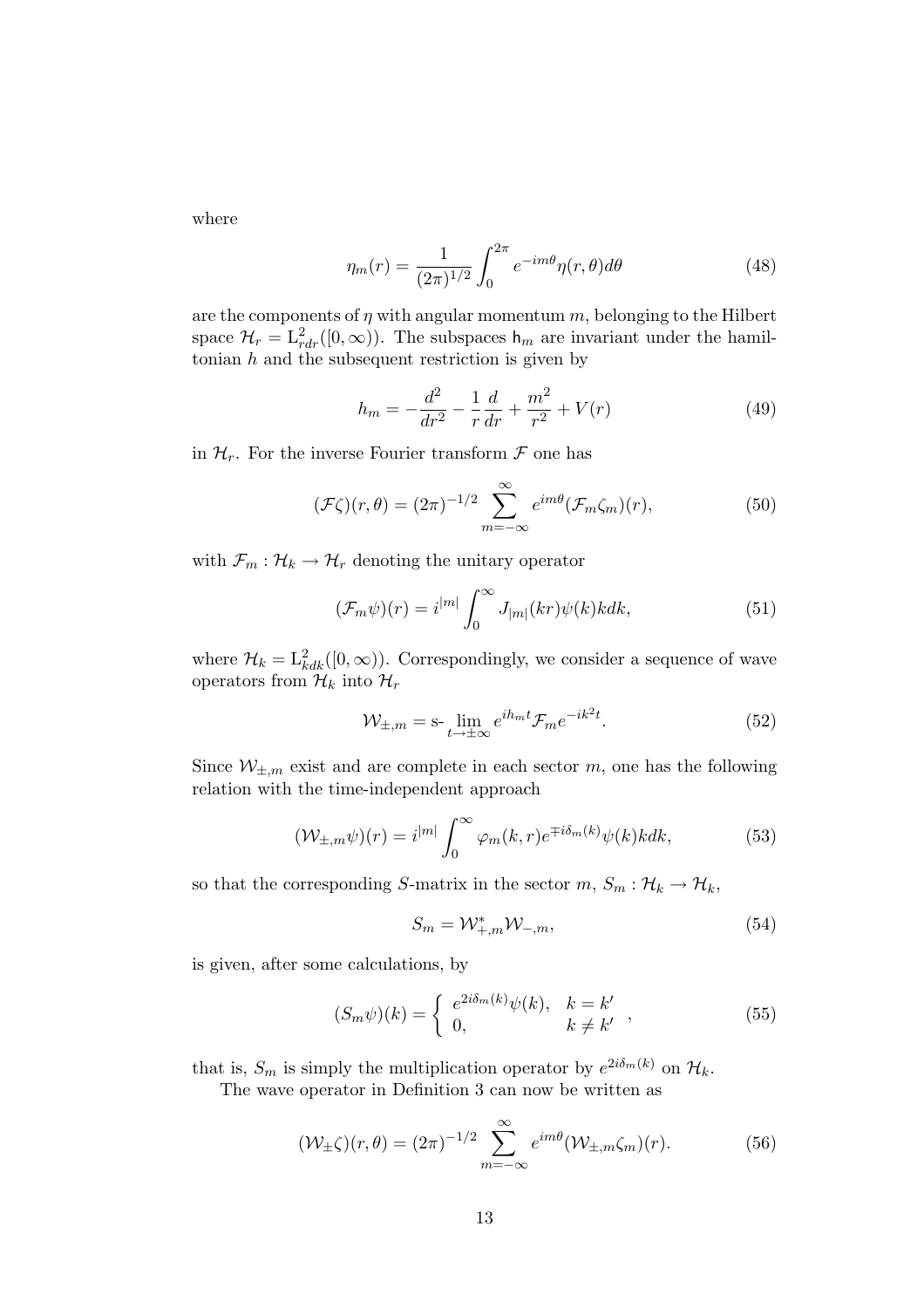Similarly, the scattering operator  $S : \mathcal{H}_0 \to \mathcal{H}_0$  is found to satisfy

$$
\langle \zeta, S\xi \rangle = \langle \zeta, \xi \rangle + (2\pi)^{-1} \sum_{m=-\infty}^{\infty} \int_0^{\infty} \int_0^{2\pi} \int_0^{2\pi} e^{im(\theta - \theta')} \overline{\zeta(k, \theta)}
$$
  
 
$$
\times \xi(k, \theta') \left( e^{2i\delta_m(k)} - 1 \right) d\theta d\theta' k dk,
$$
 (57)

and by equation (46), we conclude that

$$
\langle \zeta, S\xi \rangle = \langle \zeta, \xi \rangle + \int_0^\infty \int_0^{2\pi} \int_0^{2\pi} \overline{\zeta(k, \theta)} \xi(k, \theta')
$$
  
 
$$
\times \left(\frac{ik}{2\pi}\right)^{1/2} f(k, \theta - \theta') d\theta d\theta' k dk,
$$
 (58)

for all  $\zeta, \xi \in \mathcal{H}_0$ , where  $\langle \cdot, \cdot \rangle$  denotes the inner product in  $\mathcal{H}_0$ , and so

$$
``(S-1)(k,\theta) = \left(\frac{ik}{2\pi}\right)^{1/2} f(k,\theta)," \tag{59}
$$

understood in the sense described above, which is the correct relation between  $f$  and  $S$ .

### 3.2 Robin self-adjoint extensions

In this subsection we describe the self-adjoint extensions of the initial AB operator (1) for which we will study scattering. We choose some of the selfadjoint extensions that preserve angular momentum since we are considering that the subspaces  $h_m$  are invariants under H. In addition, the extensions described below are the most common and studied in the literature when borders are considered. Note that there are extensions that do not preserve angular momentum.

In order to simplify expressions, we will take  $c = q = 1$  in our initial hermitian operator  $(1)$ ,

$$
H = (-i\nabla - \mathbf{A})^2,\tag{60}
$$

which acts in a subspace of the Hilbert space  $\mathcal{H} = L^2(\mathcal{S}')$ , and recall that the vector potential **A**, in polar coordinates  $(r, \theta)$ , is given by  $\mathbf{A} = (A_r, A_\theta)$ , with  $A_r \equiv 0$  and  $A_\theta = \frac{\Phi}{2\pi r}$ ,  $r \ge a$ . This operator can be written in polar coordinates as

$$
H = -\frac{\partial^2}{\partial r^2} - \frac{1}{r}\frac{\partial}{\partial r} + \frac{1}{r^2} \left( i \frac{\partial}{\partial \theta} - \alpha \right)^2, \tag{61}
$$

where  $\alpha = -\Phi/(2\pi)$ . Without loss of generality, consider  $0 \leq \alpha < 1$ , and  $\alpha = 0$  means that no magnetic field is present.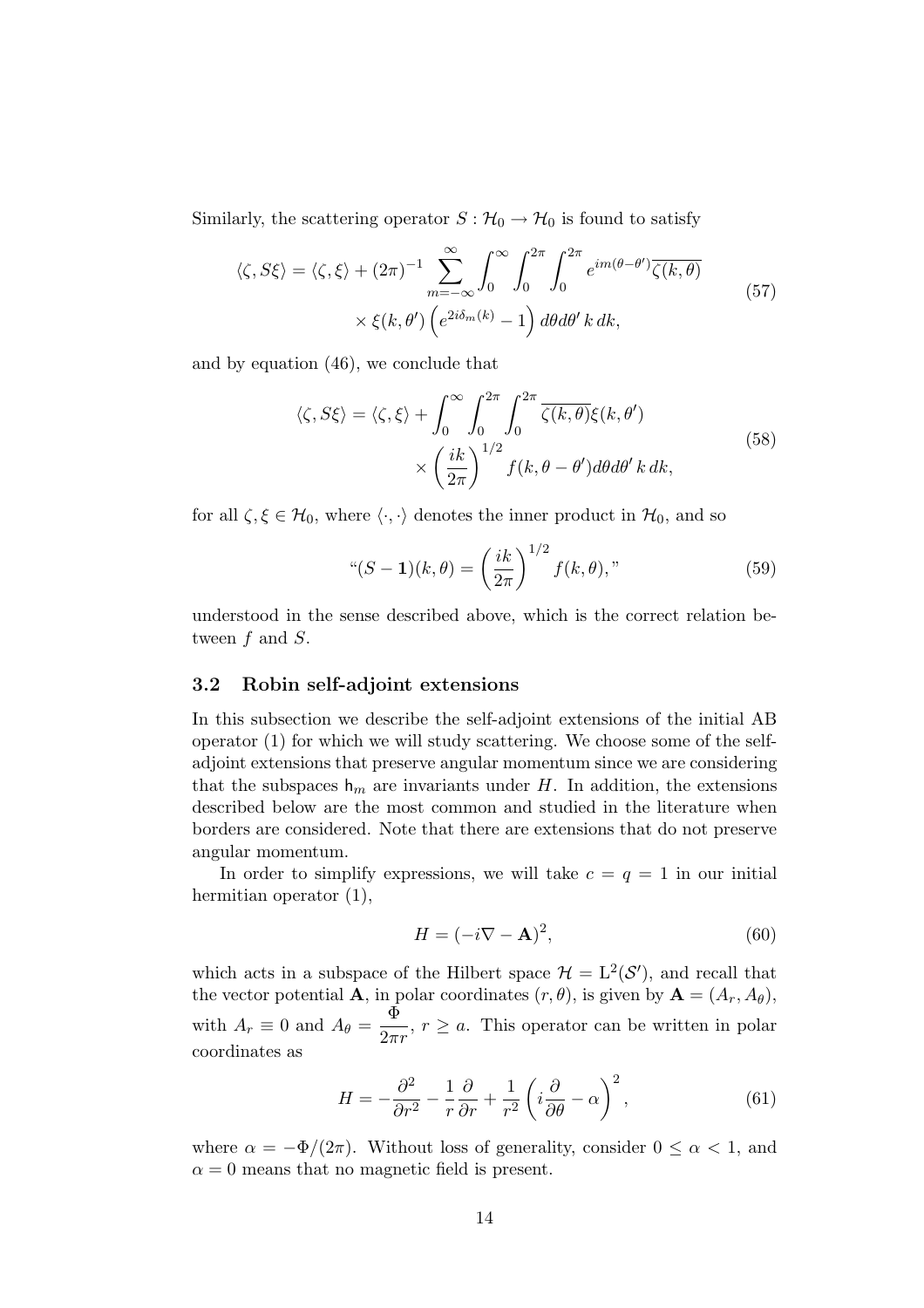The next step is to construct the self-adjoint extensions of  $H$  we are interested in. By making the polar decomposition  $\mathcal{H} = \mathcal{H}_r^a \otimes \mathcal{H}_{\theta}$ , where  $\mathcal{H}_r^a$  $L^2_{rdr}[a,\infty)$  and  $\mathcal{H}_{\theta} = L^2[0,2\pi]$ , we obtain a sequence of formal restriction operators to  $h_m$ 

$$
H_{m+\alpha} = -\frac{d^2}{dr^2} - \frac{1}{r}\frac{d}{dr} + \frac{(m+\alpha)^2}{r^2}
$$
 (62)

in  $\mathcal{H}_r^a$ . To achieve our goal we need to turn these operators into self-adjoint ones acting in  $\mathcal{H}_r^a$ . They are not essentially self-adjoint on  $C_0^{\infty}(a,\infty)$  for any  $m + \alpha$ . To see this, note that the potential term  $(m + \alpha)^2/r^2$  is bounded in  $\mathcal{H}_{r}^{a}$ , hence we need only to consider the differential operator

$$
h_1 = -\frac{d^2}{dr^2} - \frac{1}{r}\frac{d}{dr} + \frac{1}{4r^2}.\tag{63}
$$

But using the unitary operator  $U: \mathcal{H}_r^a \to L_{dr}^2[a,\infty)$ , given by  $(U\psi)(r) =$  $r^{1/2}\psi(r)$ , the operator  $h_1$  becomes

$$
h_2 = Uh_1U^{-1} = -\frac{d^2}{dr^2},\tag{64}
$$

which is not essentially self-adjoint on  $C_0^{\infty}(a,\infty)$  since the functions  $u_{\pm}(r) =$  $e^{-e^{\pm i\pi/4}r} \in L^2_{dr}[a,\infty)$  and satisfy  $h_2^*u \pm iu = 0$ ; in other words, its deficiency indices are  $n_{-}(h_2) = n_{+}(h_2) = 1$ . Since this holds for all m, it justifies the assertion that  $n_{\pm}(H) = \infty$  in Remark 1.

However, we can find all self-adjoint extensions of *h*<sup>2</sup> [8], which are well known and given by

dom 
$$
h_2^{\tilde{\lambda}} = \left\{ \psi \in \mathcal{H}^2[a,\infty) : \psi(a) = \tilde{\lambda}\psi'(a) \right\}, \quad h_2^{\tilde{\lambda}}\psi = h_2\psi,
$$
 (65)

for each  $\lambda \in \mathbb{R} \cup \{\infty\}.$ 

Thus, we have the corresponding self-adjoint extensions of  $H_{m+\alpha}$ 

$$
\text{dom}\, H_{m+\alpha}^{\tilde{\lambda}} = U^{-1}(\text{dom}\, h_2^{\tilde{\lambda}}), \quad H_{m+\alpha}^{\tilde{\lambda}} \psi = H_{m+\alpha} \psi,\tag{66}
$$

that is,

$$
\text{dom}\, H_{m+\alpha}^{\tilde{\lambda}} = \left\{ u = r^{-1/2}\psi : \psi \in \mathcal{H}^2[a,\infty) \text{ and } \psi(a) = \tilde{\lambda}\psi'(a) \right\}
$$
\n
$$
= \left\{ u \in U^{-1}\left( \mathcal{H}^2[a,\infty) \right) : r^{1/2}u(r)|_{r=a} = \tilde{\lambda}\frac{d}{dr}[r^{1/2}u(r)]|_{r=a} \right\}.
$$
\n(67)

Therefore, the boundary conditions that characterize the Robin self-adjoint extensions of  $H_{m+\alpha}$  are given by  $(2a - \tilde{\lambda})u(a) = 2a\tilde{\lambda}u'(a)$ . If  $\tilde{\lambda} \neq 2a$ , then

dom 
$$
H_{m+\alpha}^{\tilde{\lambda}} = \left\{ u \in U^{-1} \left( \mathcal{H}^2[a,\infty) \right) : u(a) = \frac{2a\tilde{\lambda}}{2a - \tilde{\lambda}} u'(a) \right\}.
$$
 (68)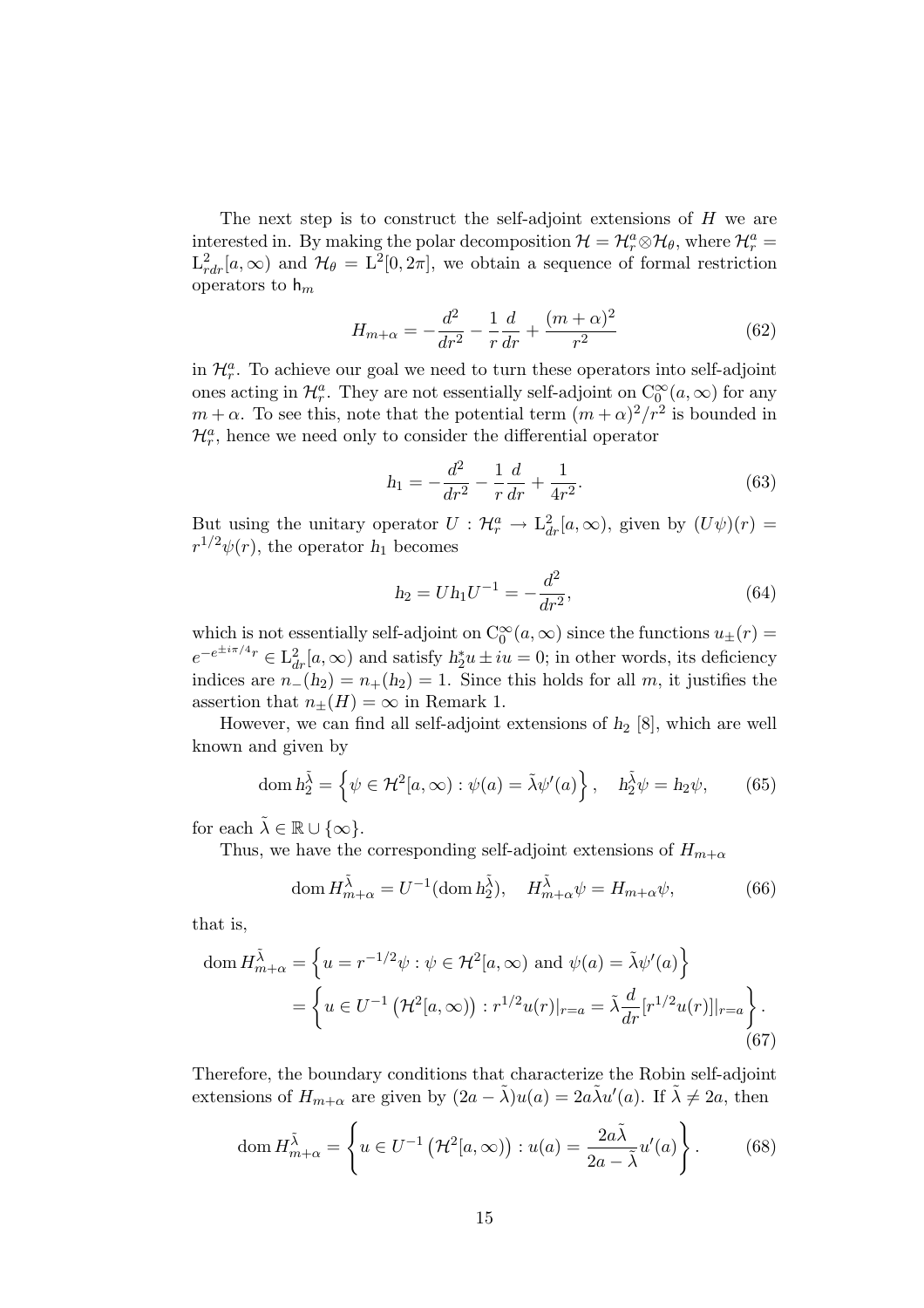We shall denote these Robin self-adjoint extensions by  $H_{m+\alpha}^{\lambda}$ , that is

$$
\text{dom}\, H_{m+\alpha}^{\lambda} = \left\{ u \in U^{-1} \left( \mathcal{H}^2[a,\infty) \right) : u(a) = \lambda u'(a) \right\},
$$
\n
$$
H_{m+\alpha}^{\lambda} u = H_{m+\alpha} u,
$$
\n(69)

where  $\lambda = 2a\tilde{\lambda}/(2a - \tilde{\lambda})$ .

Note that upon integrating by parts it follows that if  $\lambda \geq 0$ , then  $\langle H_{m+\alpha}^{\lambda}u, u \rangle \geq 0$ , for all  $u \in \text{dom } H_{m+\alpha}^{\lambda}$ , that is, the self-adjoint operator  $H_{m+\alpha}^{\lambda}$  is non-negative and, therefore,  $\sigma(H_{m+\alpha}^{\lambda}) \subset [0,\infty)$ ; from now on we assume that  $\lambda \geq 0$ .

Since each sector is invariant under  $H$ , the Robin self-adjoint extension of full operator  $H$  is given by

$$
H^{\lambda} = \bigoplus_{m \in \mathbb{Z}} H^{\lambda}_{m+\alpha} \otimes \mathbf{1},\tag{70}
$$

and note that this extension is a special case of Example 4, and the choices of constant functions  $f, g$  guarantee that such self-adjoint extensions preserve angular momentum. The principal cases are for  $\lambda = 0$  and  $\lambda = \infty$ , which correspond to the well-known self-adjoint extensions of Dirichlet and Neumann, respectively.

### 3.3 Scattering for the Robin extensions

In this subsection we study the scattering for Robin self-adjoint realizations of the initial AB operator  $H$  introduced in equation (1). We find the scattering operator S, we prove the existence of wave operators and that they are complete, and we also obtain explicit expressions for them. In addition, we determined the scattering amplitude and hence the differential scattering cross section for such extensions.

We underline that there is no magnetic field in case  $\alpha = 0$ , and the scattering is sole due to the presence of the solenoid; in fact, the Aharonov-Bohm effect is noticed by comparing the results for  $\alpha \neq 0$  with this reference case  $\alpha = 0$ .

#### 3.3.1 Scattering operator

Assume initially that the wave operators exist and are complete; under such conditions, we shall write out the scattering operator. The solution to

$$
\left(-\frac{d^2}{dr^2} - \frac{1}{r}\frac{d}{dr} + \frac{(m+\alpha)^2}{r^2}\right)\varphi = k^2\varphi,
$$
\n(71)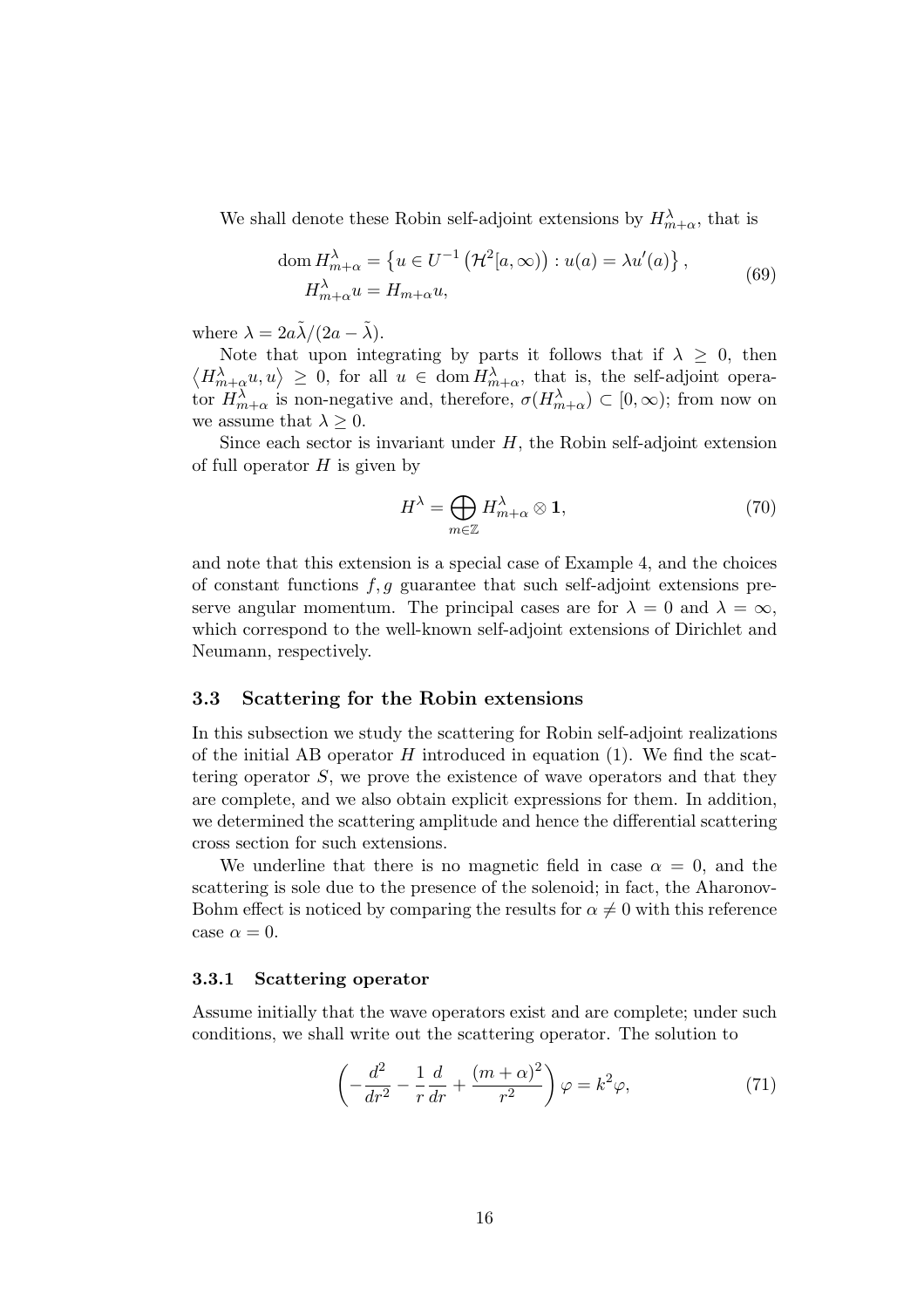with the linear combination  $\varphi - \lambda \frac{d\varphi}{dr}$  vanishing at  $r = a$ , where  $\lambda = \frac{2a\tilde{\lambda}}{2a - \tilde{\lambda}}$ , is given by

$$
\varphi_m^{\lambda}(k,r) = G_m^{\lambda}(k,a) \left[ \left( N_{|m+\alpha|}(ka) - \lambda N'_{|m+\alpha|}(ka) \right) J_{|m+\alpha|}(kr) - \left( J_{|m+\alpha|}(ka) - \lambda J'_{|m+\alpha|}(ka) \right) N_{|m+\alpha|}(kr) \right], \quad (72)
$$

with  $G_m^{\lambda}(k, a)$  to be determined by imposing condition (43). By using the asymptotic behaviour of  $J_{\nu}$  and  $N_{\nu}$  for  $r \to \infty$ , we obtain

$$
\varphi_m^{\lambda}(k,r) \sim \left(\frac{2}{\pi kr}\right)^{1/2} G_m^{\lambda}(k,a)
$$
  
 
$$
\times \left[\cos\left(kr - \frac{1}{2}|m+\alpha|\pi - \frac{\pi}{4}\right) \left(N_{|m+\alpha|}(ka) - \lambda N'_{|m+\alpha|}(ka)\right) - \sin\left(kr - \frac{1}{2}|m+\alpha|\pi - \frac{\pi}{4}\right) \left(J_{|m+\alpha|}(ka) - \lambda J'_{|m+\alpha|}(ka)\right)\right].
$$
 (73)

By comparing the above expression with (43) we have

$$
G_m^{\lambda}(k, a) \left[ \cos\left(kr - \frac{1}{2}|m + \alpha|\pi - \frac{\pi}{4}\right) \left(N_{|m + \alpha|}(ka) - \lambda N'_{|m + \alpha|}(ka)\right) \right]
$$

$$
- \sin\left(kr - \frac{1}{2}|m + \alpha|\pi - \frac{\pi}{4}\right) \left(J_{|m + \alpha|}(ka) - \lambda J'_{|m + \alpha|}(ka)\right) \right]
$$
(74)
$$
= \cos\left(kr - \frac{1}{2}|m|\pi - \frac{\pi}{4} + \delta_m^{\lambda}(k, \alpha)\right),
$$

that is,

$$
\cos\left(kr - \frac{1}{2}|m+\alpha|\,\pi - \frac{\pi}{4} + \theta_{\lambda}\right) = \cos\left(kr - \frac{1}{2}|m|\,\pi - \frac{\pi}{4} + \delta_m^{\lambda}(k,\alpha)\right),\tag{75}
$$

with  $\theta_{\lambda}$  so that

$$
\cos \theta_{\lambda} = \frac{N_{|m+\alpha|}(ka) - \lambda N'_{|m+\alpha|}(ka)}{D}, \quad \sin \theta_{\lambda} = \frac{J_{|m+\alpha|}(ka) - \lambda J'_{|m+\alpha|}(ka)}{D},\tag{76}
$$

with

$$
D = \sqrt{\left(N_{|m+\alpha|}(ka) - \lambda N'_{|m+\alpha|}(ka)\right)^2 + \left(J_{|m+\alpha|}(ka) - \lambda J'_{|m+\alpha|}(ka)\right)^2}
$$
\n(77)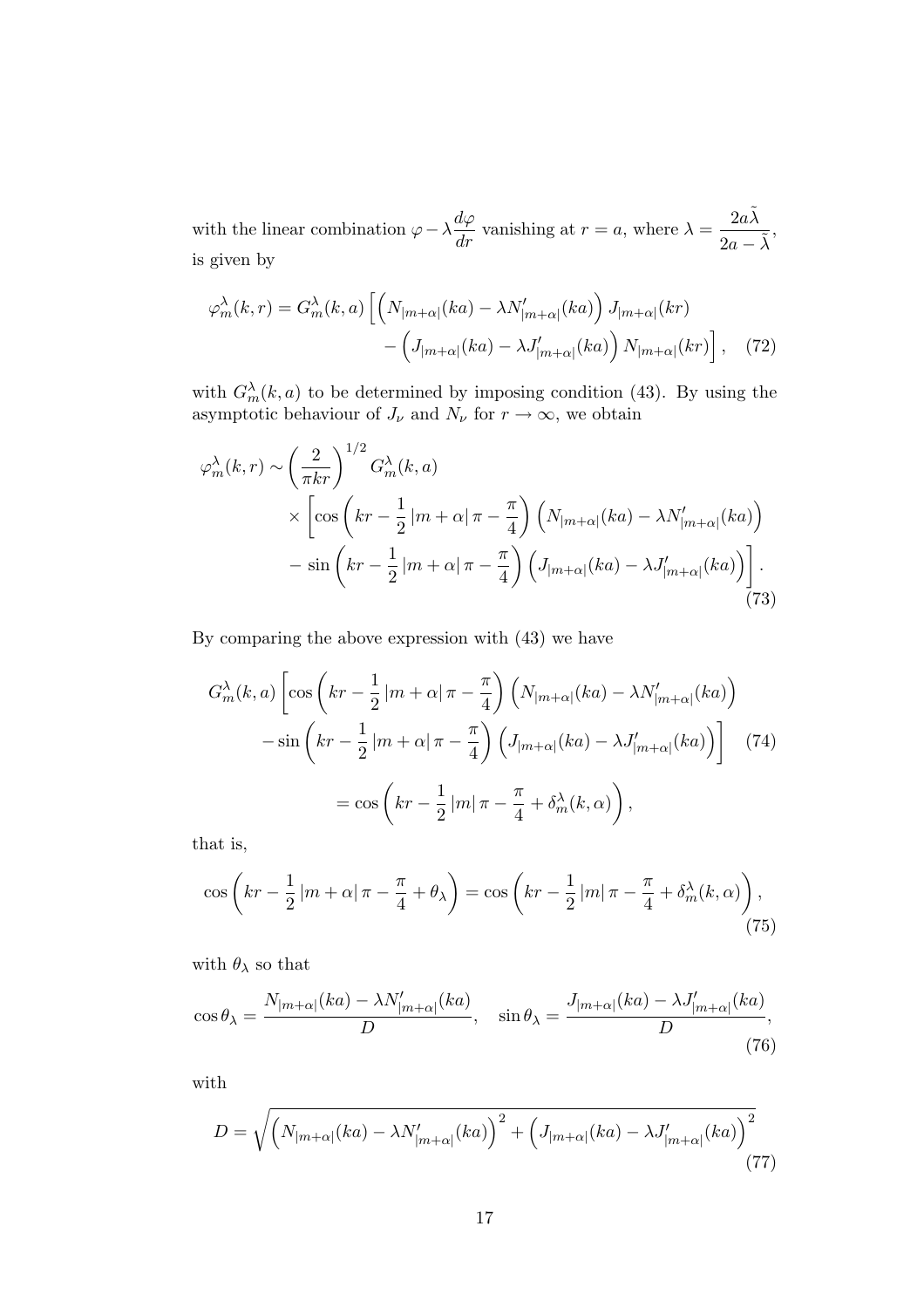and, therefore, (43) is satisfied if

$$
G_m^{\lambda}(k, a) = \frac{1}{D}.\tag{78}
$$

Note that D never vanishes. In fact, suppose that  $D = 0$ . Then  $N_{|m+\alpha|}(ka)$ –  $\lambda N'_{|m+\alpha|}(ka) = 0$  and  $J_{|m+\alpha|}(ka) - \lambda J'_{|m+\alpha|}(ka) = 0$ . So, it follows that  $J_{|m+\alpha|}(ka)N'_{|m+\alpha|}(ka) - N_{|m+\alpha|}(ka)J'_{|m+\alpha|}(ka) = 0$ . But this is a contradiction with the Wronskian  $W_{r=a}[J_{|m+\alpha|}(kr), N_{|m+\alpha|}(kr)] = 2/(\pi a) \neq 0.$ 

Now, comparing the arguments of the cosines above, it is found that the phase shift  $\delta_m^{\lambda}(k,\alpha)$  is given by

$$
\delta_m^{\lambda}(k,\alpha) = \Delta_m(\alpha) + \theta_{\lambda},\tag{79}
$$

where  $\Delta_m(\alpha) = \frac{\pi}{2} (|m| - |m + \alpha|)$ . Therefore, the scattering operator  $S_{\alpha,m}^{\lambda}$ :  $\mathcal{H}_k \to \mathcal{H}_k$  for the Robin self-adjoint extension is

$$
S_{\alpha,m}^{\lambda} = e^{2i\delta_m^{\lambda}(k,\alpha)} = -e^{2i\Delta_m(\alpha)}
$$

$$
\times \left[ \frac{(J_{|m+\alpha|}(ka) - iN_{|m+\alpha|}(ka)) - \lambda \left( J'_{|m+\alpha|}(ka) - iN'_{|m+\alpha|}(ka) \right)}{(J_{|m+\alpha|}(ka) + iN_{|m+\alpha|}(ka)) - \lambda \left( J'_{|m+\alpha|}(ka) + iN'_{|m+\alpha|}(ka) \right)} \right], \quad (80)
$$

that is,

$$
S_{\alpha,m}^{\lambda} = -e^{2i\Delta_m(\alpha)} \left[ \frac{H_{|m+\alpha|}^{(2)}(ka) - \lambda H_{|m+\alpha|}^{(2)'}(ka)}{H_{|m+\alpha|}^{(1)}(ka) - \lambda H_{|m+\alpha|}^{(1)'}(ka)} \right],
$$
(81)

where  $H_{\nu}^{(1),(2)}(x) = J_{\nu}(x) \pm i N_{\nu}(x)$  are the Hankel functions [1, 10].

**Remark 3.** Note that for  $\lambda = 0$  we get the Dirichlet case and recover the expression of the scattering operator found in [20]; and, if we choose  $\lambda = \infty$ we obtain the scattering operator for the Neumann case, namely,

$$
S_{\alpha,m}^{\mathcal{N}} = -e^{2i\Delta_m(\alpha)} \frac{H_{|m+\alpha|}^{(2)'}(ka)}{H_{|m+\alpha|}^{(1)'}(ka)}.
$$
(82)

### 3.3.2 Asymptotic behaviours of the scattering operator

Now we describe the asymptotic behaviour of the scattering operator for different self-adjoint extensions for both  $ka \to \infty$  and  $ka \to 0$ , and also compare the results. This is done from the asymptotic behaviour of Bessel functions.

We begin with the behaviour for  $ka \to \infty$ . For this we recall that

$$
J'_{|m+\alpha|}(ka) = \left(-J_{|m+\alpha|+1}(ka)k + \frac{|m+\alpha|}{a}J_{|m+\alpha|}(ka)\right),\tag{83}
$$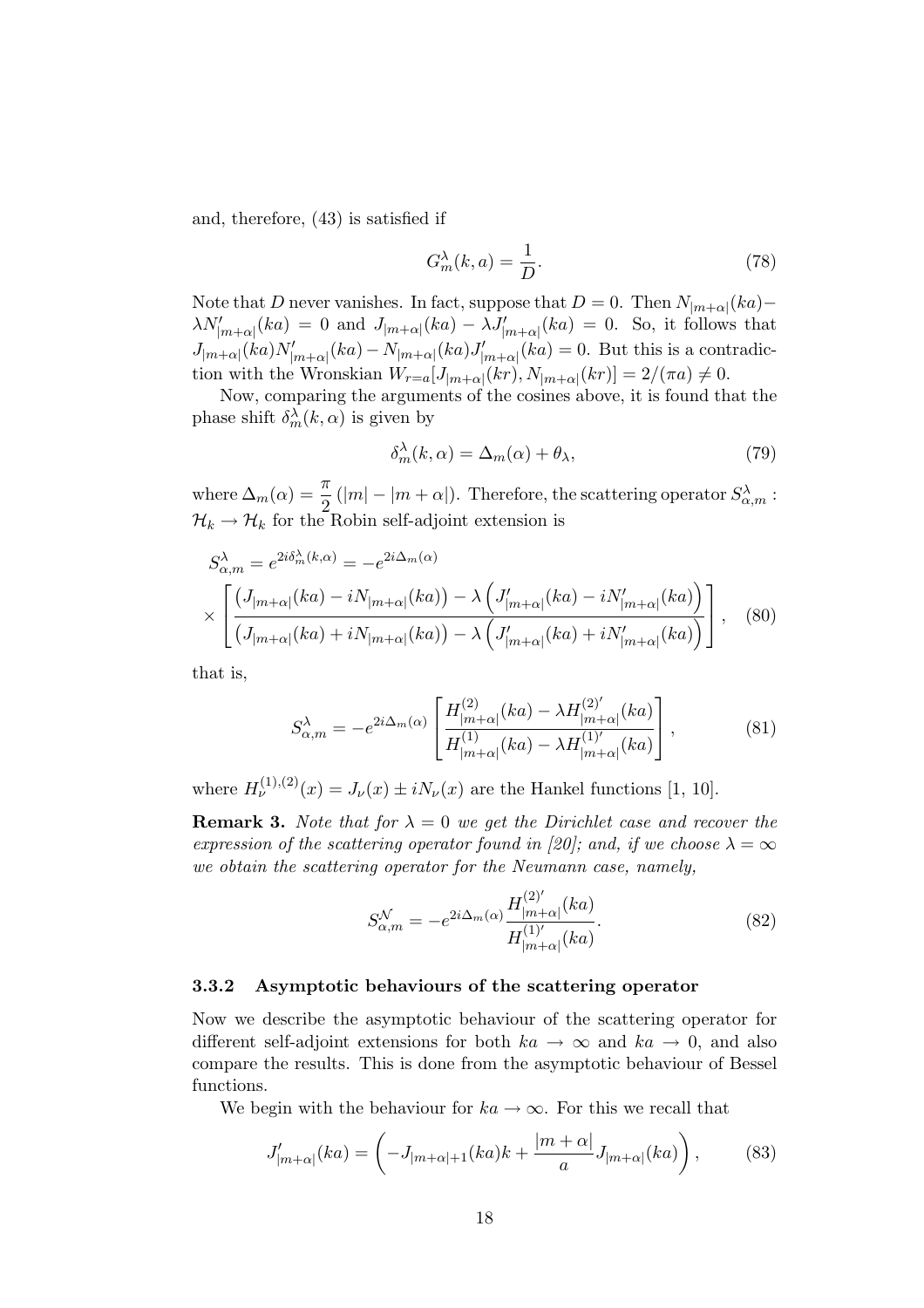and thus, its behaviour for  $ka \to \infty$  is given by

$$
J'_{|m+\alpha|}(ka) \sim -\left(\frac{2}{\pi ka}\right)^{1/2} \cos\left(ka - (|m+\alpha|+1)\frac{\pi}{2} - \frac{\pi}{4}\right)k
$$
  
 
$$
+ \frac{|m+\alpha|}{a} \left(\frac{2}{\pi ka}\right)^{1/2} \cos\left(ka - |m+\alpha|\frac{\pi}{2} - \frac{\pi}{4}\right);
$$
 (84)

and so

$$
J'_{|m+\alpha|}(ka) \sim -\left(\frac{2}{\pi ka}\right)^{1/2} \sin\left(ka - |m+\alpha|\frac{\pi}{2} - \frac{\pi}{4}\right)k + \frac{|m+\alpha|}{a} \left(\frac{2}{\pi ka}\right)^{1/2} \cos\left(ka - |m+\alpha|\frac{\pi}{2} - \frac{\pi}{4}\right).
$$
\n(85)

Similarly,

$$
N'_{|m+\alpha|}(ka) = \left(-N_{|m+\alpha|+1}(ka)k + \frac{|m+\alpha|}{a}N_{|m+\alpha|}(ka)\right),\tag{86}
$$

and its behaviour for  $ka \to \infty$  is given by

$$
N'_{|m+\alpha|}(ka) \sim \left(\frac{2}{\pi ka}\right)^{1/2} \cos\left(ka - |m+\alpha|\frac{\pi}{2} - \frac{\pi}{4}\right)k + \frac{|m+\alpha|}{a} \left(\frac{2}{\pi ka}\right)^{1/2} \sin\left(ka - |m+\alpha|\frac{\pi}{2} - \frac{\pi}{4}\right).
$$
\n(87)

Now, by considering  $\lambda \neq 0$ , the asymptotic behaviour of Bessel functions and their derivatives given above, we get for  $ka \to \infty$ 

$$
S_{\alpha,m}^{\lambda} \sim (-1)^m e^{-2ika + i\pi/2}
$$
  
 
$$
\times \left[ \frac{(ka)^2 \lambda^2 + 2i\lambda(\lambda|m+\alpha|-a)ka - \lambda^2|m+\alpha|^2 + 2\lambda|m+\alpha|a-a^2}{(ka)^2 \lambda^2 + \lambda^2|m+\alpha|^2 - 2\lambda|m+\alpha| + a^2} \right],
$$
(88)

and, since the term in square brackets is approximately 1 in this case, we have

$$
S_{\alpha,m}^{\lambda} \sim (-1)^m e^{-2ika + i\pi/2},\tag{89}
$$

for  $ka \to \infty$ . This expression coincides with the Neumann case, i.e., the scattering operator for the Robin case acts as the Neumann case for large energy, independently of  $\lambda$ , provided that  $\lambda \neq 0$ . However, it differs from the Dirichlet case

$$
S_{\alpha,m}^{\mathcal{D}} \sim (-1)^m e^{-2ika - i\pi/2},\tag{90}
$$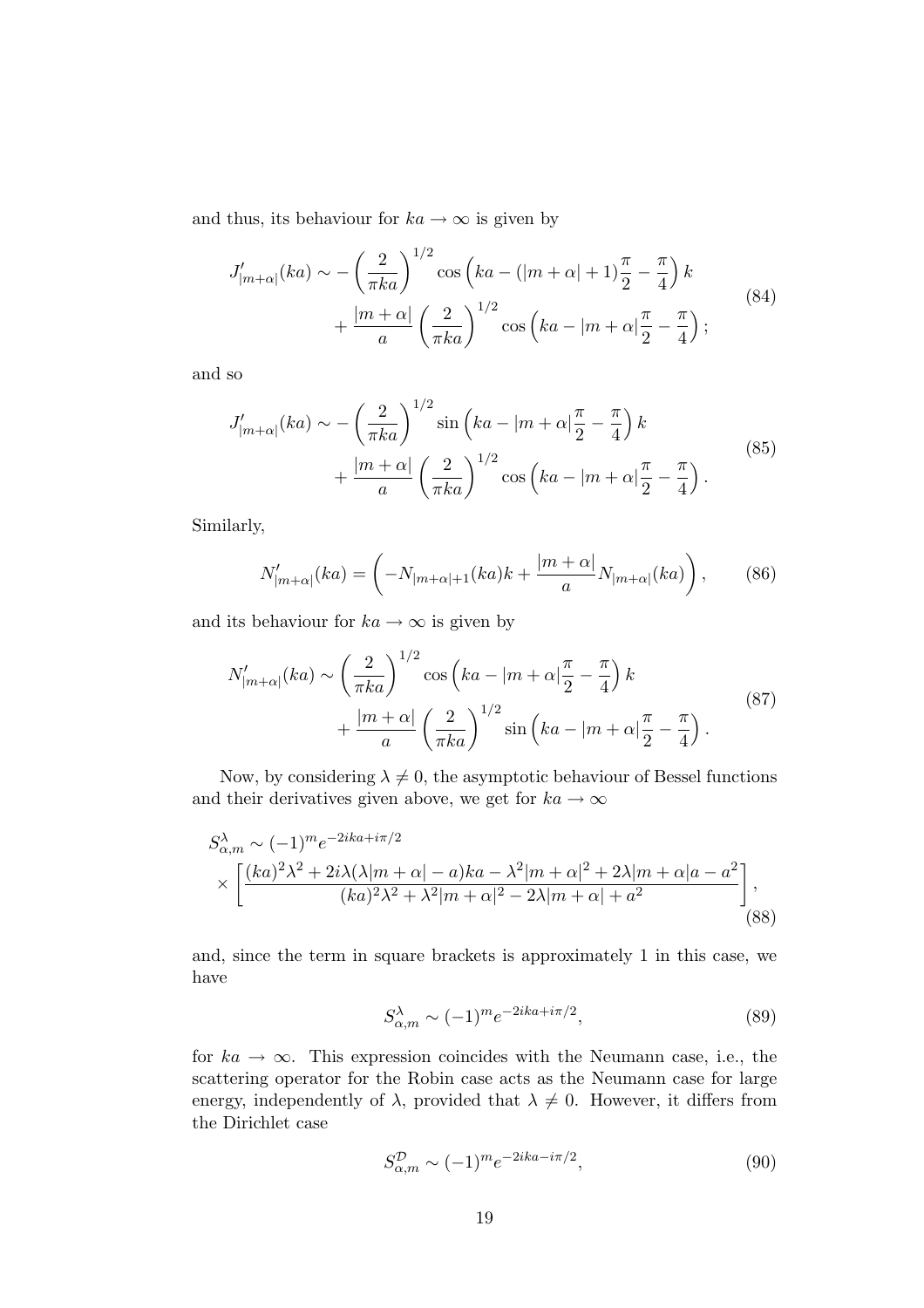for  $ka \to \infty$ .

Summing up, for very large energies the scattering operator does not distinguish different Robin extensions (i.e.,  $0 < \lambda \leq \infty$ ) from the Neumann case  $\lambda = \infty$ , but it has a different behaviour from the Dirichlet case  $\lambda = 0$ . In order to try to understand such behaviour intuitively, let us informally consider the perhaps simplest situation, that is, the "free" unidimensional reflection from a barrier at the origin  $x = 0$  with wavefunction  $\psi(x) = A(k) \sin(kx) + B(k) \cos(kx)$ , at least near the origin; Dirichlet and Neumann boundary conditions impose that  $B = 0$  and  $A = 0$ , respectively, whereas Robin condition  $\psi(0) = \lambda \psi'(0)$  imposes the energy relation  $|\lambda k|^2 = |B(k)|^2/|A(k)|^2$ , and for large energies  $k \to \infty$  one has  $|A(k)| \ll |B(k)|$  and in this region the system behaviour becomes similar to the one dictated by the Neumann condition.

On the other hand, taking into account that the behaviour of the Bessel functions for  $ka \rightarrow 0$  [16] are given by

$$
J_{|m+\alpha|}(ka) \sim [(1/2)ka]|m+\alpha|/\Gamma(|m+\alpha|+1), \tag{91}
$$

and

$$
N_{|m+\alpha|}(ka) \sim -\frac{\Gamma(|m+\alpha|)}{\pi[(1/2)ka]|m+\alpha|},\tag{92}
$$

we get the following behaviour for the scattering operator  $S^{\lambda}_{\alpha,m}$  for  $ka \to 0$ 

$$
S_{\alpha,m}^{\lambda} \sim \cos\beta \frac{d_1^2 - d_2(ka/2)^{4|m+\alpha|}}{d_1^2 + d_2(ka/2)^{4|m+\alpha|}} - \sin\beta \frac{2d_1d_3(ka/2)^{2|m+\alpha|}}{d_1^2 + d_2(ka/2)^{4|m+\alpha|}} + i \left[ \sin\beta \frac{d_1^2 - d_2(ka/2)^{4|m+\alpha|}}{d_1^2 + d_2(ka/2)^{4|m+\alpha|}} + \cos\beta \frac{2d_1d_3(ka/2)^{2|m+\alpha|}}{d_1^2 + d_2(ka/2)^{4|m+\alpha|}} \right],
$$
\n(93)

with  $\beta = \pi(|m| - |m + \alpha|)$  and the coefficients

$$
d_1 := -\Gamma(|m + \alpha|)/\pi - \lambda[2\Gamma(|m + \alpha| + 1) - |m + \alpha|\Gamma(|m + \alpha|)]/(\pi a),
$$
  
\n
$$
d_2 := \Gamma(|m + \alpha| + 1)^{-2}(1 + \lambda^2|m + \alpha|^2/a^2 - 2\lambda|m + \alpha|/a),
$$
  
\n
$$
d_3 := \Gamma(|m + \alpha| + 1)^{-1}(1 - \lambda|m + \alpha|/a),
$$
\n(94)

are independent of k. For  $m = 0$  and  $\alpha = 0$  we have

$$
S_{0,0}^{\lambda} \sim \frac{1 - \frac{\pi^2}{4\ln(ka)^2} + \lambda \left(\frac{2}{a\ln(ka)} - \frac{\pi^2(ka/2)^2}{a\ln(ka)^2}\right) + \lambda^2 \left(\frac{1 - \pi^2(ka/2)^4}{a^2\ln(ka)^2}\right)}{1 + \frac{\pi^2}{4\ln(ka)^2} + \lambda \left(\frac{2}{a\ln(ka)} + \frac{\pi^2(ka/2)^2}{a\ln(ka)^2}\right) + \lambda^2 \left(\frac{1 + \pi^2(ka/2)^4}{a^2\ln(ka)^2}\right)}
$$

$$
+ i \frac{\pi}{\ln(ka)} \frac{1 + \lambda \left(\frac{1}{a\ln(ka)} + \frac{2(ka/2)^2}{a}\right) + \lambda^2 \frac{2(ka/2)^2}{a^2\ln(ka)}}{1 + \frac{\pi^2}{4\ln(ka)^2} + \lambda \left(\frac{2}{a\ln(ka)} + \frac{\pi^2(ka/2)^2}{a\ln(ka)^2}\right) + \lambda^2 \left(\frac{1 + \pi^2(ka/2)^4}{a^2\ln(ka)^2}\right)},
$$
(95)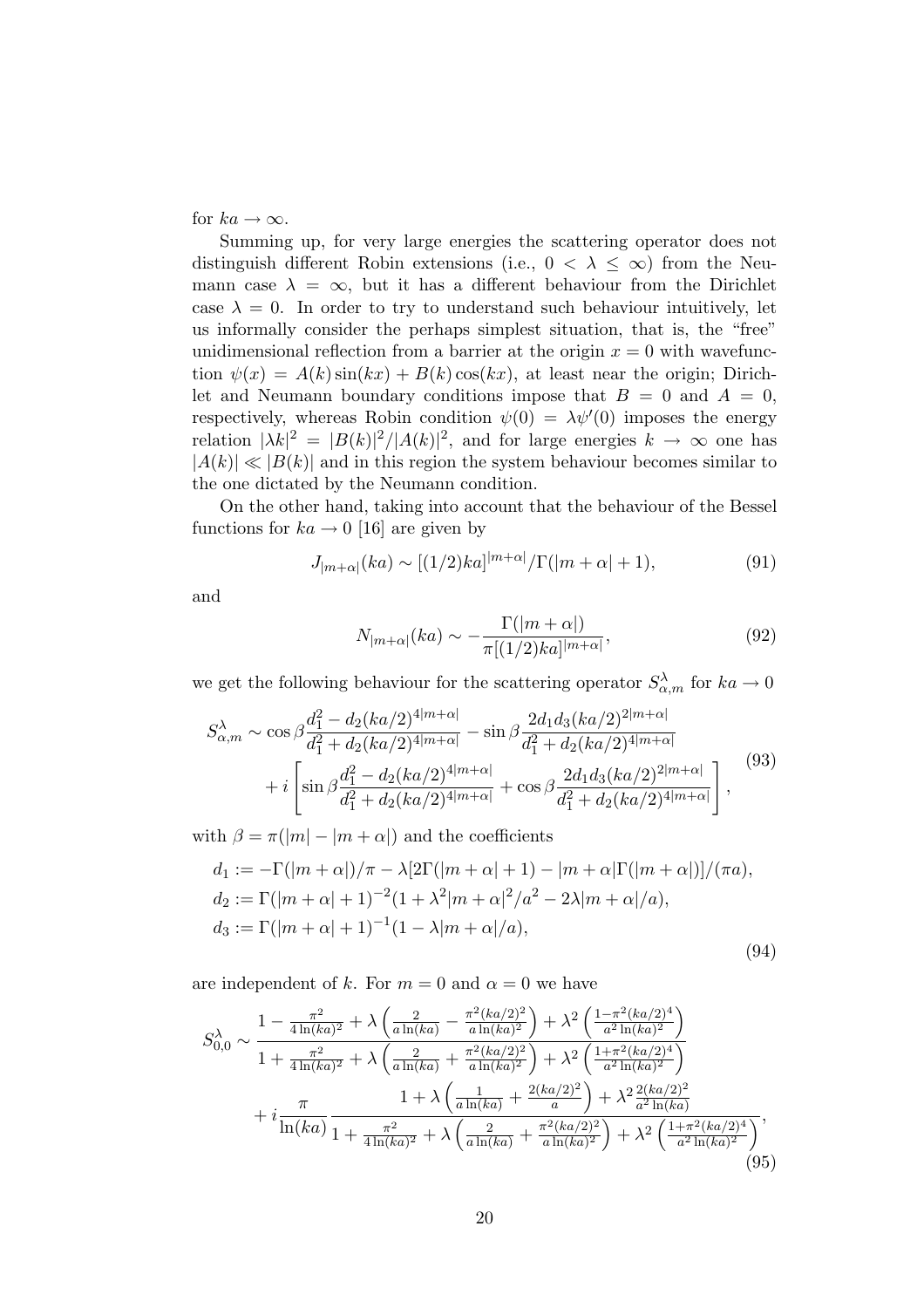for  $ka \rightarrow 0$ .

We observed that, for very small energies  $ka \rightarrow 0$ , the sole scattering operator is not able to distinguish the Robin, Dirichlet and Neumann selfadjoint extensions of the initial AB hamiltonian (1). Furthermore, this occurs both for the case with field ( $\alpha \neq 0$ ) and for the reference case without field  $(\alpha = 0)$ . These behaviours were numerically recovered.

### 3.3.3 Wave operators

Now, we prove that in fact the wave operators for the Robin self-adjoint extensions exist and are complete. In addition, we obtain an explicit expression for them. We begin with a lemma that will be used in the proof of Theorem 3.

**Lemma 1.** Let A and B be self-adjoint operators and U a bounded operator so that  $AU = UB$ , assuming that the compositions are well defined. Then

$$
e^{-iAt}U = Ue^{-iBt}.\tag{96}
$$

*Proof.* For each  $\xi \in \text{dom } B$  so that  $U\xi \in \text{dom } A$ , let  $u(t) = Ue^{-iBt}\xi$  and  $v(t) = e^{-iAt}U\xi$ , for all  $t \in \mathbb{R}$ . We want to show that  $u(t) = v(t)$ , for all  $t \in \mathbb{R}$ . If  $w(t) = ||v(t) - u(t)||^2$ , then

$$
\frac{dw}{dt} = \frac{d}{dt} \langle v(t) - u(t), v(t) - u(t) \rangle = 2\text{Re}\left\langle v(t) - u(t), \frac{d}{dt} [v(t) - u(t)] \right\rangle
$$
  
\n
$$
= 2\text{Re}\left[ (-i) \left( \langle e^{-iAt} U\xi, A e^{-iAt} U\xi \rangle + \langle U e^{-iBt}\xi, A U e^{-iBt}\xi \rangle \right) - 2\text{Re}\left\langle A e^{-iAt} U\xi, U e^{-iBt}\xi \rangle \right\rangle \right] = 0
$$
\n(97)

because what is in square brackets is real since A is self-adjoint. Therefore  $w(t)$  is constant. Since  $w(0) = 0$ , it follows that  $w(t) = 0$ , for all  $t \in \mathbb{R}$ .  $\Box$ 

Let  $P_a: \mathcal{H}_r \to \mathcal{H}_r^a$  be given by  $(P_a\psi)(r) = (\chi_{[a,\infty)}\psi)(r)$ , that is,  $P_a$  is the orthogonal projection operator onto  $\mathcal{H}_{r}^{a}$ .

Theorem 3. The wave operators

$$
\mathcal{W}_{\pm,\alpha,m}^{\lambda} = \mathbf{s} \cdot \lim_{t \to \pm \infty} e^{iH_{m+\alpha}^{\lambda}t} P_a \mathcal{F}_m e^{-ik^2t} \tag{98}
$$

exist and are surjective isometries from  $\mathcal{H}_k$  onto  $\mathcal{H}_r^a$ . Explicitly, for  $\psi \in \mathcal{H}_k$ , they are given by the expressions

$$
\left(\mathcal{W}_{\pm,\alpha,m}^{\lambda}\psi\right)(r) = i^{|m|} \lim_{R \to \infty} \int_0^R \varphi_m^{\lambda}(k,r) e^{\mp i\delta_m^{\lambda}(k,\alpha)} \psi(k) k dk. \tag{99}
$$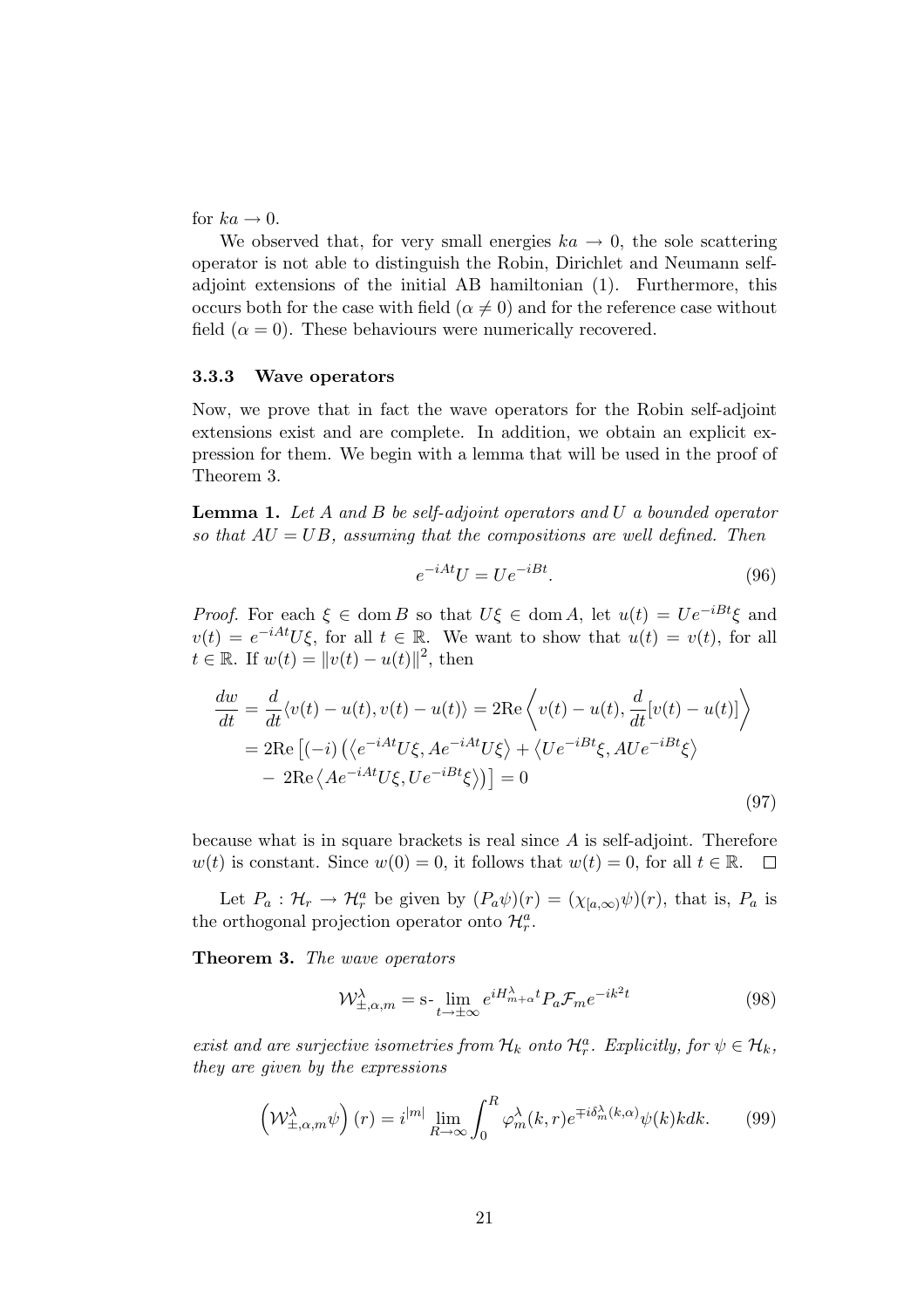*Proof.* We consider only the case  $\mathcal{W}^{\lambda}_{-\alpha,m}$ ; the proof for  $\mathcal{W}^{\lambda}_{+\alpha,m}$  is similar. Since the proof is rather long, we divide it in three steps:

 $1^{st}$  Step: Define the candidate for the limit operator, and show two equalities.

 $2^{nd}$  Step: Show that the wave operator  $\mathcal{W}^{\lambda}_{\lambda,\alpha,m}$  exists and satisfies (99).  $3^{rd}$  Step: Show that the wave operator  $\mathcal{W}^{\lambda}_{-\alpha,m}$  is a surjective isometry.

 $1^{st}$  *Step:* "Define the candidate for the limit operator, and show two equalities." Let us define an operator  $U^{\lambda}_{-,\alpha,m}$  by

$$
\left(U_{-,\alpha,m}^{\lambda}\psi\right)(r) = i^{|m|} \int_{\varepsilon}^{R} \varphi_m^{\lambda}(k,r) e^{i\delta_m^{\lambda}(k,\alpha)} \psi(k) k dk, \tag{100}
$$

with  $\psi \in \mathcal{H}_k$  and supp  $\psi \subset (\varepsilon, R)$ . This operator is well defined by Hölder's inequality. By using that

$$
J_{|\nu|}(kr) = (2/\pi)^{1/2} \cos\left(kr - |\nu|\pi/2 - \pi/4)/(kr)^{1/2} + O((kr)^{-3/2}\right) \tag{101}
$$

and

$$
N_{|\nu|}(kr) = (2/\pi)^{1/2} \sin\left(kr - |\nu|\pi/2 - \pi/4)/(kr)^{1/2} + O((kr)^{-3/2}\right), \tag{102}
$$

it is found that  $U^{\lambda}_{-\alpha,m} \psi \in \mathcal{H}^a_r$ , and it satisfies

$$
\left\| U^{\lambda}_{-,\alpha,m} \psi \right\|_{\mathcal{H}^a_r} \le K_{\lambda}(R,\varepsilon) \left\| \psi \right\|_{\mathcal{H}_k},\tag{103}
$$

where  $K_{\lambda}(R, \varepsilon)$  depends only on R and  $\varepsilon$ .

Now we check that  $U^{\lambda}_{-\alpha,m}\psi$  is actually in the domain of  $H^{\lambda}_{m+\alpha}$  and

$$
H_{m+\alpha}^{\lambda}U_{-\alpha,m}^{\lambda}\psi = U_{-\alpha,m}^{\lambda}k^2\psi.
$$
 (104)

In fact, let  $u \in \text{dom } H_{m+\alpha}^{\lambda}$ . Then, by Fubini's theorem, we can write

$$
\left\langle H_{m+\alpha}^{\lambda}u, U_{-\alpha,m}^{\lambda}\psi\right\rangle = \int_{a}^{\infty} \left(\overline{H_{m+\alpha}^{\lambda}u}\right)(r)\left(U_{-\alpha,m}^{\lambda}\psi\right)(r) r dr \tag{105}
$$

$$
= \int_{a}^{\infty} \left[ \left( -\frac{d^{2}}{dr^{2}} - \frac{1}{r} \frac{d}{dr} + \frac{(m+\alpha)^{2}}{r^{2}} \right) \overline{u}(r) i^{|m|} \right. \times \int_{\varepsilon}^{R} \varphi_{m}^{\lambda}(k, r) e^{i\delta_{m}^{\lambda}(k, \alpha)} \psi(k) k dk \right] r dr \quad (106)
$$

$$
=i^{|m|}\int_{\varepsilon}^{R}e^{i\delta_{m}^{\lambda}(k,\alpha)}\psi(k)\left[(m+\alpha)^{2}\int_{a}^{\infty}\frac{1}{r^{2}}\varphi_{m}^{\lambda}(k,r)\overline{u}(r)rdr\right]
$$

$$
-\int_{a}^{\infty}\varphi_{m}^{\lambda}(k,r)\left(\frac{d^{2}}{dr^{2}}+\frac{1}{r}\frac{d}{dr}\right)\overline{u}(r)rdr\right]kdk,\quad(107)
$$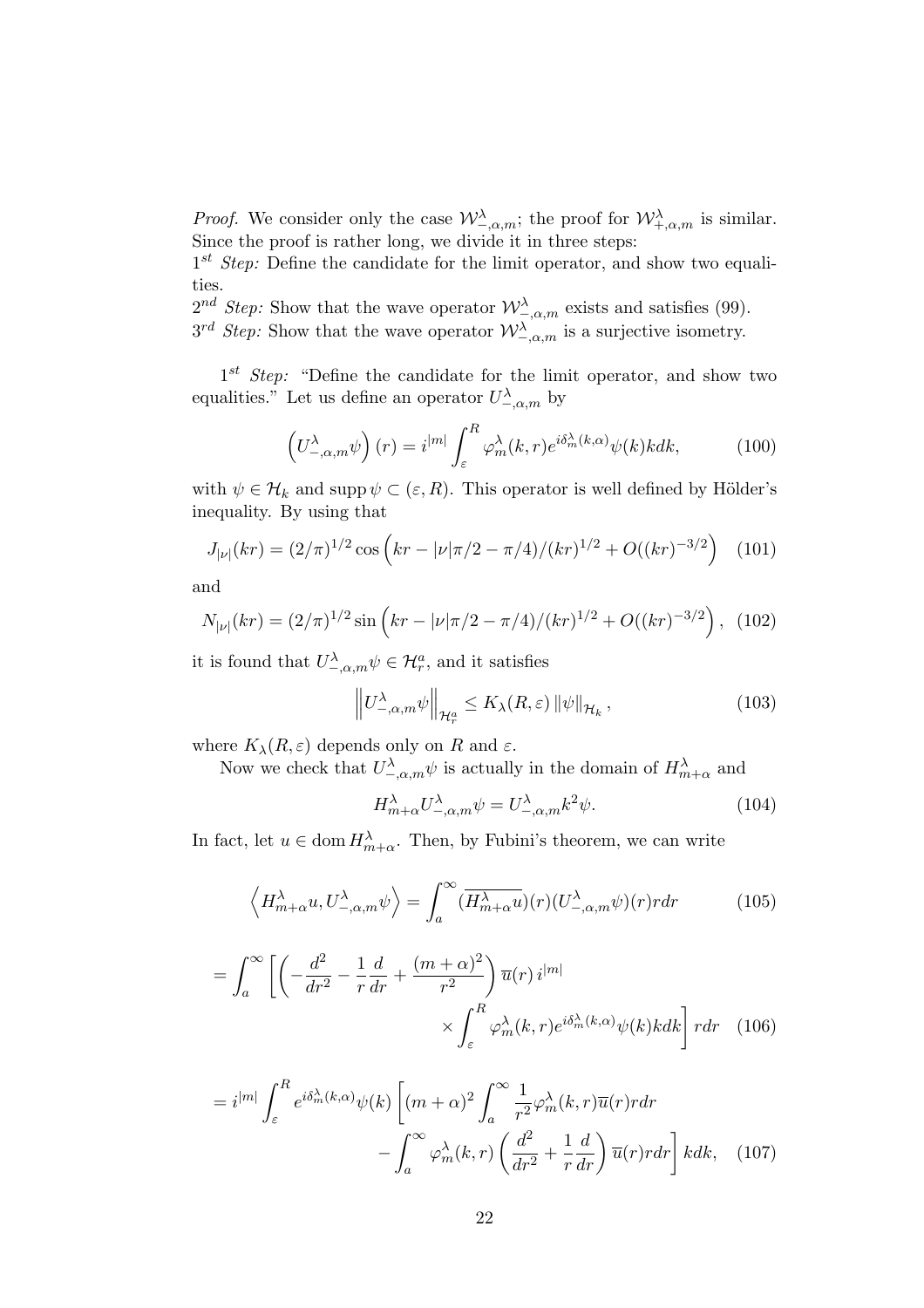and integrating by parts the second term in square brackets, we obtain

$$
\left\langle H_{m+\alpha}^{\lambda} u, U_{-\alpha,m}^{\lambda} \psi \right\rangle = i^{|m|} \int_{\varepsilon}^{R} e^{i\delta_{m}^{\lambda}(k,\alpha)} \psi(k)
$$

$$
\times \left[ \int_{a}^{\infty} \left( -\frac{d^{2}}{dr^{2}} - \frac{1}{r} \frac{d}{dr} + \frac{(m+\alpha)^{2}}{r^{2}} \right) \varphi_{m}^{\lambda}(k,r) \overline{u}(r) r dr \right] k dk; \quad (108)
$$

note that there are no boundary terms since  $\varphi_m^{\lambda}(k, a) = \lambda \frac{d\varphi_m^{\lambda}(k, a)}{dr}(k, a)$  and  $u(a) = \lambda u'(a)$ . Therefore,

$$
\left\langle H_{m+\alpha}^{\lambda}u, U_{-\alpha,m}^{\lambda}\psi\right\rangle = i^{|m|} \int_{\varepsilon}^{R} e^{i\delta_{m}^{\lambda}(k,\alpha)} \psi(k) \left[ \int_{a}^{\infty} k^{2} \varphi_{m}^{\lambda}(k,r) \overline{u}(r) r dr \right] k dk,
$$
\n(109)

and, again by Fubini, we find that

$$
\left\langle H_{m+\alpha}^{\lambda}u, U_{-\alpha,m}^{\lambda}\psi\right\rangle = \int_{a}^{\infty} \overline{u}(r) i^{|m|} \int_{\varepsilon}^{R} \varphi_{m}^{\lambda}(k,r) e^{i\delta_{m}^{\lambda}(k,\alpha)} k^{2} \psi(k) kdk \, r dr,
$$
\n(110)

that is,

$$
\left\langle H_{m+\alpha}^{\lambda} u, U_{-\alpha,m}^{\lambda} \psi \right\rangle = \left\langle u, U_{-\alpha,m}^{\lambda} k^2 \psi \right\rangle, \tag{111}
$$

where  $\langle \cdot, \cdot \rangle$  denotes the inner product in  $\mathcal{H}_{r}^{a}$ . Then  $U_{-\alpha,m}^{\lambda} \psi \in \text{dom } H_{m+\alpha}^{\lambda}$ and

$$
H_{m+\alpha}^{\lambda}U_{-\alpha,m}^{\lambda}\psi = U_{-\alpha,m}^{\lambda}k^{2}\psi.
$$
 (112)

Finally, apply Lemma 1 to conclude

$$
e^{-iH_{m+\alpha}^{\lambda}t}U_{-, \alpha, m}^{\lambda}\psi = U_{-, \alpha, m}^{\lambda}e^{-ik^{2}t}\psi.
$$
 (113)

 $2^{nd}$  Step: "Show that the wave operator exists and satisfies (99)." Assume that  $\psi \in C_0^{\infty}(\varepsilon, R)$ . By using the conclusion of the first step (i.e., the last equality above), one can write,

$$
\left\|e^{iH_{m+\alpha}^{\lambda}t}P_a\mathcal{F}_m e^{-ik^2t}\psi - U_{-,\alpha,m}^{\lambda}\psi\right\|^2 = \left\|P_a\mathcal{F}_m e^{-ik^2t}\psi - e^{-iH_{m+\alpha}^{\lambda}t}U_{-,\alpha,m}^{\lambda}\psi\right\|^2
$$
\n(114)

$$
= \left\| P_a \mathcal{F}_m e^{-ik^2 t} \psi - U_{-,\alpha,m}^{\lambda} e^{-ik^2 t} \psi \right\|^2 \tag{115}
$$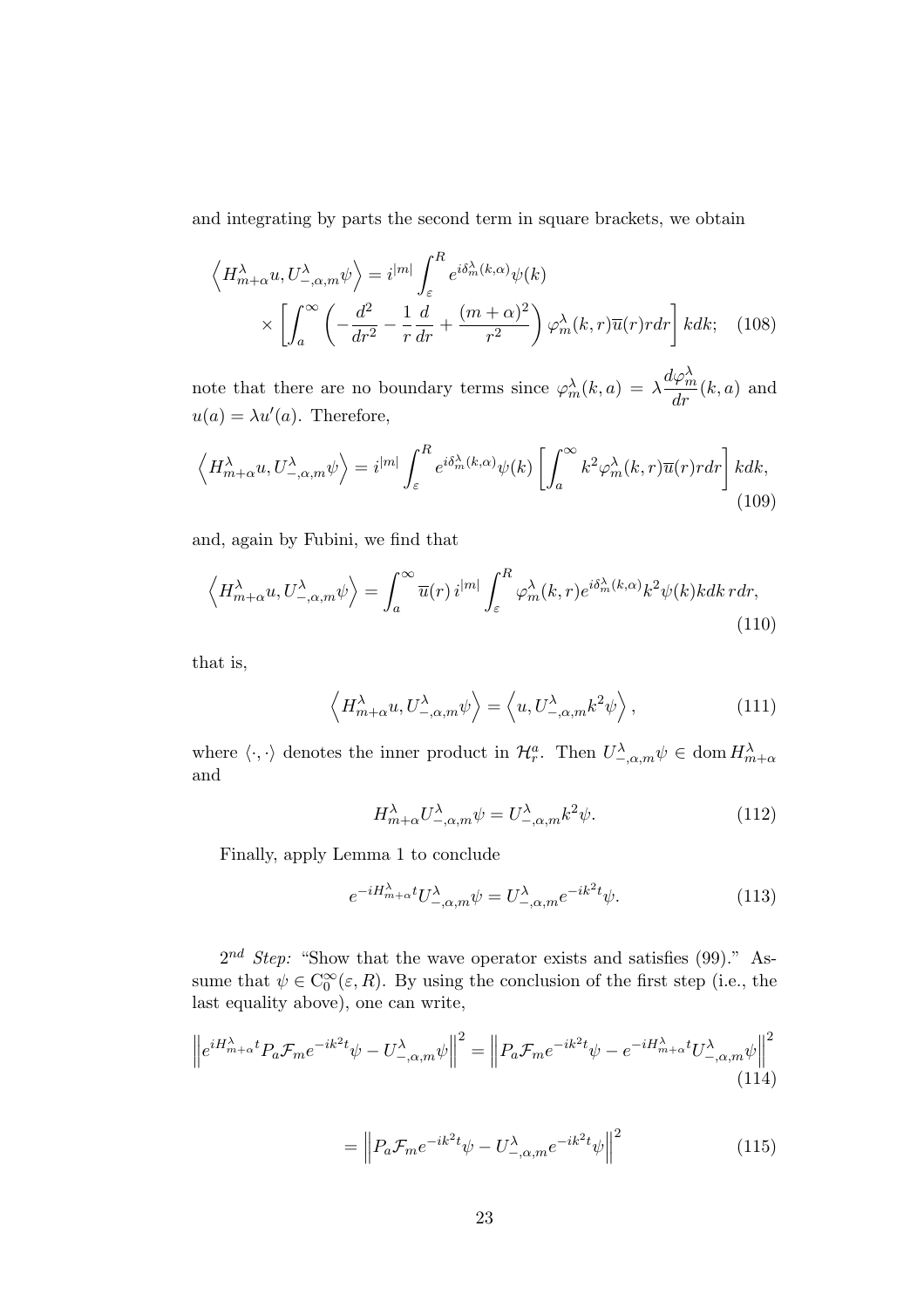$$
= \int_{a}^{\infty} \left| \left( (P_a \mathcal{F}_m - U_{-,\alpha,m}^{\lambda}) e^{-ik^2 t} \psi \right) (r) \right|^2 r dr \tag{116}
$$

$$
= \int_{a}^{\infty} \left| i^{|m|} \int_{0}^{\infty} J_{|m|}(kr) e^{-ik^{2}t} \psi(k)k dk - i^{|m|} \int_{\varepsilon}^{R} dk \, k \varphi_{m}^{\lambda}(k, r) e^{i\delta_{m}^{\lambda}(k, \alpha)} e^{-ik^{2}t} \psi(k)k dk \right|^{2} r dr \quad (117)
$$

$$
= \int_{a}^{\infty} \left| i^{|m|} \int_{\varepsilon}^{R} e^{-ik^2 t} \psi(k) \left( J_{|m|}(kr) - \varphi_m^{\lambda}(k, r) e^{i\delta_m^{\lambda}(k, \alpha)} \right) k dk \right|^2 r dr, \quad (118)
$$

and after some calculations with the asymptotic behaviour of the two functions in brackets above, we obtain

$$
\left\|e^{iH_{m+\alpha}^{\lambda}t}P_a\mathcal{F}_m e^{-ik^2t}\psi - U_{-\alpha,m}^{\lambda}\psi\right\|^2
$$
\n
$$
= \int_a^{\infty} \left| \int_{\varepsilon}^R e^{-ik^2t}\psi(k) \left[K_1^{\lambda}(ka)\frac{e^{ikr}}{(kr)^{1/2}} + K_2^{\lambda}(ka)O\left((kr)^{-3/2}\right)\right]kdk \right|^2 r dr,\tag{119}
$$

with  $K_1^{\lambda}$  and  $K_2^{\lambda}$  are functions of class  $C^{\infty}$ . Finally, using the inequality  $||f + g||^2 \le 2||f||^2 + 2||g||^2$ , we get

$$
\left\|e^{iH_{m+\alpha}^{\lambda}t}P_{a}\mathcal{F}_{m}e^{-ik^{2}t}\psi - U_{-,\alpha,m}^{\lambda}\psi\right\|^{2}
$$
  
\n
$$
\leq 2\int_{a}^{\infty}\left|\int_{\varepsilon}^{R}e^{-ik^{2}t}\psi(k)K_{1}^{\lambda}(ka)\frac{e^{ikr}}{(kr)^{1/2}}kdk\right|^{2}rdr
$$
  
\n
$$
+2\int_{a}^{\infty}\left|\int_{\varepsilon}^{R}e^{-ik^{2}t}\psi(k)K_{2}^{\lambda}(ka)O\left((kr)^{-3/2}\right)kdk\right|^{2}rdr.
$$
\n(120)

We discuss each term on the right side of the last inequality separately. By replacing  $e^{-ik^2t+ikr}$  with  $(-2ikt+ir)^{-1}\partial_k e^{-ik^2t+ikr}$ , integrating by parts and using the dominated convergence theorem to estimate the first term, it is found that it vanishes as  $t \to -\infty$ .

For the second term, let  $h(kr) = O((kr)^{-3/2})$ , then  $h(kr) = M(kr)$  $\times (kr)^{-3/2}$ , with  $M(kr)$  a bounded function. So, by Riemann-Lebesgue lemma and dominated convergence theorem,

$$
\int_{a}^{\infty} \left| \int_{\varepsilon}^{R} e^{-ik^{2}t} \psi(k) K_{2}^{\lambda}(ka) O\left((kr)^{-3/2}\right) k dk \right|^{2} r dr
$$

$$
= \int_{a}^{\infty} \left| \int_{\varepsilon}^{R} e^{-ik^{2}t} \psi(k) K_{2}^{\lambda}(ka) M(kr) k^{-1/2} dk \right|^{2} r^{-2} dr \to 0, \quad (121)
$$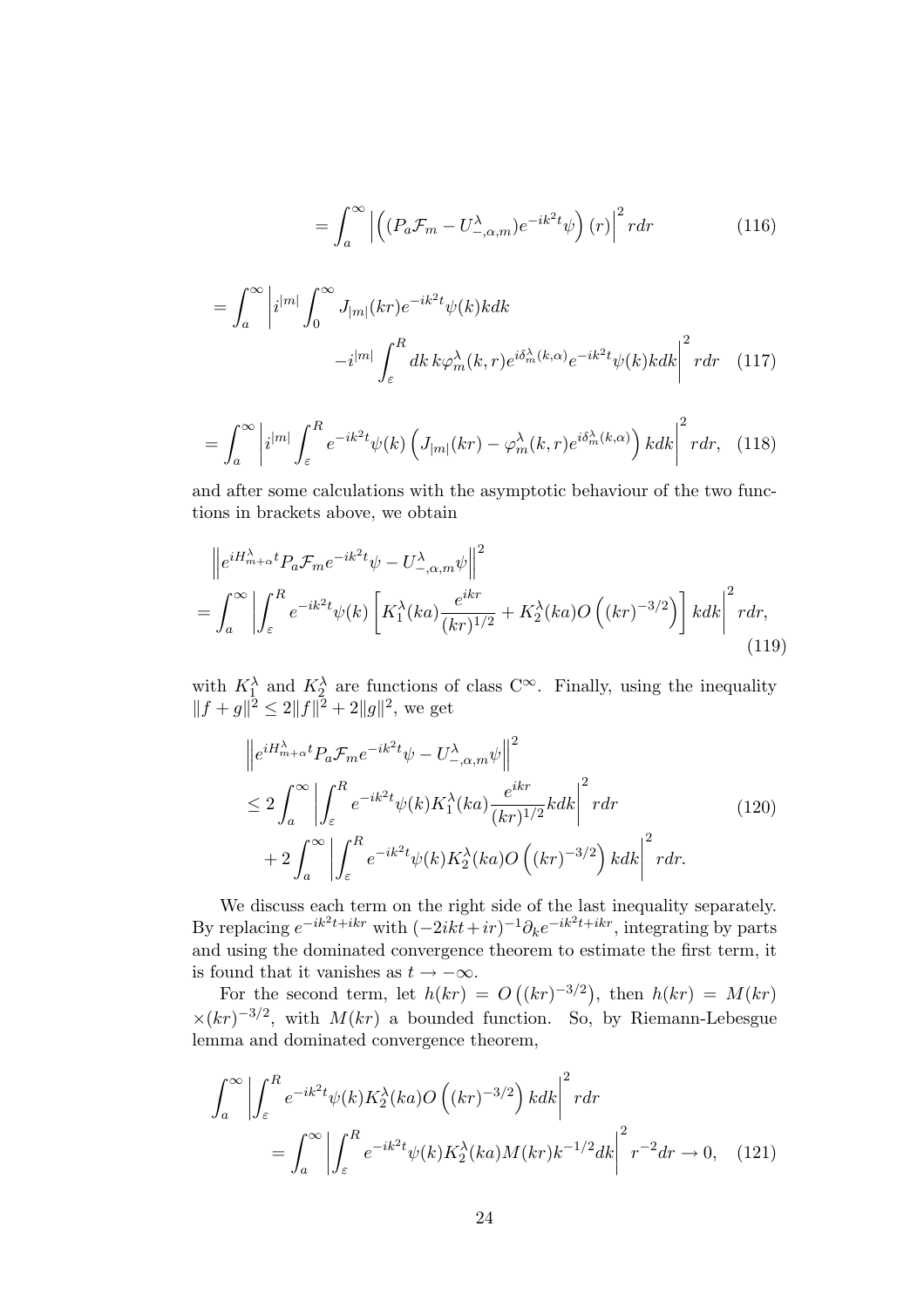as  $t \rightarrow -\infty$ . Then

$$
\left\| e^{iH_{m+\alpha}^{\lambda}t} P_a \mathcal{F}_m e^{-ik^2t} \psi - U_{-\alpha,m}^{\lambda} \psi \right\| \to 0, \tag{122}
$$

as  $t \to -\infty$ , and since  $C_0^{\infty}(0,\infty)$  is dense in  $\mathcal{H}_k$ , it follows that the wave operator  $\mathcal{W}^{\lambda}_{-\alpha,m}$  exists and satisfies (99).

 $3^{rd}$  Step: "Show that the wave operator  $\mathcal{W}^{\lambda}_{-\alpha,m}$  is a surjective isometry." To show that the wave operator is an isometry we take  $\psi \in \mathcal{H}_k$  with compact support and check

$$
\left\|\mathcal{W}^{\lambda}_{-,\alpha,m}\psi\right\| = \lim_{t \to -\infty} \left\|P_a \mathcal{F}_m e^{-ik^2 t} \psi\right\| = \lim_{t \to -\infty} \left\|\mathcal{F}_m e^{-ik^2 t} \psi\right\| = \|\psi\| \,.\tag{123}
$$

To prove that rng  $\mathcal{W}^{\lambda}_{-\alpha,m} = \mathcal{H}^a_r$  it suffices to show that its adjoint is an isometry, because the kernel  $\{0\} = \mathcal{N} \left( (\mathcal{W}_{-,\alpha,m}^{\lambda})^* \right) = \left( \text{rng } \mathcal{W}_{-,\alpha,m}^{\lambda} \right)^{\perp}$ , and so rng  $\mathcal{W}^{\lambda}_{-,\alpha,m} = \mathcal{H}^a_r$ . Since  $\mathcal{W}^{\lambda}_{-,\alpha,m}(\mathcal{W}^{\lambda}_{-,\alpha,m})^*$  is the orthogonal projection onto rng  $\mathcal{W}^{\lambda}_{-\alpha,m}$ , which is closed, and since

$$
\begin{split}\n&\left[\mathcal{W}^{\lambda}_{-,\alpha,m}\left((\mathcal{W}^{\lambda}_{-,\alpha,m})^{*}\psi\right)(k)\right](r) \\
&=i^{|m|}\lim_{R\to\infty}\int_{0}^{R}\varphi_{m}^{\lambda}(k,r)e^{i\delta_{m}^{\lambda}(k,\alpha)}\left((\mathcal{W}^{\lambda}_{-,\alpha,m})^{*}\psi\right)(k)kdk \\
&=i^{|m|}\lim_{R\to\infty}\int_{0}^{R}\varphi_{m}^{\lambda}(k,r)e^{i\delta_{m}^{\lambda}(k,\alpha)}\left((-i)^{|m|}\int_{a}^{\infty}\varphi_{m}^{\lambda}(k,s)e^{-i\delta_{m}^{\lambda}(k,\alpha)}\psi(s)ssds\right)kdk \\
&=\lim_{R\to\infty}\int_{0}^{R}G_{m}^{\lambda}(k,a)D_{\nu}^{\lambda}(ka,kr)\int_{a}^{\infty}G_{m}^{\lambda}(k,a)D_{\nu}^{\lambda}(ka,ks)\psi(s)sskdk,\n\end{split} \tag{124}
$$

and recalling that  $G_m^{\lambda}(k, a) = \frac{1}{D}$ , with

$$
D = \sqrt{(N_{\nu}(ka) - \lambda N_{\nu}'(ka))^2 + (J_{\nu}(ka) - \lambda J_{\nu}'(ka))^2},
$$
 (125)

and  $\nu = |m + \alpha|$ , one has

$$
D_{\nu}^{\lambda}(ka, y) := \left[N_{\nu}(ka) - \lambda N_{\nu}'(ka)\right]J_{\nu}(y) - \left[J_{\nu}(ka) - \lambda J_{\nu}'(ka)\right]N_{\nu}(y),\tag{126}
$$

and, in order to conclude the theorem, it is enough to prove the following lemma.

**Lemma 2.** Let  $\psi \in C_0^{\infty}(a,\infty)$  and  $\nu \geq 0$ . Then

$$
\psi(r) = \lim_{R \to \infty} \int_{1/R}^{R} \frac{1}{D^2} D_{\nu}^{\lambda}(ka, kr) \int_{a}^{\infty} D_{\nu}^{\lambda}(ka, ks) \psi(s) s ds k ds.
$$
 (127)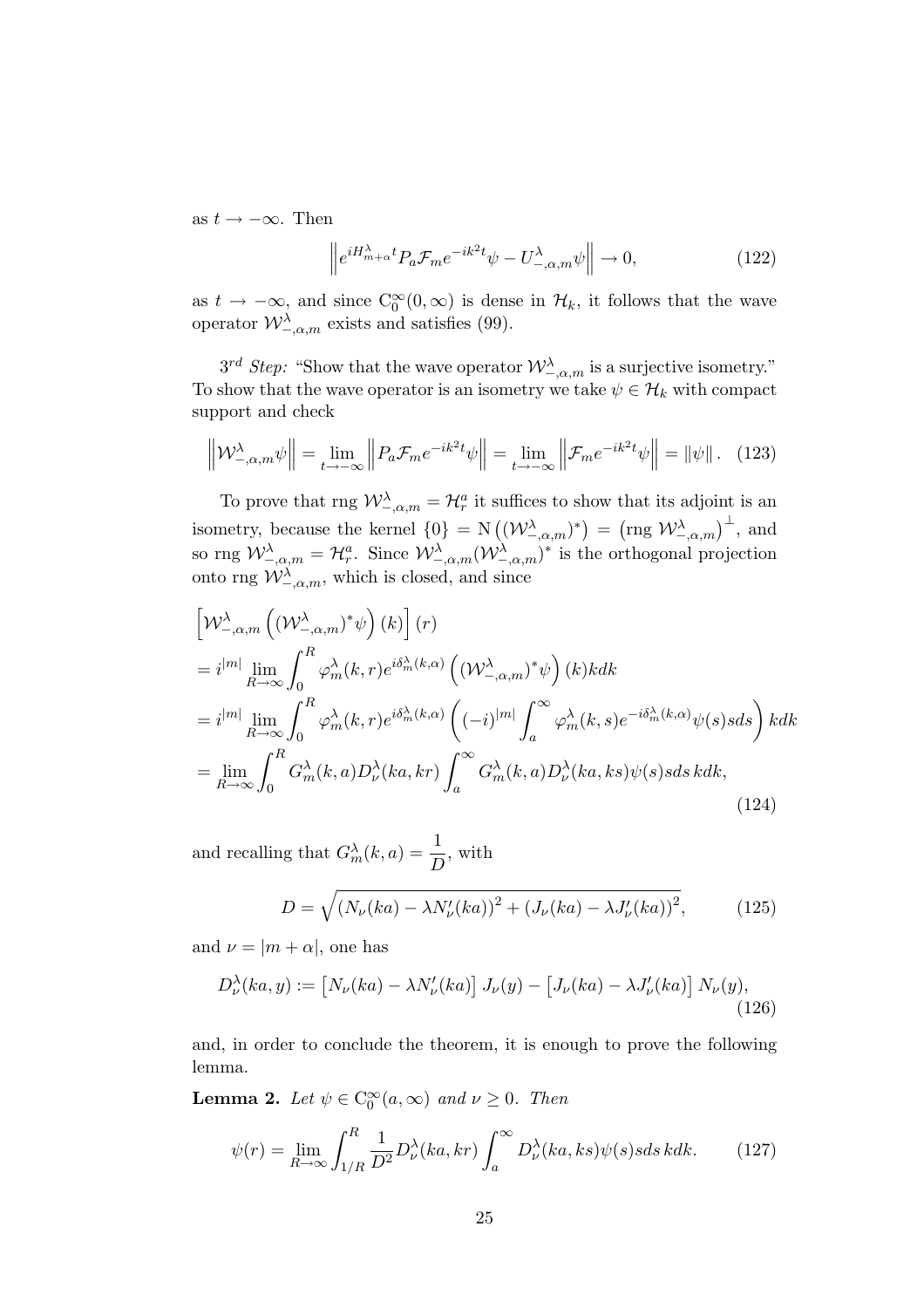In fact, this lemma implies that

$$
\left[\mathcal{W}^{\lambda}_{-\alpha,m}\left((\mathcal{W}^{\lambda}_{-\alpha,m})^*\psi\right)(k)\right](r) = \psi(r),\tag{128}
$$

for all  $\psi \in C_0^{\infty}(a,\infty)$ , and since this set is dense in  $\mathcal{H}_r^a$ , it follows that rng  $\mathcal{W}^{\lambda}_{-\alpha,m} = \mathcal{H}^a_r$ , and the theorem is proved.  $\Box$ 

In the following we present the proof of Lemma 2.

*Proof.* Since the Wronskian of  $J_{\nu}(z)$  and  $N_{\nu}(z)$  is equal to  $2/(\pi z)$  [16], that is,  $W_z[J_\nu, N_\nu] = 2/(\pi z)$ , one has  $W_r[J_\nu(kr), N_\nu(kr)] = 2/(\pi r)$ . Now, we consider the boundary value problem

$$
(E - H_{\nu})\varphi = \psi, \quad a < r < \infty, \quad |\text{Im } E| > 0,
$$
  

$$
\varphi(a) - \lambda \varphi'(a) = 0.
$$
 (129)

The Green's function

$$
g(r|s) = \begin{cases} \frac{u_1(r)u_2(s)}{W_s[u_1, u_2]}, & a < r < s, \\ \frac{u_1(s)u_2(r)}{W_s[u_1, u_2]}, & s < r < \infty, \end{cases}
$$
(130)

is the solution to the auxiliary problem

$$
(E - H_{\nu})g = \delta(r - s), \quad a < r < \infty,
$$
\n
$$
g(a) - \lambda g'(a) = 0,\tag{131}
$$

where

$$
u_1(r) = \left[ N_{\nu}(E^{1/2}a) - \lambda N_{\nu}'(E^{1/2}a) \right] J_{\nu}(E^{1/2}r)
$$

$$
- \left[ J_{\nu}(E^{1/2}a) - \lambda J_{\nu}'(E^{1/2}a) \right] N_{\nu}(E^{1/2}r)
$$

$$
= D_{\nu}^{\lambda}(E^{1/2}a, E^{1/2}r), \qquad (132)
$$

is the solution to  $(E - H_{\nu})u = 0$  that satisfies the boundary condition at  $r = a$ , and

$$
u_2(r) = H_{\nu}^{(1),(2)}(E^{1/2}r),\tag{133}
$$

is the solution to  $(E - H_{\nu})u = 0$  that satisfies the boundary condition at  $\infty$ , and the superscripts (1) and (2) correspond to  $\text{Im } E > 0$  (with  $\text{Im }\sqrt{E} > 0$ ) and Im  $E < 0$  (with Im  $\sqrt{E} < 0$ ), respectively;  $W_s[u_1, u_2]$  is the wronskian of the solutions  $u_1$  and  $u_2$  at the point  $r = s$ , and in this case one has

$$
W_s[u_1, u_2] = \frac{2}{\pi s} \left( u_2(a) - \lambda \frac{du_2}{dr}(a) \right).
$$
 (134)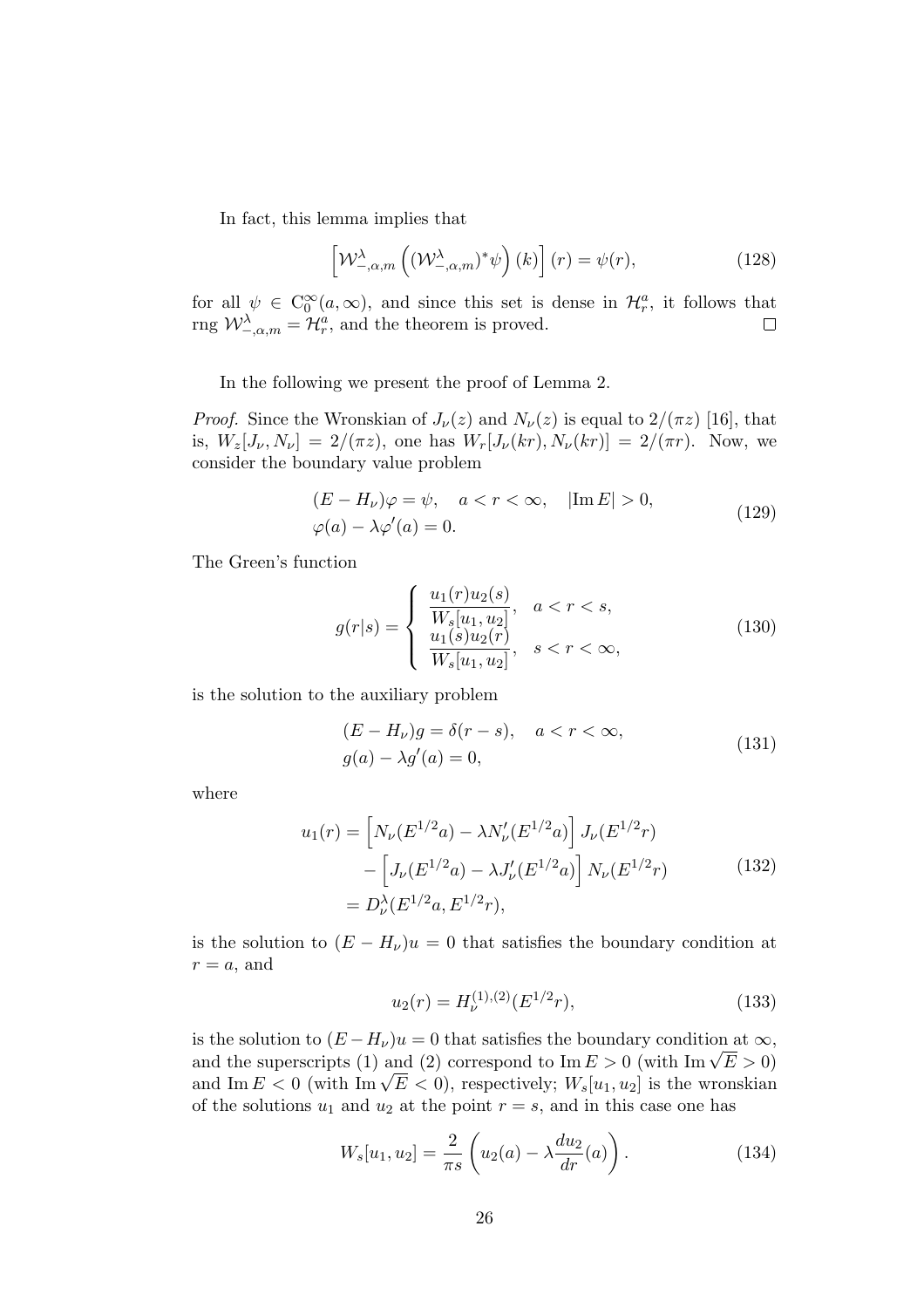Write  $R_E := (E - H_\nu)^{-1}$  for the resolvent of  $H_\nu$  at "energy" E, so that the solution  $(R_E\psi)(r)$  to problem (129) is given by

$$
(R_E \psi)(r) = \int_a^{\infty} g(r|s) \psi(s) ds
$$
  
= 
$$
\int_a^r \frac{u_1(s) u_2(r)}{W_s[u_1, u_2]} \psi(s) ds + \int_r^{\infty} \frac{u_1(r) u_2(s)}{W_s[u_1, u_2]} \psi(s) ds
$$
  
= 
$$
\frac{\pi}{2} \left[ u_2(a) - \lambda \frac{du_2}{dr}(a) \right]^{-1} \left[ H_{\nu}^{(1),(2)}(E^{1/2}r) \int_a^r D_{\nu}^{\lambda}(E^{1/2}a, E^{1/2}s) \times \psi(s) s ds + D_{\nu}^{\lambda}(E^{1/2}a, E^{1/2}r) \int_r^{\infty} H_{\nu}^{(1),(2)}(E^{1/2}s) \psi(s) s ds \right].
$$
  
(135)

Recall now the Stone formula [8] for the spectral projection of  $H_{\nu}$  onto the interval  $[a, b]$ ,

$$
\chi_{[a,b]}(H_{\nu}) = \text{s-} \lim_{\delta \to 0^+} \frac{1}{2\pi i} \int_a^b (R_{x-i\delta} - R_{x+i\delta}) dx. \tag{136}
$$

If one writes  $E_ - = x - i\delta$  and  $E_ + = x + i\delta$  for the "energy" E with Im  $E < 0$ and Im  $E > 0$ , respectively, then

$$
\left[\chi_{[1/R,R]}(H_{\nu})\psi\right](r) = \lim_{\delta \to 0^+} \frac{1}{2\pi i} \int_{1/R}^R \left[ (R_{E_{-}}\psi)(r) - (R_{E_{+}}\psi)(r) \right] dx. \tag{137}
$$

Now, substitute the above expressions for the resolvent operators and use the dominated convergence theorem (take into account that the functions  $J_{\nu}$  and  $N_{\nu}$  are continuous and bounded), after some manipulations and simplifications we obtain the expression

$$
\left[\chi_{[1/R,R]}(H_\nu)\psi\right](r)
$$

$$
= \frac{1}{2} \int_{1/R}^{R} \frac{D_{\nu}^{\lambda}(x^{1/2}a, x^{1/2}r)}{\left(N_{\nu}(x^{1/2}a) - \lambda N_{\nu}'(x^{1/2}a)\right)^{2} + \left(J_{\nu}(x^{1/2}a) - \lambda J_{\nu}'(x^{1/2}a)\right)^{2}} \times \int_{a}^{\infty} D_{\nu}^{\lambda}(x^{1/2}a, x^{1/2}s)\psi(s)s \, ds dx. \tag{138}
$$

Finally, use the change of variable  $x^{1/2} = k$ , so that  $dx/2 = k dk$ , to get  $\overline{R}$ 

$$
\left[\chi_{[1/R,R]}(H_{\nu})\psi\right](r) = \int_{1/R}^{R} \frac{1}{D^2} D_{\nu}^{\lambda}(ka, kr) \int_{a}^{\infty} D_{\nu}^{\lambda}(ka, ks) \psi(s) s \, ds \, k \, dk,
$$
\n(139)

which is a.e. equal to the function defined by the integral on the right side of (127). On the other hand,  $\chi_{[a,b]}(H_\nu) \equiv 0$  for  $[a, b] \subset (-\infty, 0)$  since  $H_\nu$  is a positive operator (see Theorem 8.3.13 in [8]), and so  $\sigma(H_{\nu}) \subset [0,\infty)$  and  $H_{\nu}$  has no eigenvalues.  $H_{\nu}$  has no eigenvalues.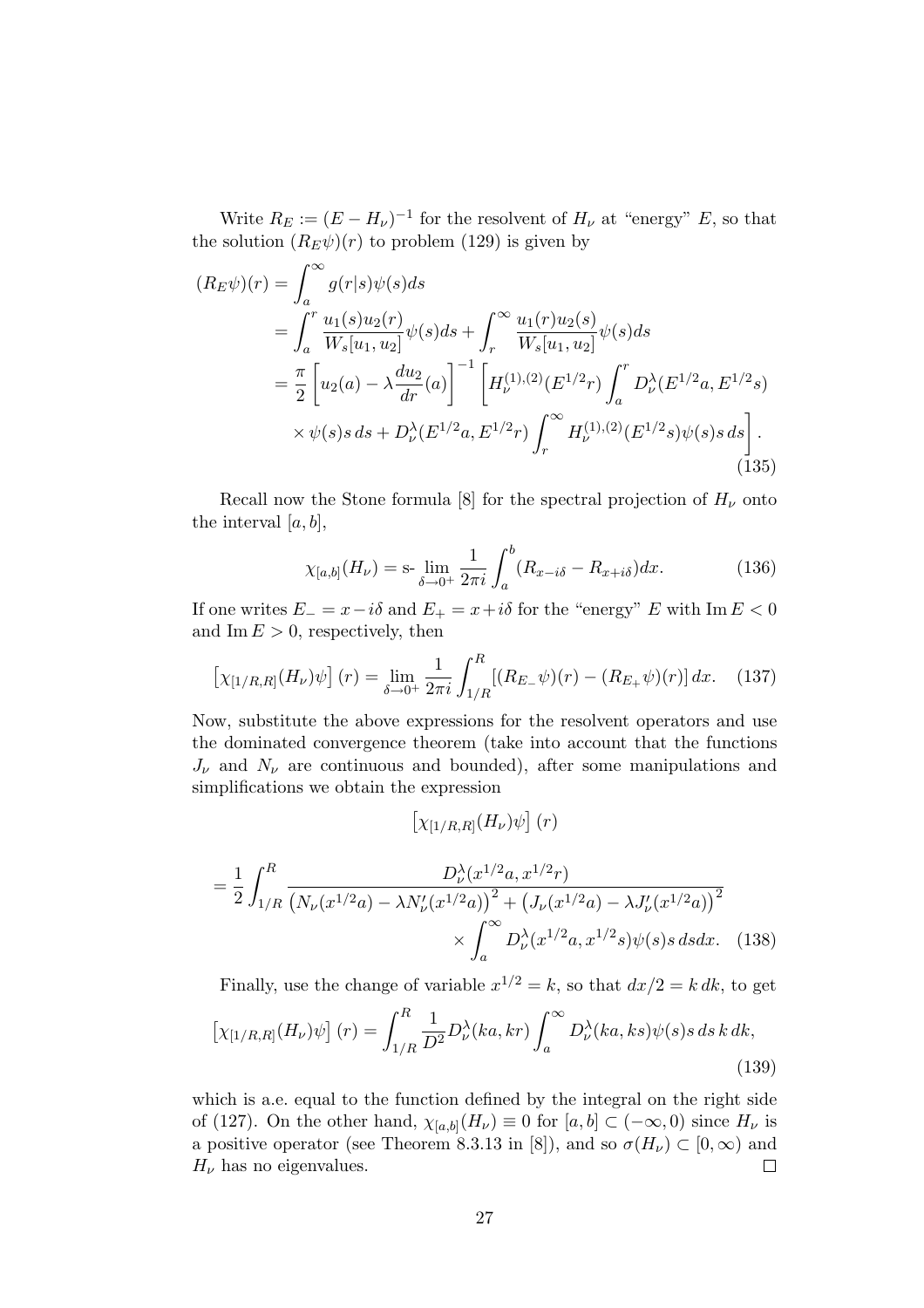#### 3.3.4 Scattering amplitude and cross section

In this subsection we calculate the scattering amplitude and differential scattering cross section for the Robin self-adjoint extensions, and some comparisons will be made in the next subsection.

However, first we recall what was done in [20] to determine the scattering amplitude  $f_{\alpha}$  for the case of a solenoid of radius zero, and with Dirichlet condition at the origin; since we will make use of such results. In the case of radius zero, in each sector of angular momentum  $m$ , one has

$$
\Delta_m(\alpha) = \frac{\pi}{2}(|m| - |m + \alpha|),\tag{140}
$$

for the phase shift, which is a function only of  $\alpha$ , and so the corresponding scattering operator is

$$
e^{2i\Delta_m(\alpha)} = \begin{cases} e^{-i\pi\alpha}, & m \ge -\alpha \\ e^{i\pi\alpha}, & m \le -\alpha \end{cases} . \tag{141}
$$

Then, the Fourier coefficients of  $f_{\alpha}$  in the expression (46) has constant modulus and do not vanish as  $|m| \to \infty$ ; so the scattering amplitude  $f_{\alpha}$  is seen as a distribution. To obtain the correct expression of the amplitude  $f_{\alpha}$ , note that the scattering operator  $S_{\alpha}$  on  $\mathcal{H}_0$  is an integral operator and, by using the above expressions, in [20] it was found that

$$
(S_{\alpha}\xi)(k,\theta) = \int_0^{2\pi} s_{\alpha}(\theta - \theta')\xi(k,\theta')d\theta',\qquad(142)
$$

with

$$
s_{\alpha}(\theta) = \delta(\theta)\cos(\pi\alpha) + i\frac{\sin(\pi\alpha)}{\pi}PV\left(\frac{1}{e^{i\theta} - 1}\right),\tag{143}
$$

where PV denotes the principal value (recall that here  $0 \leq \alpha < 1$ ). These expressions and the relation  $(S-1)(k, \theta) = \left(\frac{ik}{2\pi}\right)^{1/2} f(k, \theta)$  imply the following expression for the scattering amplitude

$$
f_{\alpha}(k,\theta) = \left(\frac{2\pi}{ik}\right)^{1/2} \left[\delta(\theta)[\cos(\pi\alpha) - 1] + i\frac{\sin(\pi\alpha)}{\pi}PV\left(\frac{1}{e^{i\theta} - 1}\right)\right].
$$
 (144)

Now, if  $\theta \neq 0$  the distribution  $f_{\alpha}$  is represented by the function [20]

$$
f_{\alpha}(k,\theta) = \frac{\sin(\pi\alpha)}{(2\pi i k)^{1/2}} \frac{e^{-i\theta/2}}{\sin(\theta/2)},
$$
\n(145)

and so the differential scattering cross section in this case is

$$
\left(\frac{d\sigma}{d\theta}\right)_{\alpha}(k,\theta) = \frac{1}{2\pi k} \frac{\sin^2(\pi \alpha)}{\sin^2(\theta/2)}, \quad \theta \neq 0,
$$
\n(146)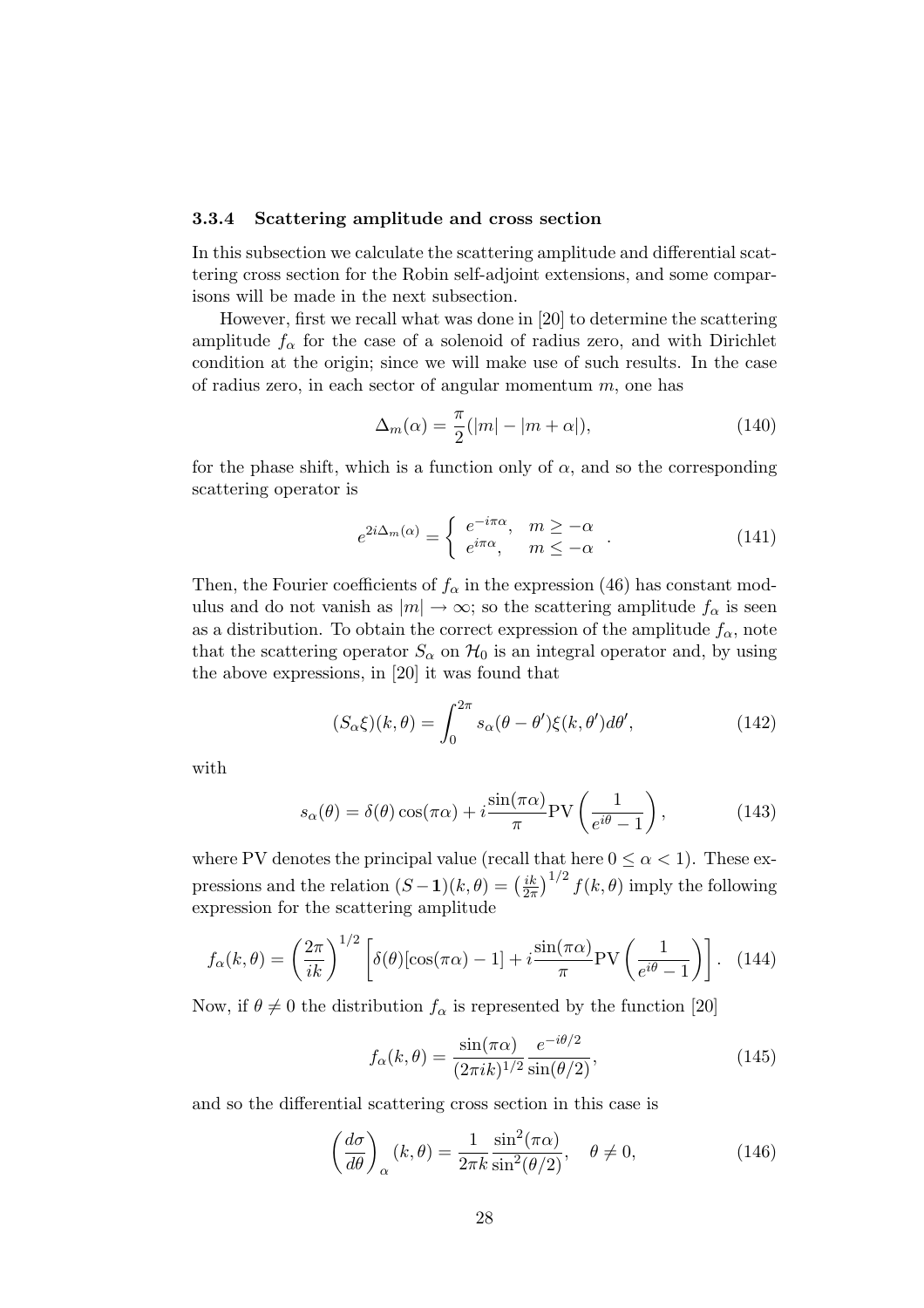which agree with the expressions found by Aharonov and Bohm [4] and also by other authors, for example in [14]. Thus we will continue looking at the scattering amplitude as a distribution, which will be conveniently calculated from the Fourier series.

**Remark 4.** We observe that in  $\left[1\right]$  it is advocated that there should be no  $\delta(\theta)$  in the above expression (144) for the scattering amplitude, and that  $f_{\alpha}$ should be restricted to (145); this causes a controversy with references  $[14]$ and [20]. In any event, since we do not consider the forward direction  $\theta = 0$ in our comparisons of the scattering due to different self-adjoint extensions (i.e., our main goal in the next section), we are able to keep away from such controversy.

Now we turn to our Robin extensions and positive radius. For  $\alpha = 0$ , that is, no magnetic field, the expression (46) gives for scattering amplitude associated with  $H^{\lambda}$ 

$$
f_0^{\lambda}(k,\theta) = \frac{1}{(2\pi i k)^{1/2}} \sum_{m=-\infty}^{\infty} \left( e^{2i\delta_m^{\lambda}(k,0)} - 1 \right) e^{im\theta},\tag{147}
$$

and since

$$
e^{2i\delta_m^{\lambda}(k,0)} = -\frac{H_{|m|}^{(2)}(ka) - \lambda H_{|m|}^{(2)'}(ka)}{H_{|m|}^{(1)}(ka) - \lambda H_{|m|}^{(1)'}(ka)},
$$
(148)

we obtain

$$
f_0^{\lambda}(k,\theta) = -\left(\frac{2}{\pi ik}\right)^{1/2} \sum_{m=-\infty}^{\infty} \frac{J_{|m|}(ka) - \lambda J'_{|m|}(ka)}{H_{|m|}^{(1)}(ka) - \lambda H_{|m|}^{(1)'}(ka)} e^{im\theta}.
$$
 (149)

Note that for fixed ka and  $k \neq 0$ , the series above is convergent since its coefficients are fast decaying as  $|m| \to \infty$ , due to the well-known behaviour of Bessel functions. Thus, in this case  $f_0^{\lambda}$  is represented by a function and therefore the differential cross section is given by

$$
\left(\frac{d\sigma}{d\theta}\right)_0^\lambda(k,\theta) = \frac{2}{\pi k} \left| \sum_{m=-\infty}^\infty \frac{J_{|m|}(ka) - \lambda J'_{|m|}(ka)}{H_{|m|}^{(1)}(ka) - \lambda H_{|m|}^{(1)'}(ka)} e^{im\theta} \right|^2.
$$
 (150)

On the other hand, again by (46), the scattering amplitude associated with  $H^{\lambda}$ , with non-zero magnetic field, that is,  $0 < \alpha < 1$ , is given by

$$
f_{\alpha}^{\lambda}(k,\theta) = \frac{1}{(2\pi i k)^{1/2}} \sum_{m=-\infty}^{\infty} \left( e^{2i\delta_m^{\lambda}(k,\alpha)} - 1 \right) e^{im\theta},\tag{151}
$$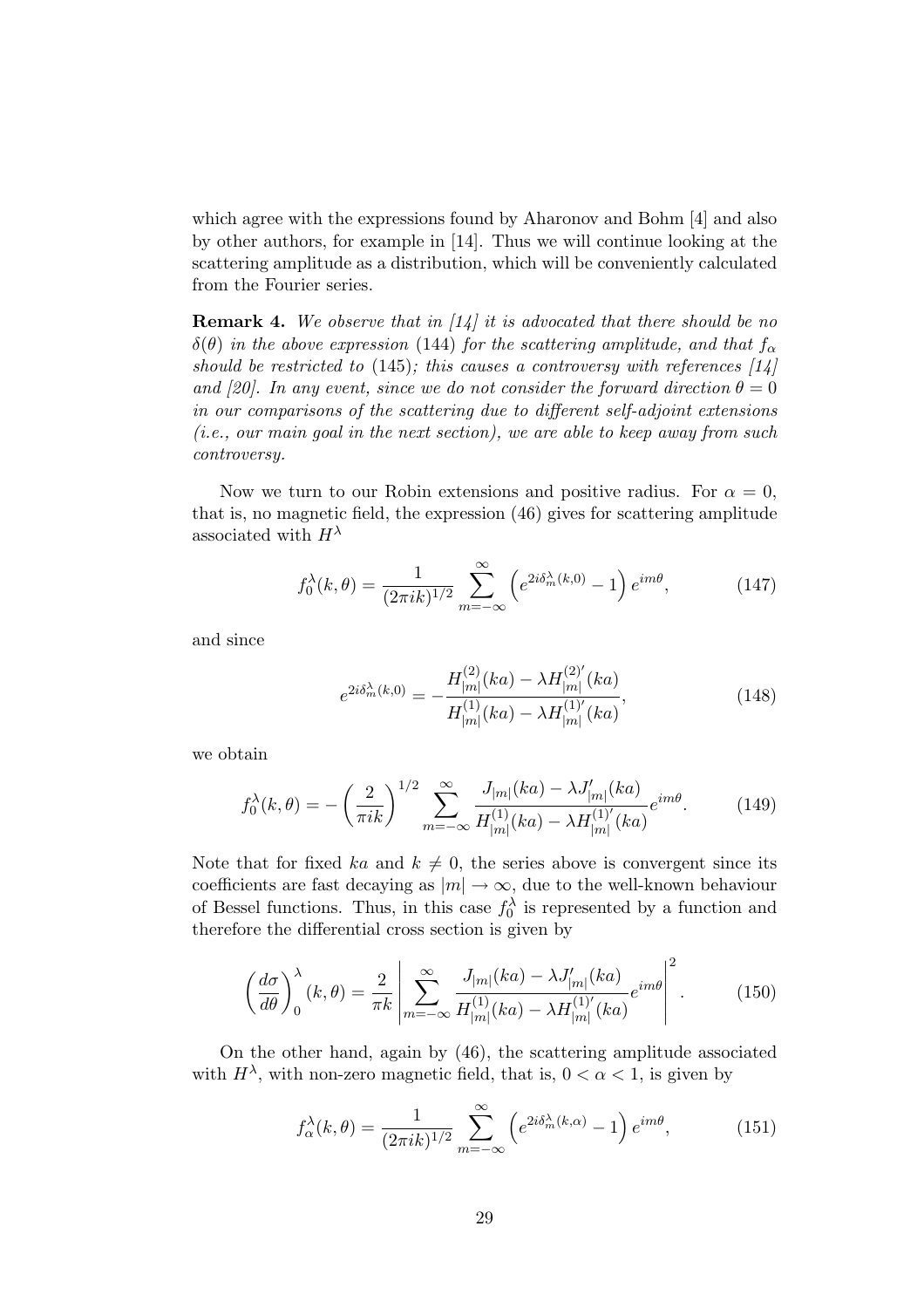and since

$$
e^{2i\delta_m^{\lambda}(k,\alpha)} = -e^{2i\Delta_m(\alpha)} \left[ \frac{H_{|m+\alpha|}^{(2)}(ka) - \lambda H_{|m+\alpha|}^{(2)'}(ka)}{H_{|m+\alpha|}^{(1)}(ka) - \lambda H_{|m+\alpha|}^{(1)'}(ka)} \right],
$$
(152)

we obtain

$$
f_{\alpha}^{\lambda}(k,\theta) = \frac{1}{(2\pi i k)^{1/2}} \times \sum_{m=-\infty}^{\infty} \left( -e^{2i\Delta_m(\alpha)} \left[ \frac{H_{|m+\alpha|}^{(2)}(ka) - \lambda H_{|m+\alpha|}^{(2)'}(ka)}{H_{|m+\alpha|}^{(1)}(ka) - \lambda H_{|m+\alpha|}^{(1)'}(ka)} \right] - 1 \right) e^{im\theta}.
$$
 (153)

Now, let  $n \in \mathbb{Z}$  be fixed and change variable  $m' = m + n$  in the summation index. Then  $m = m'-n$  and since  $\Delta_m(\alpha) = (\pi/2)(|m|-|m+\alpha|)$ , we obtain

$$
f_{\alpha}^{\lambda}(k,\theta) = \frac{e^{-in\theta}}{(2\pi i k)^{1/2}} \sum_{m'=-\infty}^{\infty} \left( -e^{2i\delta_{m'}(\alpha-n)} (-1)^n \times \left[ \frac{H_{|m'+\alpha-n|}^{(2)}(ka) - \lambda H_{|m'+\alpha-n|}^{(2)'}(ka)}{H_{|m'+\alpha-n|}^{(1)}(ka) - \lambda H_{|m'+\alpha-n|}^{(1)'}(ka)} \right] - 1 \right) e^{im'\theta}, \quad (154)
$$

which can be written as

$$
f_{\alpha}^{\lambda}(k,\theta) = (-1)^{n} e^{-in\theta} f_{\alpha-n}^{\lambda}(k,\theta) + (2\pi/ik)^{1/2} [(-1)^{n} - 1] \delta(\theta), \quad n \in \mathbb{Z}.
$$
\n(155)

Thus, the differential cross section for the Robin self-adjoint extension of the initial AB hamiltonian is given by  $(\theta \neq 0)$ 

$$
\left(\frac{d\sigma}{d\theta}\right)_{\alpha}^{\lambda}(k,\theta) = \frac{1}{2\pi k}
$$
\n
$$
\times \left| \sum_{m=-\infty}^{\infty} \left(e^{2i\Delta_m(\alpha)} \left[\frac{H_{|m+\alpha|}^{(2)}(ka) - \lambda H_{|m+\alpha|}^{(2)'}(ka)}{H_{|m+\alpha|}^{(1)}(ka) - \lambda H_{|m+\alpha|}^{(1)'}(ka)}\right] + 1\right)e^{im\theta}\right|^2, \quad (156)
$$

which is periodic in  $\alpha$  with period 1. This is a justification for the restriction  $0 \leq \alpha < 1$ . It is convenient to write

$$
f_{\alpha}^{\lambda}(k,\theta) = f_{\alpha}(k,\theta) + f_{r,\lambda}(k,\theta), \qquad (157)
$$

where  $f_{\alpha}$  is the scattering amplitude of the case of radius zero  $a = 0$  with Dirichlet condition at the origin, which was discussed above,

$$
f_{\alpha}(k,\theta) = (2\pi i k)^{-1/2} \sum_{m=-\infty}^{\infty} \left( e^{2i\Delta_m(\alpha)} - 1 \right) e^{im\theta}, \qquad (158)
$$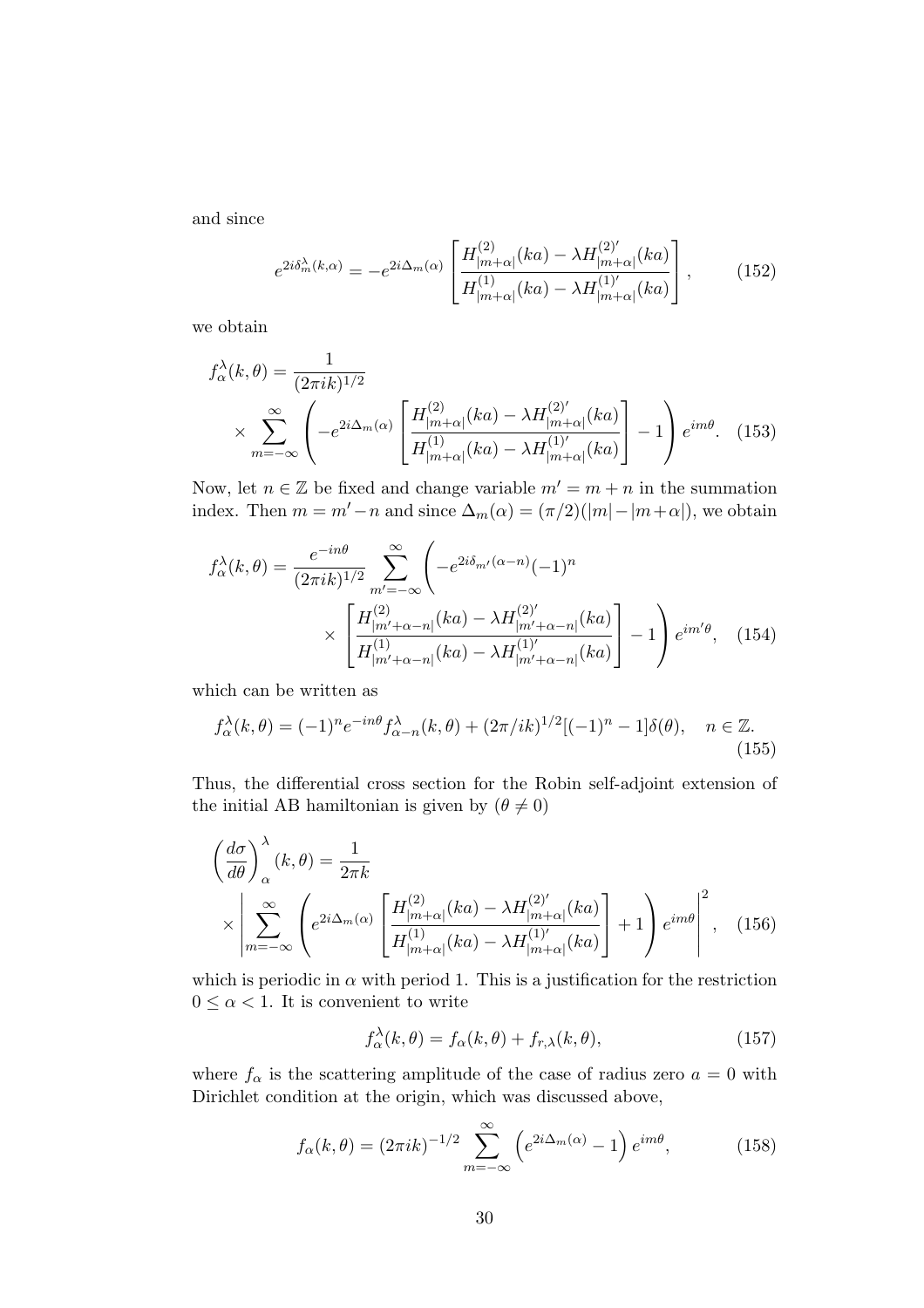and with  $f_{r,\lambda}$  given by

$$
f_{r,\lambda}(k,\theta) = -\left(\frac{2}{\pi ik}\right)^{1/2} \sum_{m=-\infty}^{\infty} e^{2i\Delta_m(\alpha)} \frac{J_{|m+\alpha|}(ka) - \lambda J'_{|m+\alpha|}(ka)}{H_{|m+\alpha|}^{(1)}(ka) - \lambda H_{|m+\alpha|}^{(1)'}(ka)} e^{im\theta}.
$$
\n(159)

By the same argument presented above, the series for  $f_{r,\lambda}$  is convergent, and  $f_{\alpha}(k, \theta)$  is given by (145).

Therefore, the differential cross section for the Robin extension with parameter  $\lambda$ , for  $k \neq 0$  and  $\theta \neq 0$ , is given by

$$
\left(\frac{d\sigma}{d\theta}\right)_{\alpha}^{\lambda}(k,\theta) = \left|\frac{\sin(\pi\alpha)}{(2\pi i k)^{1/2}}\frac{e^{-i\theta/2}}{\sin(\theta/2)} - \left(\frac{2}{\pi i k}\right)^{1/2}\sum_{m=-\infty}^{\infty} e^{2i\Delta_m(\alpha)}\frac{J_{|m+\alpha|}(ka) - \lambda J'_{|m+\alpha|}(ka)}{H_{|m+\alpha|}^{(1)}(ka) - \lambda H_{|m+\alpha|}^{(1)'}(ka)}e^{im\theta}\right|^2.
$$
 (160)

Again,  $\lambda = 0$  corresponds to the Dirichlet case, whereas  $\lambda = \infty$  to the Neumann boundary condition.

### 3.4 Scattering comparison

In this section we present some figures and comments to illustrate and compare the scattering results obtained in the previous subsections. In the figures, we have fixed the value of the solenoid radius to  $a = 1$ . Due to the symmetry of the differential cross sections as function of  $\theta$ , the corresponding plots are presented only for  $0 < \theta \leq \pi$ . Recall that the scattering in case  $\alpha = 0$  is simply due to the solenoid of non-zero radius, and one notices the Aharonov-Bohm effect by comparing this case with the scattering for different values of  $\alpha$  (in particular for non-integer  $\alpha$ ).

In the following, we collect the expressions for the scattering operators for Dirichlet, Neumann and Robin extensions, respectively,

$$
S_{\alpha,m}^{\mathcal{D}} = \frac{\cos\beta \left[ N_{|m+\alpha|}(ka)^2 - J_{|m+\alpha|}(ka)^2 \right] - 2\sin\beta J_{|m+\alpha|}(ka)N_{|m+\alpha|}(ka)}{N_{|m+\alpha|}(ka)^2 + J_{|m+\alpha|}(ka)^2} + i \frac{\sin\beta \left[ N_{|m+\alpha|}(ka)^2 - J_{|m+\alpha|}(ka)^2 \right] + 2\cos\beta J_{|m+\alpha|}(ka)N_{|m+\alpha|}(ka)}{N_{|m+\alpha|}(ka)^2 + J_{|m+\alpha|}(ka)^2},
$$
\n(161)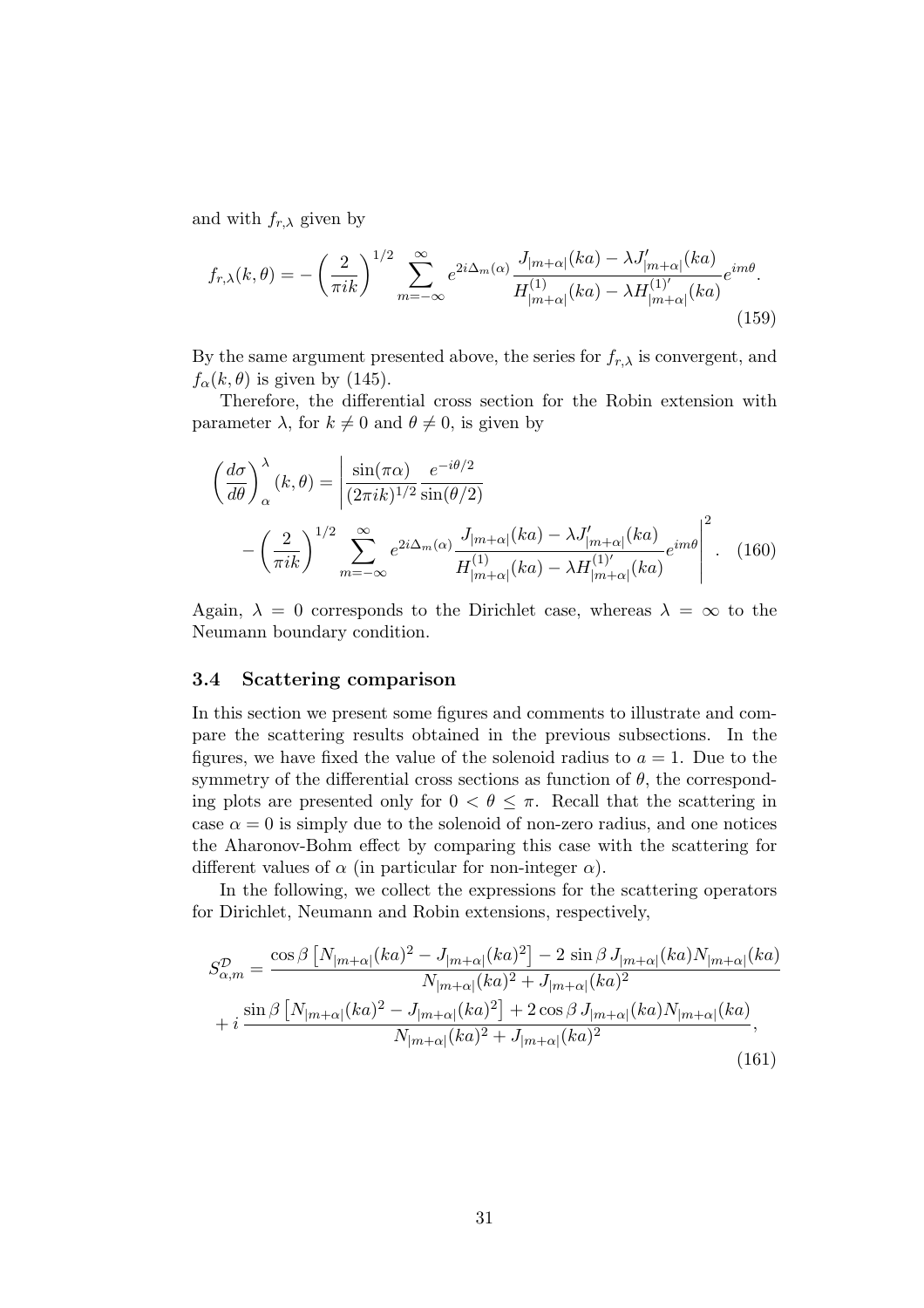$$
S_{\alpha,m}^{\mathcal{N}} = \frac{\cos\beta \left[ N_{|m+\alpha|}'(ka)^2 - J_{|m+\alpha|}'(ka)^2 \right] - 2\sin\beta J_{|m+\alpha|}'(ka)N_{|m+\alpha|}'(ka)}{N_{|m+\alpha|}'(ka)^2 + J_{|m+\alpha|}'(ka)^2} + i \frac{\sin\beta \left[ N_{|m+\alpha|}'(ka)^2 - J_{|m+\alpha|}'(ka)^2 \right] + 2\cos\beta J_{|m+\alpha|}'(ka)N_{|m+\alpha|}'(ka)}{N_{|m+\alpha|}'(ka)^2 + J_{|m+\alpha|}'(ka)^2},\tag{162}
$$

and

$$
S_{\alpha,m}^{\lambda} = \frac{\cos\beta \left[ \left( N_{|m+\alpha|}(ka) - \lambda N_{|m+\alpha|}'(ka) \right)^2 - \left( J_{|m+\alpha|}(ka) - \lambda J_{|m+\alpha|}'(ka) \right)^2 \right]}{\left( N_{|m+\alpha|}(ka) - \lambda N_{|m+\alpha|}'(ka) \right)^2 + \left( J_{|m+\alpha|}(ka) - \lambda J_{|m+\alpha|}'(ka) \right)^2}
$$

$$
- \frac{2 \sin\beta \left( J_{|m+\alpha|}(ka) - \lambda J_{|m+\alpha|}'(ka) \right) \left( N_{|m+\alpha|}(ka) - \lambda N_{|m+\alpha|}'(ka) \right)}{\left( N_{|m+\alpha|}(ka) - \lambda N_{|m+\alpha|}'(ka) \right)^2 + \left( J_{|m+\alpha|}(ka) - \lambda J_{|m+\alpha|}'(ka) \right)^2}
$$

$$
+ i \left[ \frac{\sin\beta \left[ \left( N_{|m+\alpha|}(ka) - \lambda N_{|m+\alpha|}'(ka) \right)^2 - \left( J_{|m+\alpha|}(ka) - \lambda J_{|m+\alpha|}'(ka) \right)^2 \right]}{\left( N_{|m+\alpha|}(ka) - \lambda N_{|m+\alpha|}'(ka) \right)^2 + \left( J_{|m+\alpha|}(ka) - \lambda J_{|m+\alpha|}'(ka) \right)^2} \right]
$$

$$
+ \frac{2 \cos\beta \left( J_{|m+\alpha|}(ka) - \lambda J_{|m+\alpha|}'(ka) \right) \left( N_{|m+\alpha|}(ka) - \lambda N_{|m+\alpha|}'(ka) \right)}{\left( N_{|m+\alpha|}(ka) - \lambda N_{|m+\alpha|}'(ka) \right)^2 + \left( J_{|m+\alpha|}(ka) - \lambda J_{|m+\alpha|}'(ka) \right)^2} \right], \tag{163}
$$

and recall that  $\beta = \pi(|m| - |m + \alpha|)$ .

Figure 1 presents the real parts of scattering operators for the above three extensions, in a case with  $\alpha \neq 0$ . Note that, for high energies, the curve of the Robin scattering operator approaches the curve of the Neumann case, and it is evident the phase difference between the Dirichlet and Neumann cases; this agrees with the theoretical results of Subsection 3.3.2. For very low energies  $(ka \rightarrow 0)$ , this figure illustrates what we have said in the last paragraph of Subsection 3.3.2 about the behaviour of the scattering operator (since  $\cos \beta = 0$ ), that is, for low energies the scattering operator is very similar in all cases we have considered. Similar results hold when no magnetic field is present, i.e.,  $\alpha = 0$ .

For each of such self-adjoint extensions, we have numerically checked (with plots) that the scattering operators, with non-zero magnetic fields (i.e., for any  $\alpha \neq 0$ ), approach the corresponding scattering operators with no magnetic field (i.e.,  $\alpha = 0$ ) for high energies (not shown). Hence, given one of those self-adjoint extensions, for high energies the scattering operator is not able to discern the presence of magnetic field inside the solenoid or not. We note that such behaviours of the scattering operators were found to be independent of the values of m,  $0 < \alpha < 1$ , and  $\lambda > 0$ .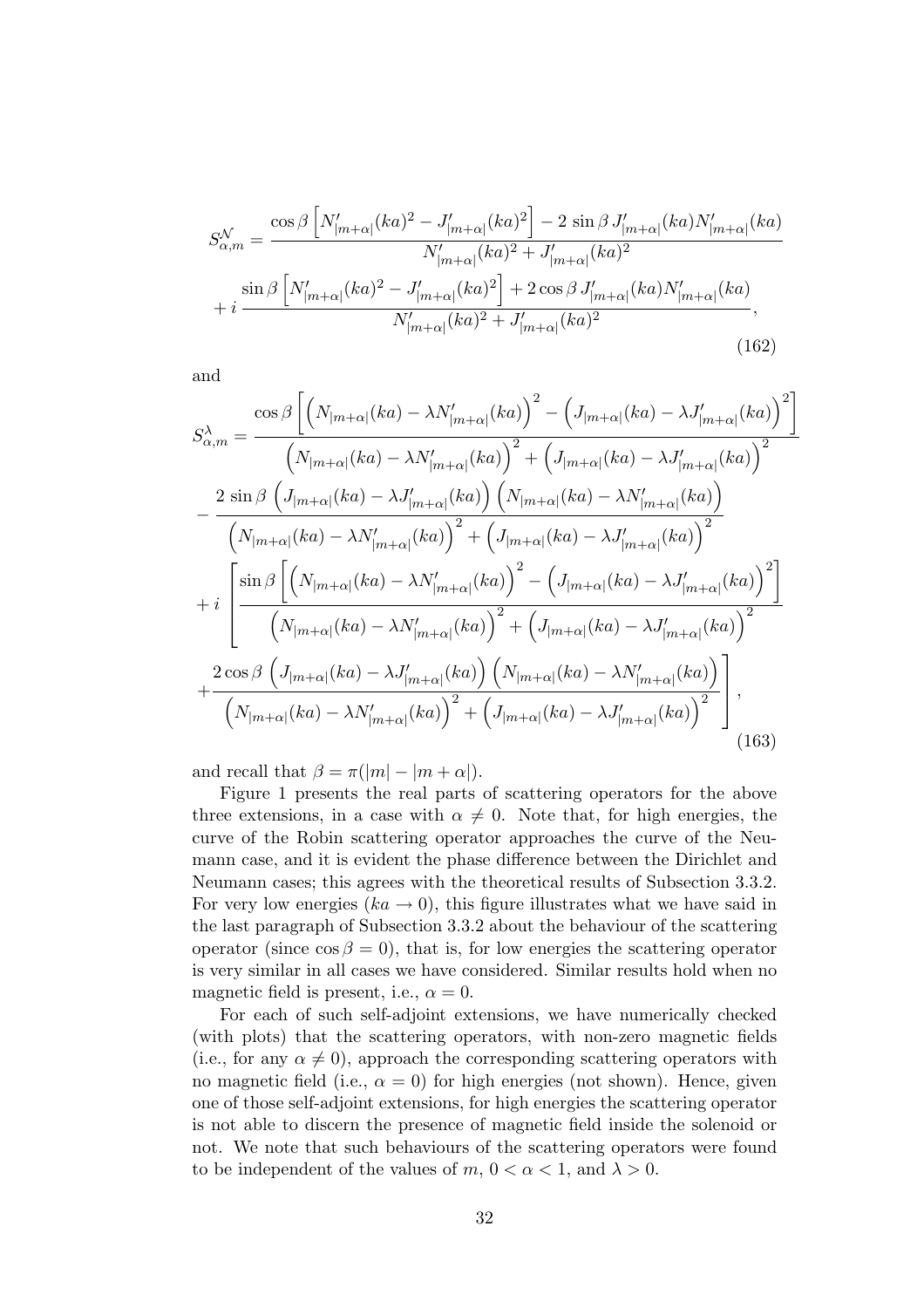Now, we consider the important concept of differential cross section, in the case of cylindrical solenoids of positive radius  $a > 0$ , and for the Dirichlet, Neumann and Robin extensions. The respective expressions we have obtained are, for  $\theta \neq 0$ ,

$$
\left(\frac{d\sigma}{d\theta}\right)_{\alpha}^{\mathcal{D}}(k,\theta) = \left|\frac{\sin(\pi\alpha)}{(2\pi i k)^{1/2}}\frac{e^{-i\theta/2}}{\sin(\theta/2)} - \left(\frac{2}{\pi i k}\right)^{1/2}\sum_{m=-\infty}^{\infty} e^{2i\Delta_m(\alpha)}\frac{J_{|m+\alpha|}(ka)}{H_{|m+\alpha|}^{(1)}(ka)}e^{im\theta}\right|^2, \quad (164)
$$

$$
\left(\frac{d\sigma}{d\theta}\right)_{\alpha}^{\mathcal{N}}(k,\theta) = \left|\frac{\sin(\pi\alpha)}{(2\pi i k)^{1/2}}\frac{e^{-i\theta/2}}{\sin(\theta/2)} - \left(\frac{2}{\pi i k}\right)^{1/2}\sum_{m=-\infty}^{\infty} e^{2i\Delta_m(\alpha)}\frac{J'_{|m+\alpha|}(ka)}{H_{|m+\alpha|}^{(1)'}(ka)}e^{im\theta}\right|^2, \quad (165)
$$

and

$$
\left(\frac{d\sigma}{d\theta}\right)_{\alpha}^{\lambda}(k,\theta) = \left|\frac{\sin(\pi\alpha)}{(2\pi i k)^{1/2}}\frac{e^{-i\theta/2}}{\sin(\theta/2)} - \left(\frac{2}{\pi i k}\right)^{1/2}\sum_{m=-\infty}^{\infty} e^{2i\Delta_m(\alpha)}\frac{J_{|m+\alpha|}(ka) - \lambda J'_{|m+\alpha|}(ka)}{H_{|m+\alpha|}^{(1)}(ka) - \lambda H_{|m+\alpha|}^{(1)'}(ka)}e^{im\theta}\right|^2.
$$
 (166)

For high energies, we have found that the differential cross section of Neumann and Robin cases are very close to Dirichlet for each given  $0 \leq \alpha$ 1, except in a neighborhood of  $\theta = 0$  and  $\theta = 2\pi$ . Figure 2 shows those curves for  $\alpha = 1/2$ .

Figure 3 shows the differential cross section of the three extensions in terms of the "energy"  $k$ , for the case with non-zero field, represented by  $\alpha = 1/2$ , fixed angle  $\theta = \pi/2$  and  $\lambda = 1$ ; note the different behaviours for high and low energies.

For  $k \to 0$ , in the case with field  $(\alpha \neq 0)$  and positive radius, we have found that the differential cross sections for the three cases have the same behaviour, which is approximately given by the differential cross section of the case with zero radius (146) and Dirichlet condition at the origin. See Figure 4.

For intermediate energies the differential cross sections of the extensions differ significantly, as illustrated in Figure 5; this seems interesting, since it is an explicitly distinction among different boundary conditions.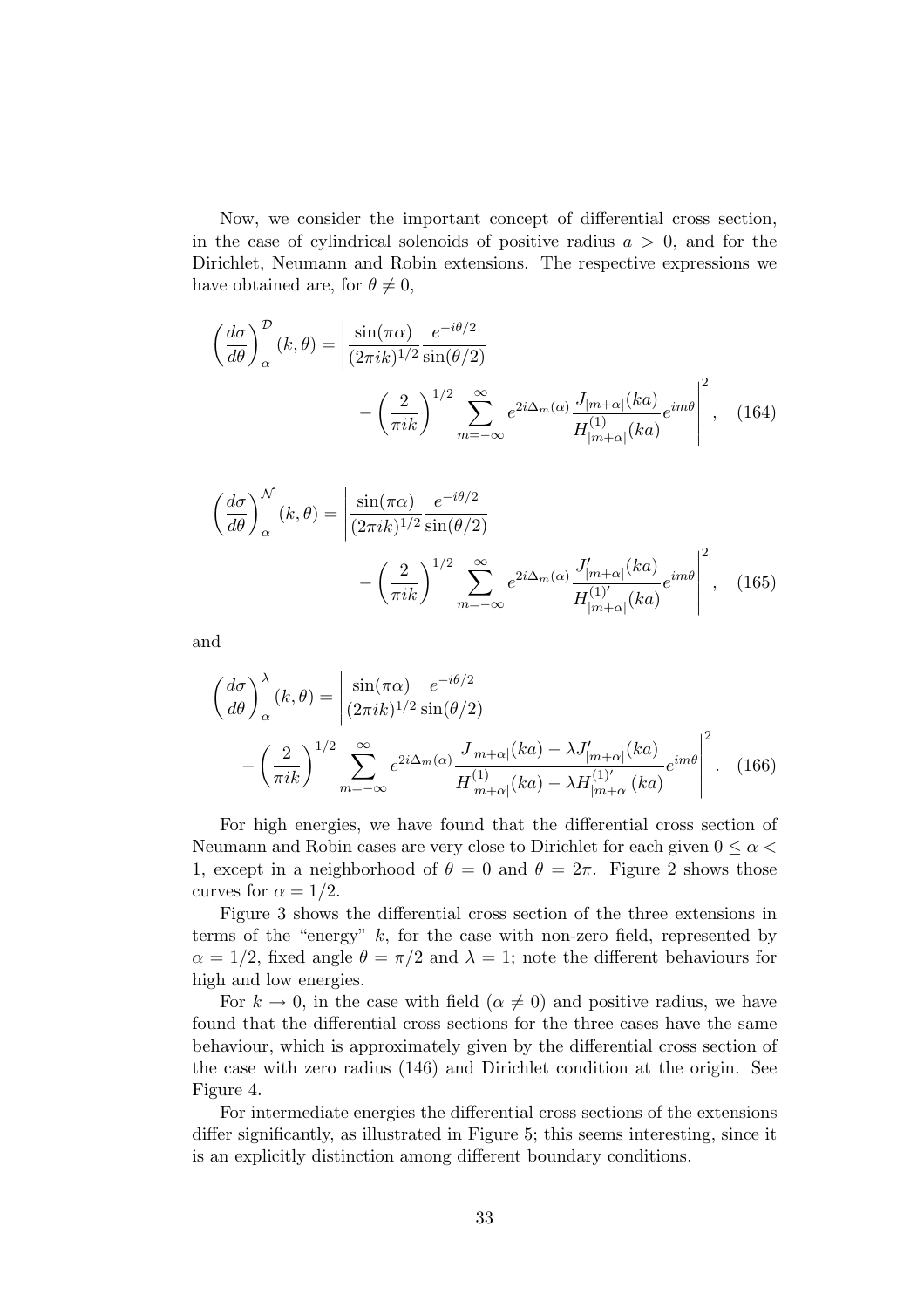Finally, we mention that for small  $\lambda$  (for example,  $\lambda = 1/10$ ), the differential cross section for the Robin extension approaches the values obtained for the Dirichlet case, and when we choose  $\lambda$  large (for example,  $\lambda = 10$ ) the values for the Neumann extension are virtually recovered. This is certainly expected.

### 4 Conclusions

With respect to the mathematical problems related to the traditional magnetic AB setting, that is, the one associated with an infinitely long solenoid, in this work we have based our investigations on two cornerstones. First, we have considered the more realistic case of a solenoid of positive radius  $a > 0$ ; and second, we did not take for granted that the boundary conditions on the solenoid border  $\mathcal S$  is Dirichlet (although there are physical insight [20] and mathematical arguments that support this choice [9]).

The boundary conditions that are physically compatible with quantum mechanics are those that define self-adjoint extensions of the initial AB hamiltonian (1). We have characterized all such self-adjoint extensions whose domains are contained in the natural Sobolev space  $\mathcal{H}^2(\mathcal{S}')$ ; this was done via boundary triples, and our main contribution was the inclusion of the vector potential in the operator action, by taking into account the symmetry of the problem, and a gauge choice as well, to simplify expressions.

The important cases of Dirichlet, Neumann and Robin are among the self-adjoint extensions we have characterized via boundary triples, and the next step was to study the scattering for these self-adjoint hamiltonians; such study was based on [20], where the particular case of Dirichlet boundary condition was considered. For some parameter ranges, that is,  $0 \leq \lambda \leq \infty$ , we have proven that the wave operators are well defined and complete; furthermore the hamiltonian is positive and has no eigenvalues. We remark that for negative values of  $\lambda$  one can not discard the presence of eigenvalues (see, for instance, Exercise 7.3.3 in [8]), and so bounded states could emerge from the Robin boundary condition; this is an interesting possibility we think it is worth investigating.

Then we have explicitly calculated the scattering operators and subsequent scattering cross sections, and they were our natural physical quantities used to compare different self-adjoint extensions. Note that the scattering cross section is a distribution in general, but for the scattering angle  $\theta \neq 0$ it is represented by a continuous function  $(k \neq 0)$ .

For high energies, we have found that the scattering operator for the Robin case is similar to the Neumann one, but different from the Dirichlet case. On the other hand, for low energies the behaviour of the scattering operator is independent of these self-adjoint extensions. Such results hold for each fixed  $0 \leq \alpha \leq 1$ .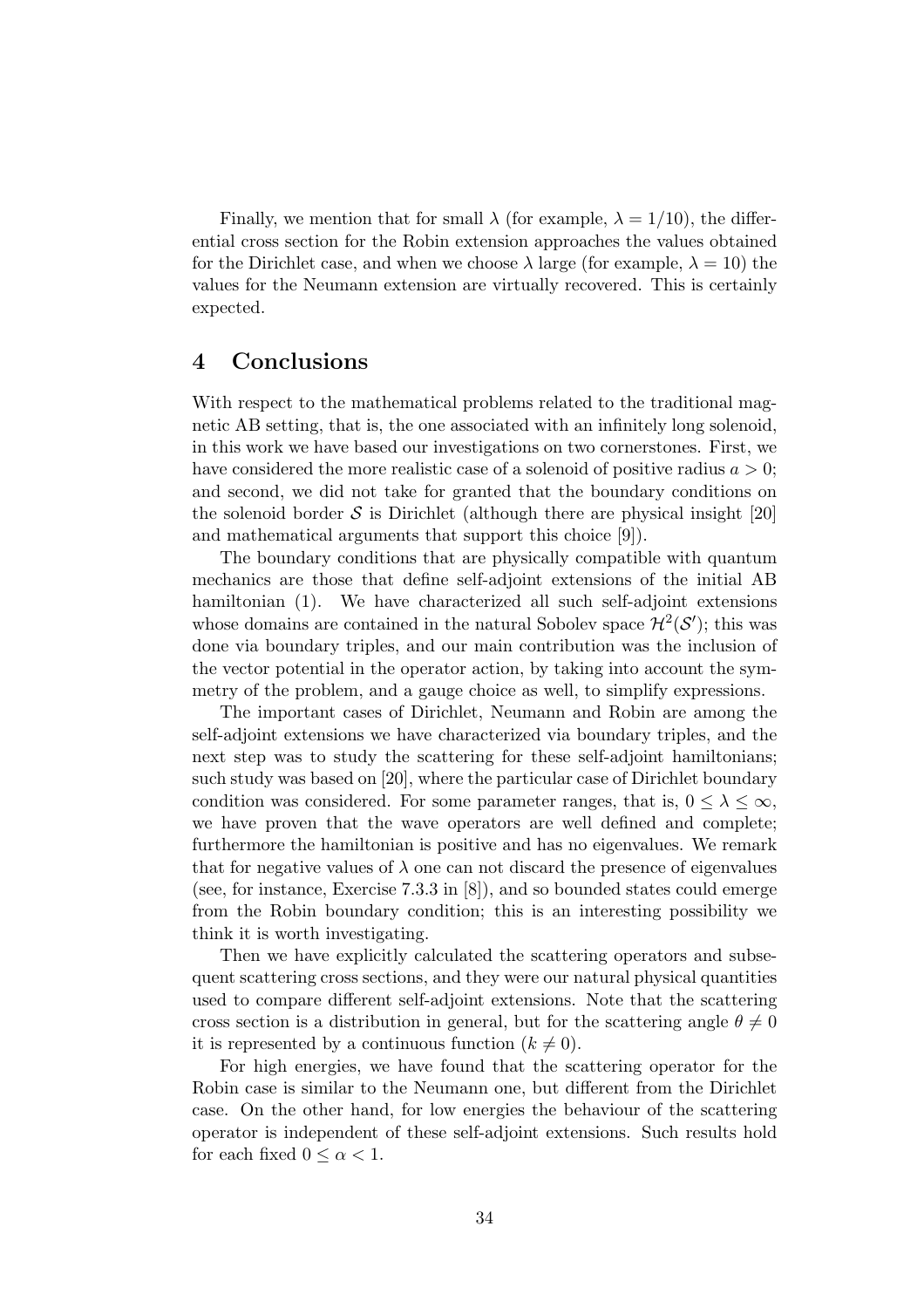With respect to the differential cross section, for "intermediate energies" its behaviour depends significantly on the choice among the three self-adjoint extensions we have considered.

To finish, we underline that, in general, our scattering results depend on the magnetic field parameter  $\alpha$ , and this is actually a confirmation of the presence of the AB effect (when  $0 < \alpha < 1$ ) in different self-adjoint extensions!

### Acknowledgments

CRdeO thanks partial support from CNPq (Brazil), and MP acknowledges partial support from CNPq and Fundação Araucária (Brazil).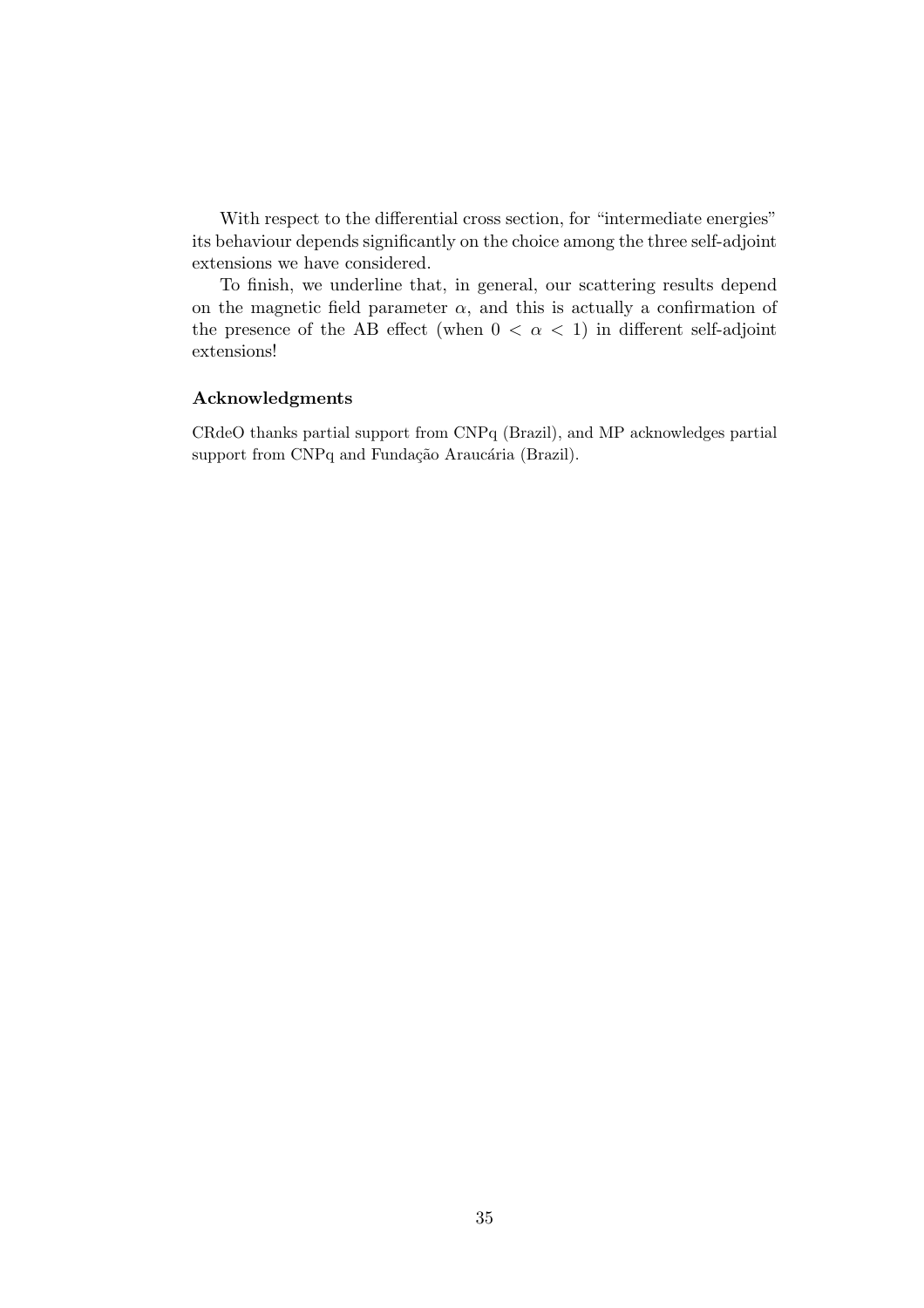

Figure 1: Real parts of the scattering operators of the three extensions with non-zero field  $(\alpha = 1/2)$  as function of k with  $a = 1$ ,  $m = 1$  and  $\lambda = 1$ .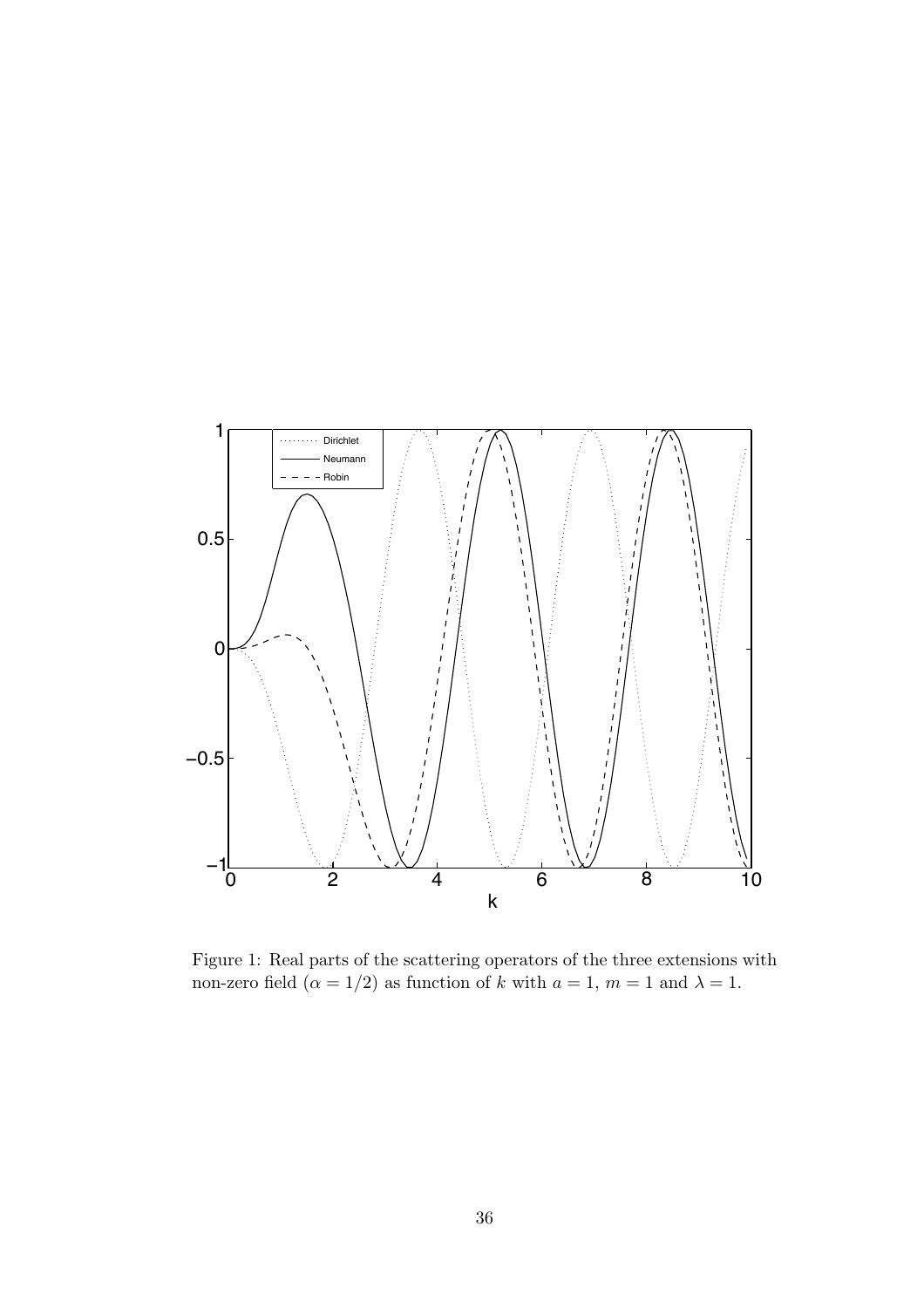

Figure 2: Differential cross section as function of  $\theta$  in the case with field  $(\alpha = 1/2)$ , with  $a = 1$ ,  $k = 30$  and  $\lambda = 1/10$ .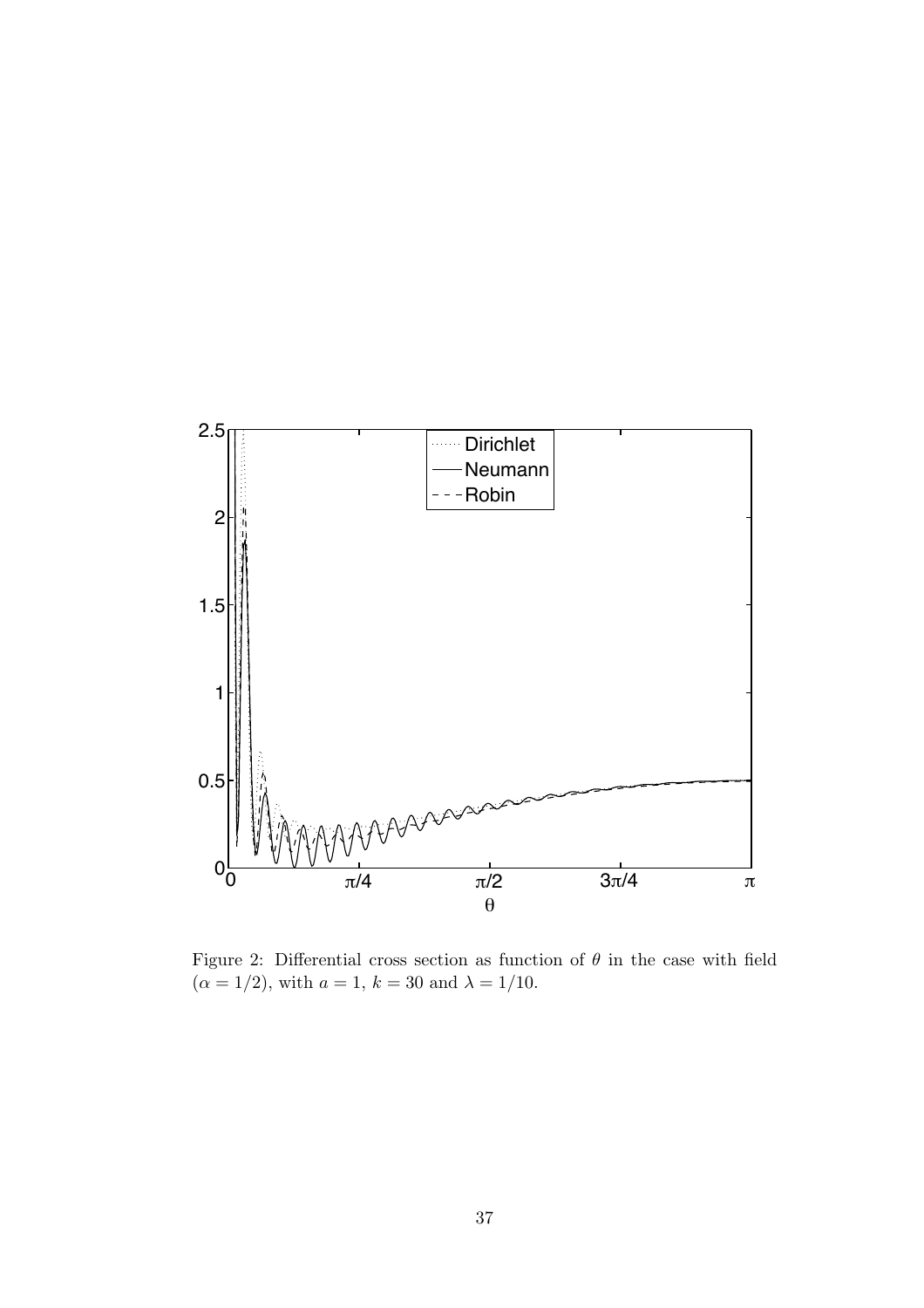

Figure 3: Differential cross section as function of  $k$  in the case with field  $(\alpha = 1/2)$ , with  $a = 1$ ,  $\theta = \pi/2$  and  $\lambda = 1$ .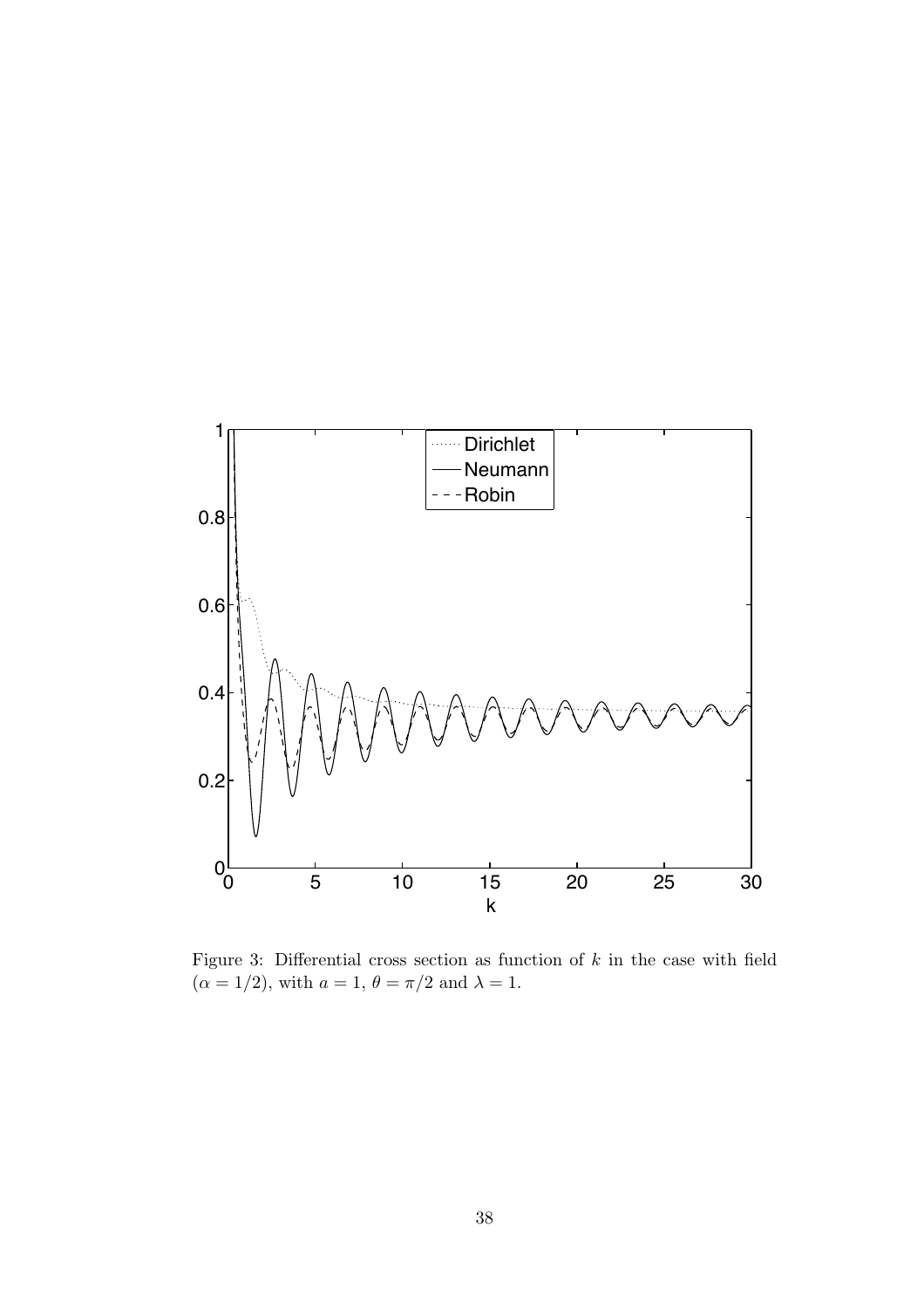

Figure 4: Differential cross section as function of  $\theta$  in the case with field  $(\alpha = 1/2)$ , with  $a = 1$ ,  $k = 1/10$  and  $\lambda = 1$ .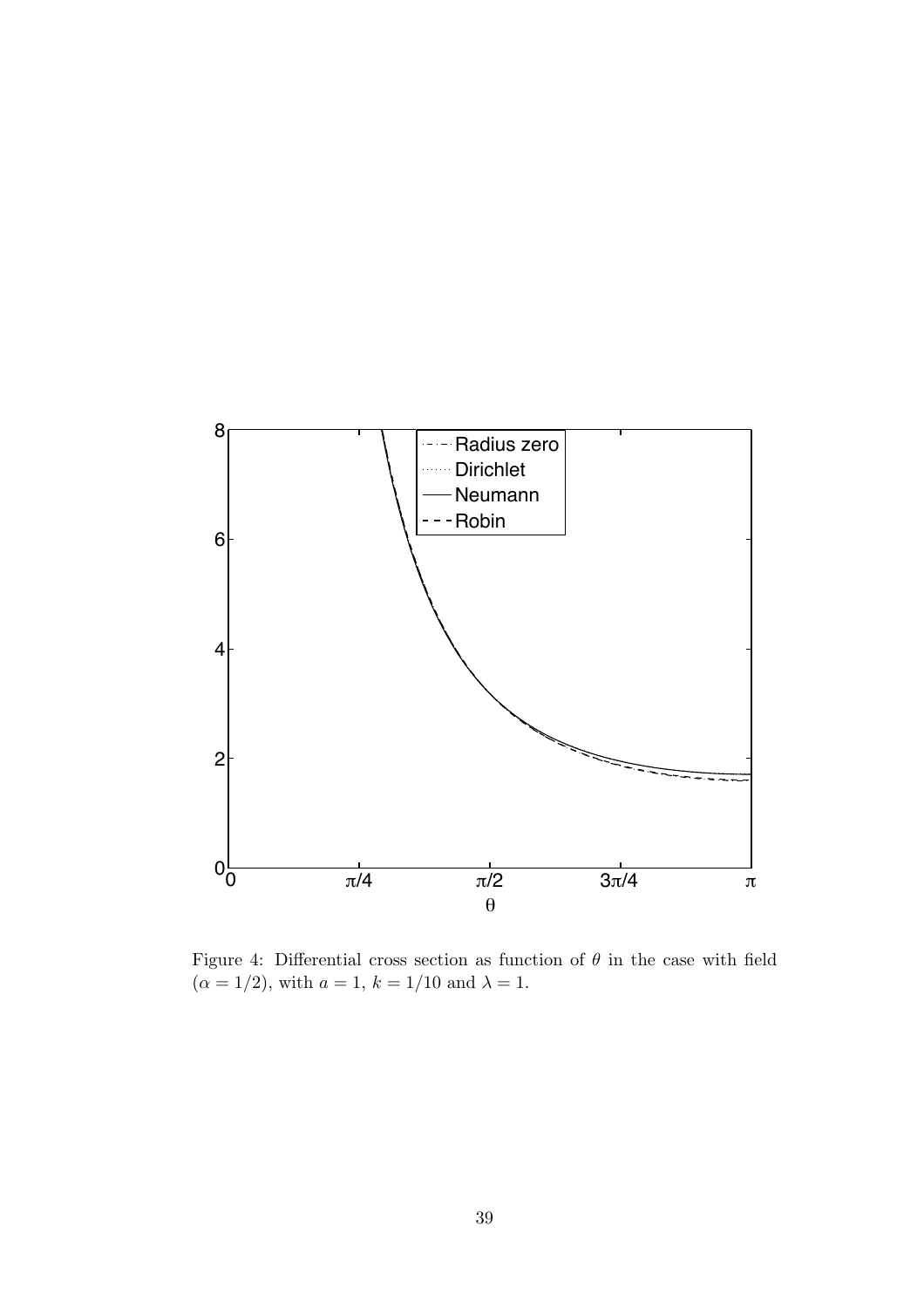

Figure 5: Differential cross section as function of  $\theta$  in the case with field  $(\alpha = 1/2)$ , with  $a = 1$ ,  $k = 3/2$  and  $\lambda = 1$ .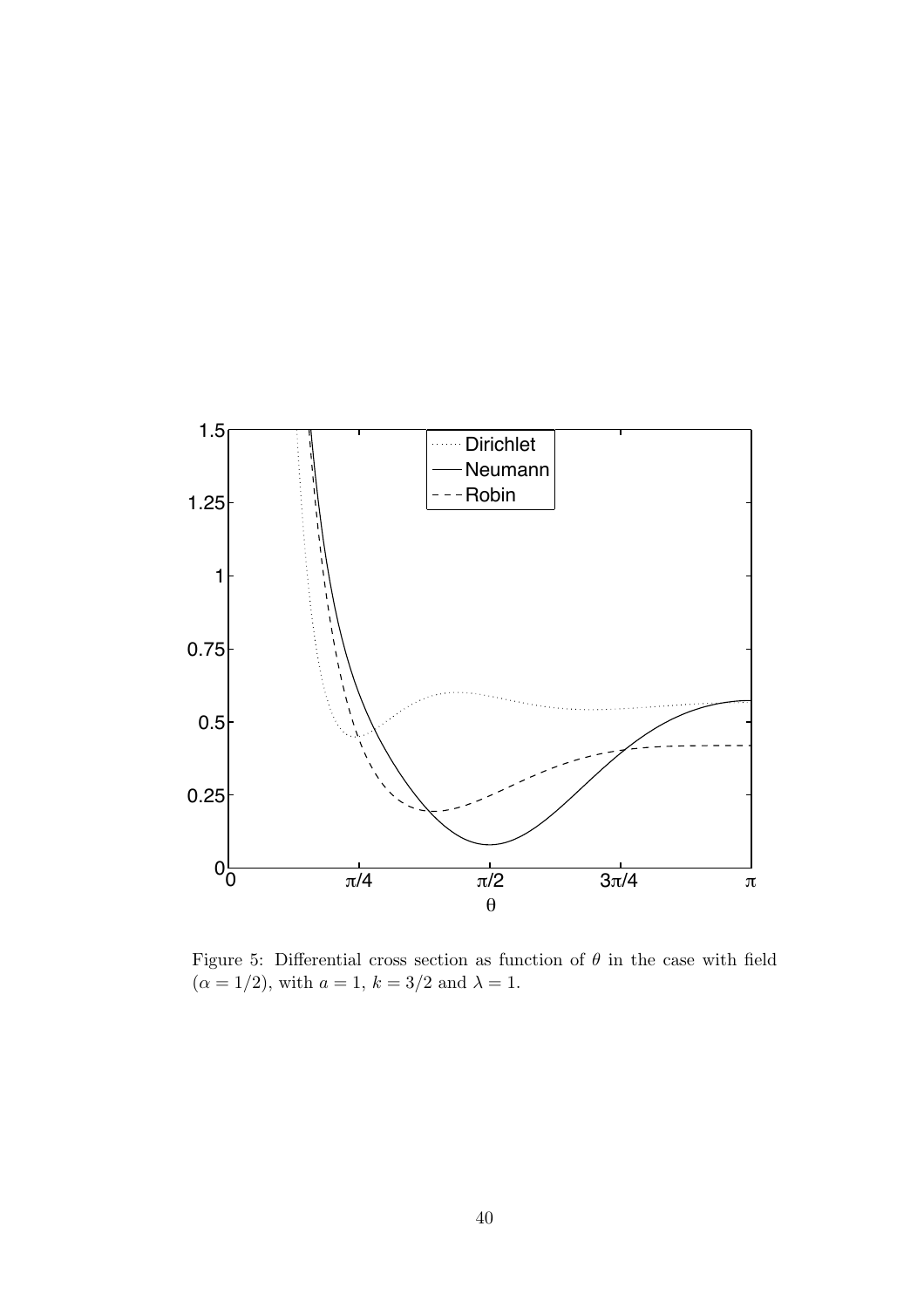# References

- [1] Abramowitz M and Stegun I A 1972 Handbook of Mathematical Functions (New York: Dover Publications)
- [2] Adami R and Teta A 1998 On the Aharonov-Bohm hamiltonian Lett. Math. Phys. 43 43–54
- [3] Adams R A and Fournier J J F 2003 Sobolev Spaces PAM 140 (Amsterdam: Elsevier/Academic Press)
- [4] Aharonov Y and Bohm D 1959 Significance of electromagnetic potentials in the quantum theory Phys. Rev. 115 485–491
- [5] Amrein W O, Jauch J M and Sinha K B 1977 Scattering Theory in Quantum Mechanics: Physical Principles and Mathematical Methods (Reading: Benjamin)
- [6] Brezis H 1999 Analyse Fonctionnelle: Théorie et Applications (Paris: Dunod)
- [7] Dabrowski L and Stovíček P 1998 Aharonov-Bohm effect with  $\delta$ -type interaction J. Math. Phys. 39 47–62
- [8] de Oliveira C R 2008 Intermediate Spectral Theory and Quantum Dy $nanics$  (Basel: Birkhäuser)
- [9] de Oliveira C R and Pereira M 2008 Mathematical justification of the Aharonov-Bohm hamiltonian J. Stat. Phys. 133 1175–1184
- [10] Gradshteyn L S and Ryzhik I M 1994 Table of Integrals, Series and Products (San Diego: Academic Press)
- [11] Grubb G 1968 A characterization of the non-local boundary value problems associated with an elliptic operator Ann. Sc. Norm. Sup. Pisa 22 425–513
- [12] Grubb G 2006 Known and unknown results on elliptic boundary problems Bull. Amer. Math. Soc. 43 227–230
- [13] Grubb G 2008 Distributions and Operators (Berlin: Springer-Verlag)
- [14] Hagen C R 1990 Aharonov-Bohm scattering amplitude Phys. Rev. D 41 2015–2017
- [15] Lions J L and Magenes E 1972 Non-Homogeneous Boundary Value Problems and Applications Vol. I (Berlin: Springer-Verlag)
- [16] Olver F W J 1974 Asymptotics and Special Functions (New York: Academic Press)